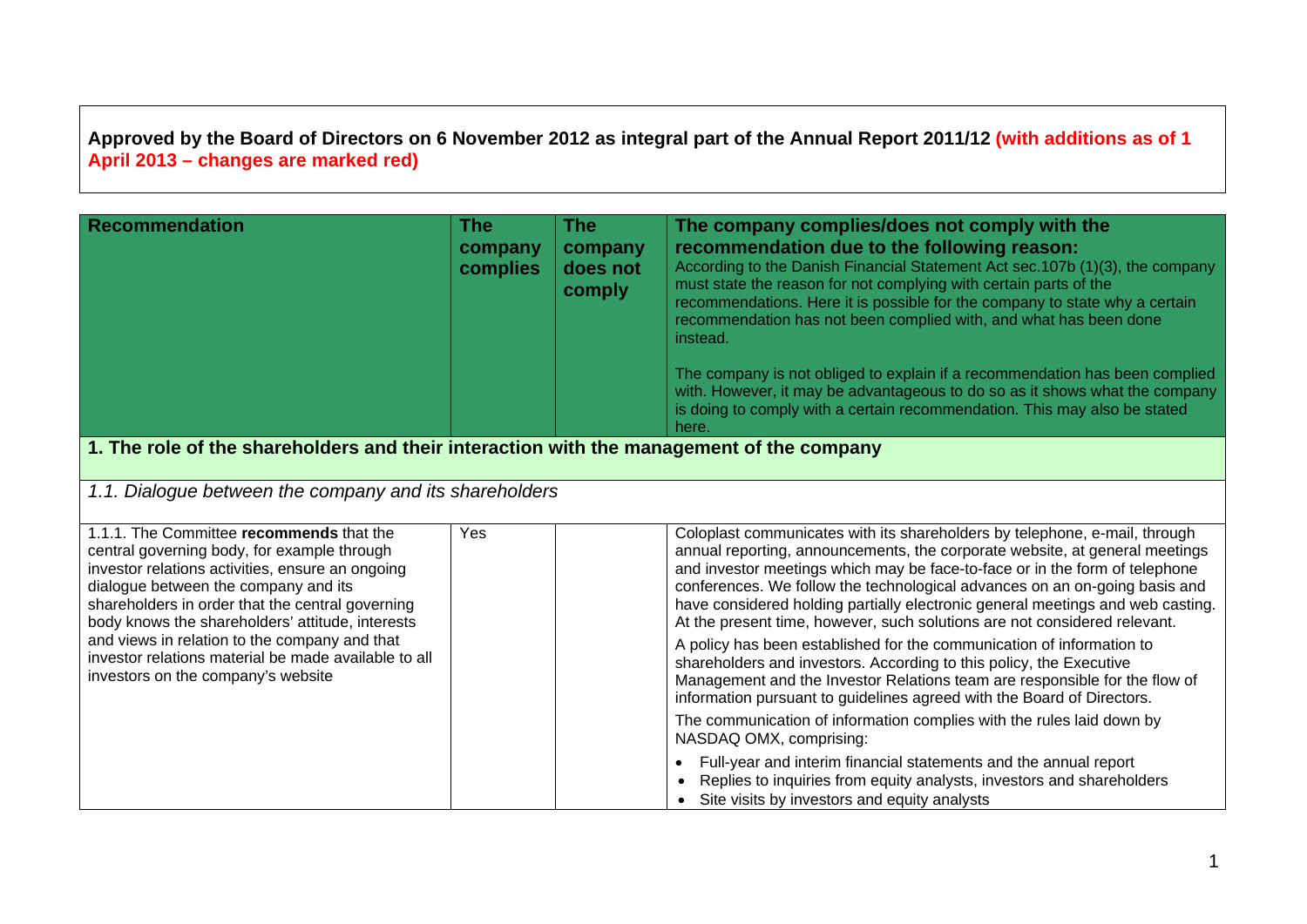| <b>Recommendation</b>                                                                                                                                                                                                                                                                                                                           | <b>The</b><br>company<br>complies | <b>The</b><br>company<br>does not<br>comply | The company complies/does not comply with the<br>recommendation due to the following reason:<br>According to the Danish Financial Statement Act sec.107b (1)(3), the company<br>must state the reason for not complying with certain parts of the<br>recommendations. Here it is possible for the company to state why a certain<br>recommendation has not been complied with, and what has been done<br>instead.<br>The company is not obliged to explain if a recommendation has been complied                    |  |  |  |
|-------------------------------------------------------------------------------------------------------------------------------------------------------------------------------------------------------------------------------------------------------------------------------------------------------------------------------------------------|-----------------------------------|---------------------------------------------|---------------------------------------------------------------------------------------------------------------------------------------------------------------------------------------------------------------------------------------------------------------------------------------------------------------------------------------------------------------------------------------------------------------------------------------------------------------------------------------------------------------------|--|--|--|
|                                                                                                                                                                                                                                                                                                                                                 |                                   |                                             | with. However, it may be advantageous to do so as it shows what the company<br>is doing to comply with a certain recommendation. This may also be stated<br>here.                                                                                                                                                                                                                                                                                                                                                   |  |  |  |
|                                                                                                                                                                                                                                                                                                                                                 |                                   |                                             | • Presentations to Danish and foreign investors<br>Capital markets days for analysts and investors<br>Conference calls in connection with the release of financial statements<br>Special investor section on Coloplast's corporate website<br>$\bullet$                                                                                                                                                                                                                                                             |  |  |  |
| 1.2. Capital and share structure                                                                                                                                                                                                                                                                                                                |                                   |                                             |                                                                                                                                                                                                                                                                                                                                                                                                                                                                                                                     |  |  |  |
| 1.2.1. The Committee recommends that the<br>central governing body every year evaluate<br>whether the company's capital and share structures<br>continue to be in the interests of the shareholders<br>and the company and account for this evaluation in<br>the management commentary in the annual report<br>and/or on the company's website. | Yes                               |                                             | The Board of Directors regularly reviews the company's capital structure, and<br>considers whether it is consistent with the interests of the company and the<br>shareholders. It also makes plans annually for the development of the<br>company's capital and share structures. The assessment of the capital<br>structure includes the company's credit rating and the potential for allocating a<br>positive cash flow towards purchasing own shares or for increasing the payout<br>ratio to the shareholders. |  |  |  |
|                                                                                                                                                                                                                                                                                                                                                 |                                   |                                             | Coloplast has two share classes: 3.6 million class A shares entitling the<br>holders to ten votes per A share and 41.4 million class B shares entitling the<br>holders to one vote per B share. Both share classes have a denomination of<br>DKK 5 per share. In 1983, Coloplast's class B shares were listed on the<br>Copenhagen Stock Exchange while the class A shares remain non-negotiable<br>instruments.                                                                                                    |  |  |  |
|                                                                                                                                                                                                                                                                                                                                                 |                                   |                                             | Any change of class A share ownership requires the consent of the Board of<br>Directors. The composition of shareholders by the two categories is disclosed<br>in each annual report. The Board of Directors believes that this share structure<br>has supported Coloplast's development and that maintaining this structure will<br>be to the benefit of all the company's shareholders.                                                                                                                           |  |  |  |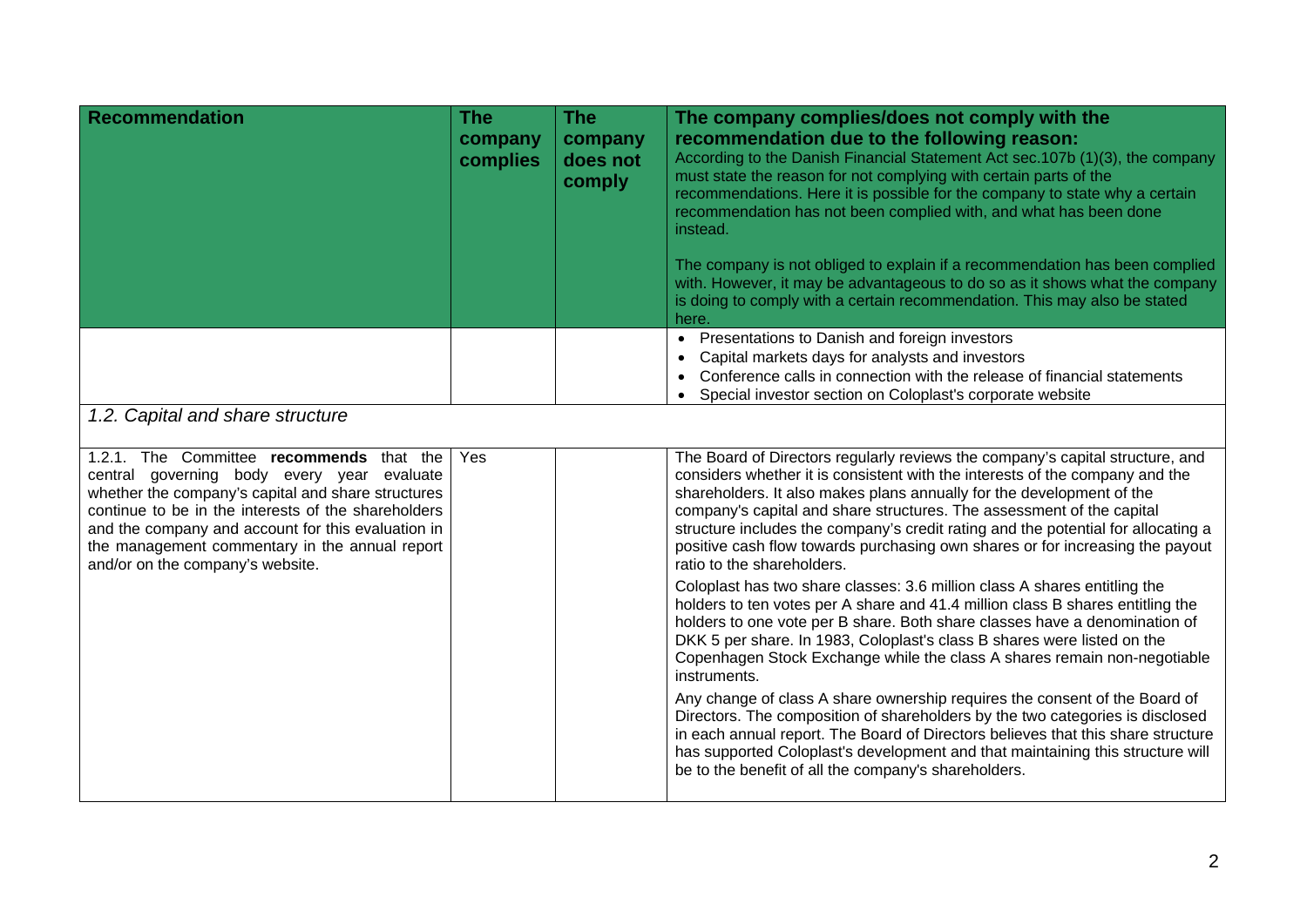| <b>Recommendation</b>                                                                                                                                                                                                                                          | <b>The</b><br>company<br>complies | <b>The</b><br>company<br>does not<br>comply | The company complies/does not comply with the<br>recommendation due to the following reason:<br>According to the Danish Financial Statement Act sec.107b (1)(3), the company<br>must state the reason for not complying with certain parts of the<br>recommendations. Here it is possible for the company to state why a certain<br>recommendation has not been complied with, and what has been done<br>instead.<br>The company is not obliged to explain if a recommendation has been complied<br>with. However, it may be advantageous to do so as it shows what the company<br>is doing to comply with a certain recommendation. This may also be stated |
|----------------------------------------------------------------------------------------------------------------------------------------------------------------------------------------------------------------------------------------------------------------|-----------------------------------|---------------------------------------------|--------------------------------------------------------------------------------------------------------------------------------------------------------------------------------------------------------------------------------------------------------------------------------------------------------------------------------------------------------------------------------------------------------------------------------------------------------------------------------------------------------------------------------------------------------------------------------------------------------------------------------------------------------------|
|                                                                                                                                                                                                                                                                |                                   |                                             | here.                                                                                                                                                                                                                                                                                                                                                                                                                                                                                                                                                                                                                                                        |
| 1.3. General Meeting                                                                                                                                                                                                                                           |                                   |                                             |                                                                                                                                                                                                                                                                                                                                                                                                                                                                                                                                                                                                                                                              |
| 1.3.1. The Committee recommends that the<br>supreme governing body and the executive board<br>promote active ownership, including shareholders'<br>attendance at general meetings.                                                                             | Yes                               |                                             | Coloplast engages actively with the shareholders at the company's general<br>meetings.<br>An invitation to attend general meetings along with the agenda is sent to all<br>registered shareholders, and the annual report is sent to those shareholders<br>who have so requested.                                                                                                                                                                                                                                                                                                                                                                            |
|                                                                                                                                                                                                                                                                |                                   |                                             | In addition, shareholders may indicate on a proxy form how they wish to vote<br>on each item on the agenda. The proxy may be given to the Board of Directors<br>or a named third party. It is also possible to provide a proxy on the company's<br>website www.coloplast.com.                                                                                                                                                                                                                                                                                                                                                                                |
|                                                                                                                                                                                                                                                                |                                   |                                             | Annual reports, agendas and other material forwarded to shareholders will also<br>be available on the company's website.                                                                                                                                                                                                                                                                                                                                                                                                                                                                                                                                     |
| 1.3.2. The Committee recommends that the<br>central governing body resolve or submit to the<br>general meeting the question whether the general<br>meeting shall be conducted by physical attendance<br>or as a partly or entirely electronic general meeting. | Yes                               |                                             | The Board of Directors has resolved that general meetings are conducted by<br>physical attendance.<br>We follow the technological advances on an on-going basis and have<br>considered holding partially electronic general meetings and web casting. At<br>the present time, however, such solutions are not considered relevant.                                                                                                                                                                                                                                                                                                                           |
| 1.3.3 The Committee recommends that proxies<br>given to the supreme governing body allow<br>shareholders to consider each individual item on<br>the agenda.                                                                                                    | Yes                               |                                             | Prior to general meetings, a proxy form is sent to all registered shareholders<br>on which they may indicate how they wish to vote on each item on the agenda.                                                                                                                                                                                                                                                                                                                                                                                                                                                                                               |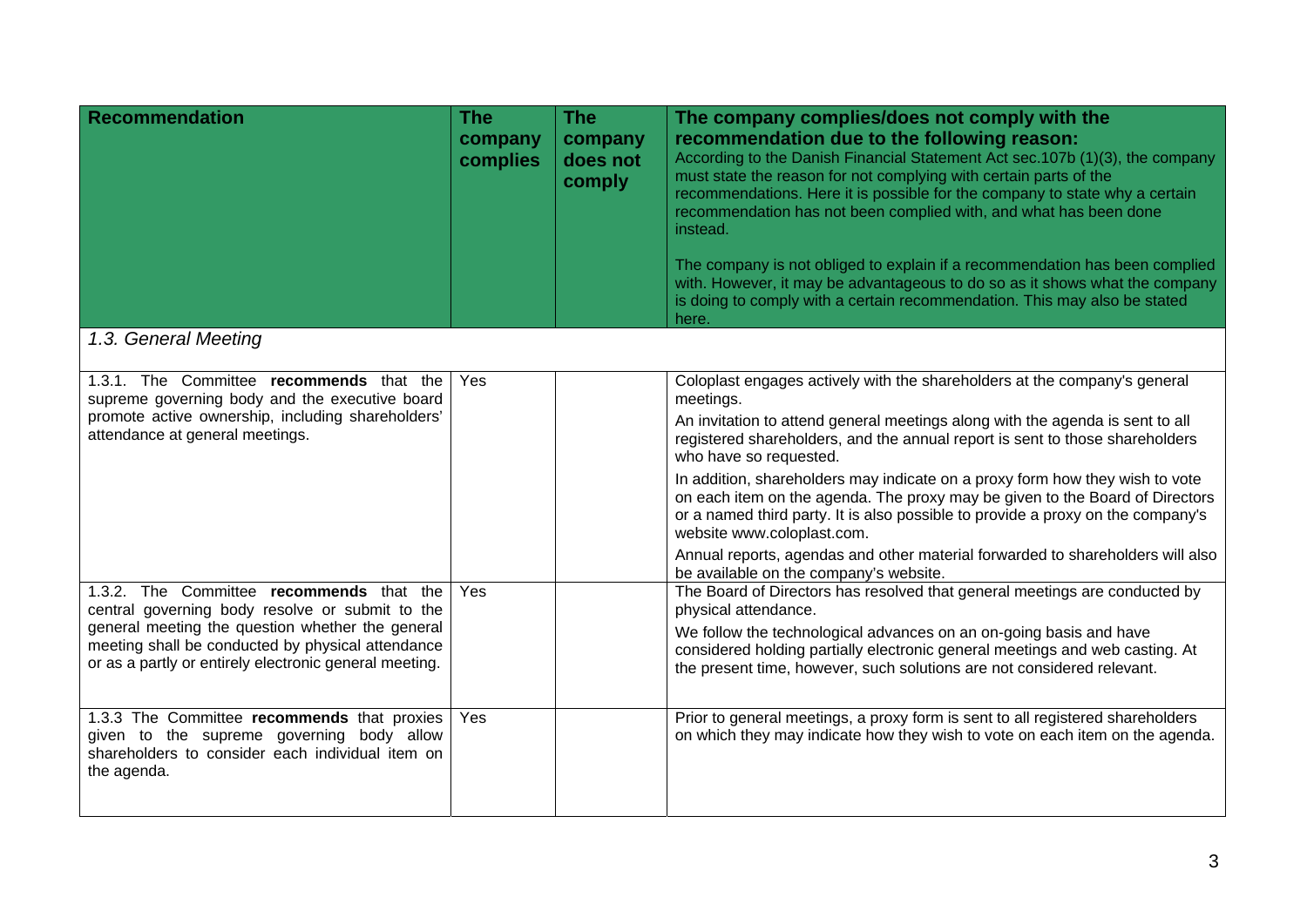| <b>Recommendation</b>                                                                                                                                                                                                                                                                                                                                     | <b>The</b><br>company<br>complies | <b>The</b><br>company<br>does not<br>comply | The company complies/does not comply with the<br>recommendation due to the following reason:<br>According to the Danish Financial Statement Act sec.107b (1)(3), the company<br>must state the reason for not complying with certain parts of the<br>recommendations. Here it is possible for the company to state why a certain<br>recommendation has not been complied with, and what has been done<br>instead.<br>The company is not obliged to explain if a recommendation has been complied<br>with. However, it may be advantageous to do so as it shows what the company<br>is doing to comply with a certain recommendation. This may also be stated<br>here. |
|-----------------------------------------------------------------------------------------------------------------------------------------------------------------------------------------------------------------------------------------------------------------------------------------------------------------------------------------------------------|-----------------------------------|---------------------------------------------|-----------------------------------------------------------------------------------------------------------------------------------------------------------------------------------------------------------------------------------------------------------------------------------------------------------------------------------------------------------------------------------------------------------------------------------------------------------------------------------------------------------------------------------------------------------------------------------------------------------------------------------------------------------------------|
| 1.3.4 The Committee recommends that all<br>members of the supreme governing body and the<br>executive board be present at the general meeting.                                                                                                                                                                                                            | <b>Yes</b>                        |                                             | The Board of Directors believes that all members of the Board and of the<br>Executive Management should be present at general meetings and<br>endeavours to fulfil this objective.                                                                                                                                                                                                                                                                                                                                                                                                                                                                                    |
| 1.4. Takeover bids                                                                                                                                                                                                                                                                                                                                        |                                   |                                             |                                                                                                                                                                                                                                                                                                                                                                                                                                                                                                                                                                                                                                                                       |
| 1.4.1 The Committee recommends that the central<br>governing body, from the moment it obtains<br>knowledge that a takeover bid will be submitted, do<br>not, without the acceptance of the general meeting,<br>attempt to counter the takeover bid by making<br>decisions which in reality prevent the shareholders<br>from deciding on the takeover bid. | Yes                               |                                             | Apart from the different weights of voting rights between class A and class B<br>shares and the authority provided in article 5 of the articles of association,<br>there are no anti-takeover measures by way of a ceiling on votes or any<br>restrictions that would enable the Board of Directors to take steps to prevent a<br>takeover bid.                                                                                                                                                                                                                                                                                                                       |
| 1.4.2. The Committee recommends that the<br>central governing body give the shareholders the<br>opportunity to decide whether or not they wish to<br>dispose of their shares in the company under the<br>terms offered.                                                                                                                                   | Yes                               |                                             | Contingency plans have been prepared in the event of an uninvited takeover<br>bid with a view to providing the facts so as to enable the shareholders to make<br>an informed decision.                                                                                                                                                                                                                                                                                                                                                                                                                                                                                |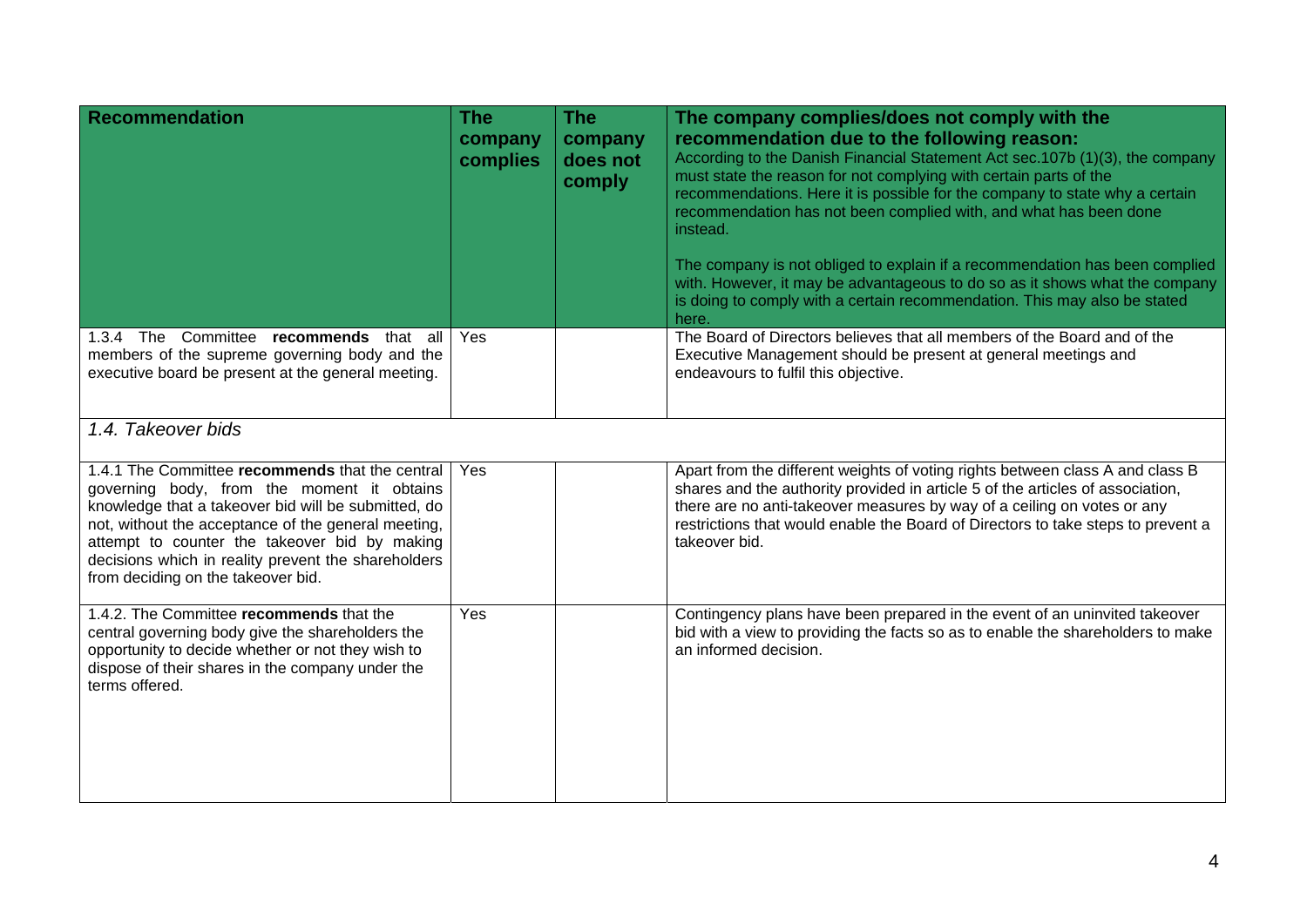| Recommendation                                                                                                                                                                                                                                                                                                                                                                                                                                                                  | <b>The</b><br>company<br>complies | <b>The</b><br>company<br>does not<br>comply | The company complies/does not comply with the<br>recommendation due to the following reason:<br>According to the Danish Financial Statement Act sec.107b (1)(3), the company<br>must state the reason for not complying with certain parts of the<br>recommendations. Here it is possible for the company to state why a certain<br>recommendation has not been complied with, and what has been done<br>instead.<br>The company is not obliged to explain if a recommendation has been complied<br>with. However, it may be advantageous to do so as it shows what the company<br>is doing to comply with a certain recommendation. This may also be stated<br>here.                                                                                                                                                                                                                                                                                                                                                                                                                                                                                                                                                                                                                                                                                                                  |
|---------------------------------------------------------------------------------------------------------------------------------------------------------------------------------------------------------------------------------------------------------------------------------------------------------------------------------------------------------------------------------------------------------------------------------------------------------------------------------|-----------------------------------|---------------------------------------------|----------------------------------------------------------------------------------------------------------------------------------------------------------------------------------------------------------------------------------------------------------------------------------------------------------------------------------------------------------------------------------------------------------------------------------------------------------------------------------------------------------------------------------------------------------------------------------------------------------------------------------------------------------------------------------------------------------------------------------------------------------------------------------------------------------------------------------------------------------------------------------------------------------------------------------------------------------------------------------------------------------------------------------------------------------------------------------------------------------------------------------------------------------------------------------------------------------------------------------------------------------------------------------------------------------------------------------------------------------------------------------------|
|                                                                                                                                                                                                                                                                                                                                                                                                                                                                                 |                                   |                                             | 2. The role of stakeholders and their importance to the company and the company's corporate social responsibility                                                                                                                                                                                                                                                                                                                                                                                                                                                                                                                                                                                                                                                                                                                                                                                                                                                                                                                                                                                                                                                                                                                                                                                                                                                                      |
| 2.1. The company's policy in relation to its stakeholders                                                                                                                                                                                                                                                                                                                                                                                                                       |                                   |                                             |                                                                                                                                                                                                                                                                                                                                                                                                                                                                                                                                                                                                                                                                                                                                                                                                                                                                                                                                                                                                                                                                                                                                                                                                                                                                                                                                                                                        |
| 2.1.1. The Committee recommends that the<br>central governing body identify the company's key<br>stakeholders and their main interests in relation to<br>the company.<br>2.1.2. The Committee recommends that the<br>central governing body adopt a policy on the<br>company's relationship with its stakeholders,<br>including the investors, and ensure that the<br>interests of the stakeholders are respected in<br>accordance with the company's policy on such<br>issues. | Yes                               |                                             | <b>Policy</b><br>The company has adopted and published a policy for the approach to its<br>stakeholders through its mission, value and vision statements.<br>The role of the stakeholders<br>Coloplast's products are supplied through dealers, through hospitals or in<br>combination with the company's own advice directly to end users. The current<br>trend is towards more direct contact with end users.<br>No matter how the products are supplied, Coloplast wishes to form the closest<br>possible ties with customers in order to enhance value creation. The needs<br>and expectations of our customers change over time and Coloplast must<br>constantly be ready to change with them. Healthcare professionals and users<br>are involved in the development of new products and services on an on-going<br>basis.<br>Each individual employee's personal and professional development is<br>important to the continued growth of the company. The requirements to<br>adaptability, knowledge sharing and training of new skills are growing, giving<br>our employees greater independence and a more varying work day. Coloplast<br>wishes to attract and retain people who thrive in an active environment and<br>consider their employment with us a learning process.<br>At Coloplast, we take active responsibility for contributing to sustainable<br>developments. |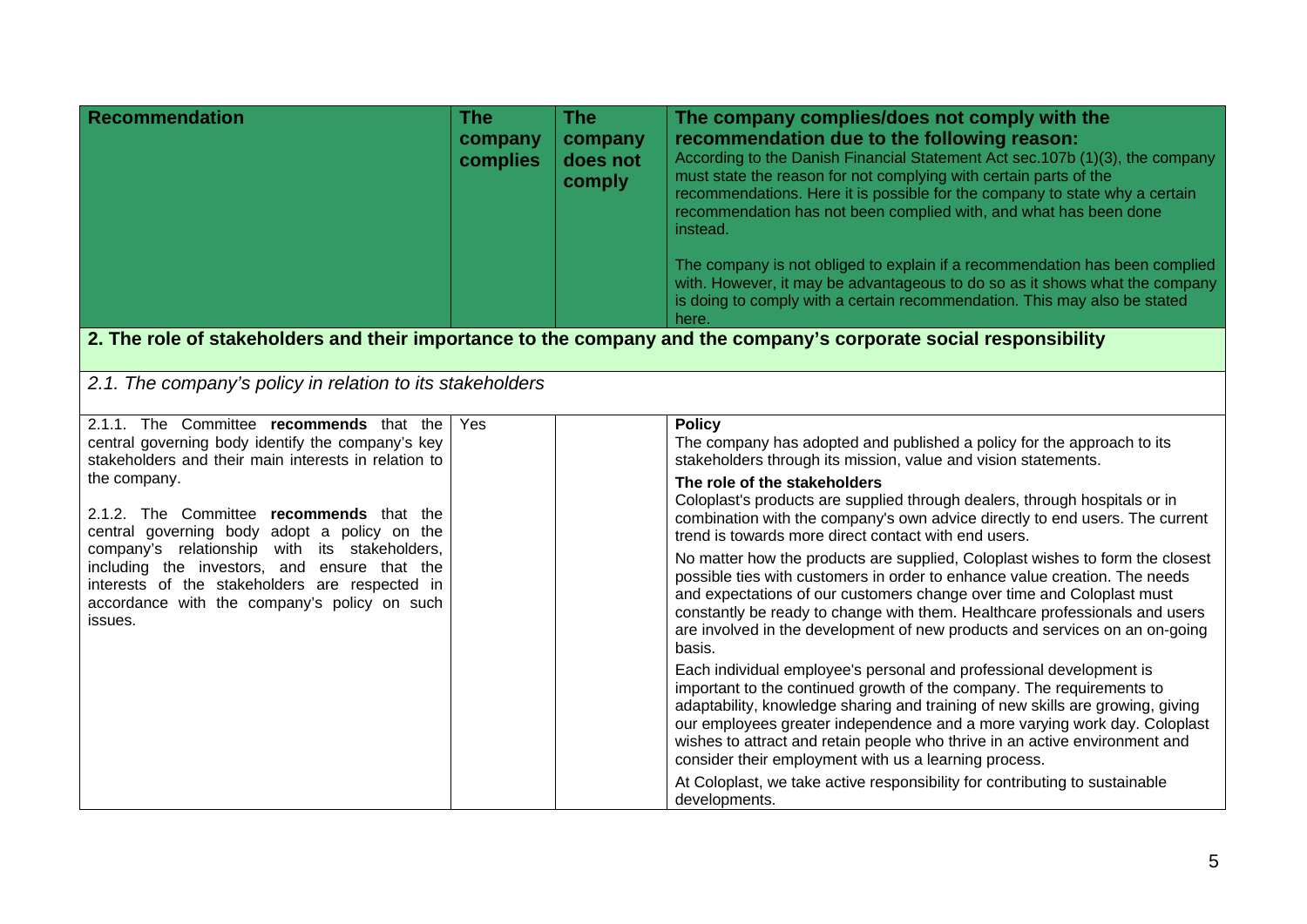| <b>Recommendation</b>                                                                                                    | <b>The</b><br>company<br>complies | <b>The</b><br>company<br>does not<br>comply | The company complies/does not comply with the<br>recommendation due to the following reason:<br>According to the Danish Financial Statement Act sec. 107b (1)(3), the company<br>must state the reason for not complying with certain parts of the<br>recommendations. Here it is possible for the company to state why a certain<br>recommendation has not been complied with, and what has been done<br>instead.  |
|--------------------------------------------------------------------------------------------------------------------------|-----------------------------------|---------------------------------------------|---------------------------------------------------------------------------------------------------------------------------------------------------------------------------------------------------------------------------------------------------------------------------------------------------------------------------------------------------------------------------------------------------------------------|
|                                                                                                                          |                                   |                                             | The company is not obliged to explain if a recommendation has been complied<br>with. However, it may be advantageous to do so as it shows what the company<br>is doing to comply with a certain recommendation. This may also be stated<br>here.                                                                                                                                                                    |
|                                                                                                                          |                                   |                                             | The company wishes to contribute to improving the quality of life of the users<br>of our products and services without reducing the quality of life of others.                                                                                                                                                                                                                                                      |
|                                                                                                                          |                                   |                                             | Coloplast's initiatives on corporate social responsibility, contributions to society<br>through taxes and duties, environmental management and partnerships with<br>educational institutions all add to overall value creation in society.                                                                                                                                                                          |
|                                                                                                                          |                                   |                                             | An integral part of Coloplast's management philosophy is to achieve balanced<br>value creation for the company's stakeholders both in the short and the long<br>term. The management believes that such balance will also maximise value<br>generation for the shareholders.                                                                                                                                        |
| 2.2. Corporate social responsibility                                                                                     |                                   |                                             |                                                                                                                                                                                                                                                                                                                                                                                                                     |
| 2.2.1. The Committee recommends that the<br>central governing body adopt a policy on corporate<br>social responsibility. | Yes                               |                                             | Coloplast has adopted a policy on corporate social responsibility and the<br>company reports regularly on its social, environmental and ethical efforts.                                                                                                                                                                                                                                                            |
| 3. Openness and transparency                                                                                             |                                   |                                             |                                                                                                                                                                                                                                                                                                                                                                                                                     |
| 3.1. Disclosure of information to the market                                                                             |                                   |                                             |                                                                                                                                                                                                                                                                                                                                                                                                                     |
| 3.1.1. The Committee recommends that the<br>central governing body adopt a communication<br>strategy.                    | Yes                               |                                             | <b>Information</b><br>Coloplast has defined a general communication policy that is available from<br>the company's corporate website. The website includes a number of other<br>policies relating to the company's stakeholders. The company complies with<br>the rules laid down by NASDAQ OMX regarding companies' duty to disclose<br>information through announcements, interim financial statements and annual |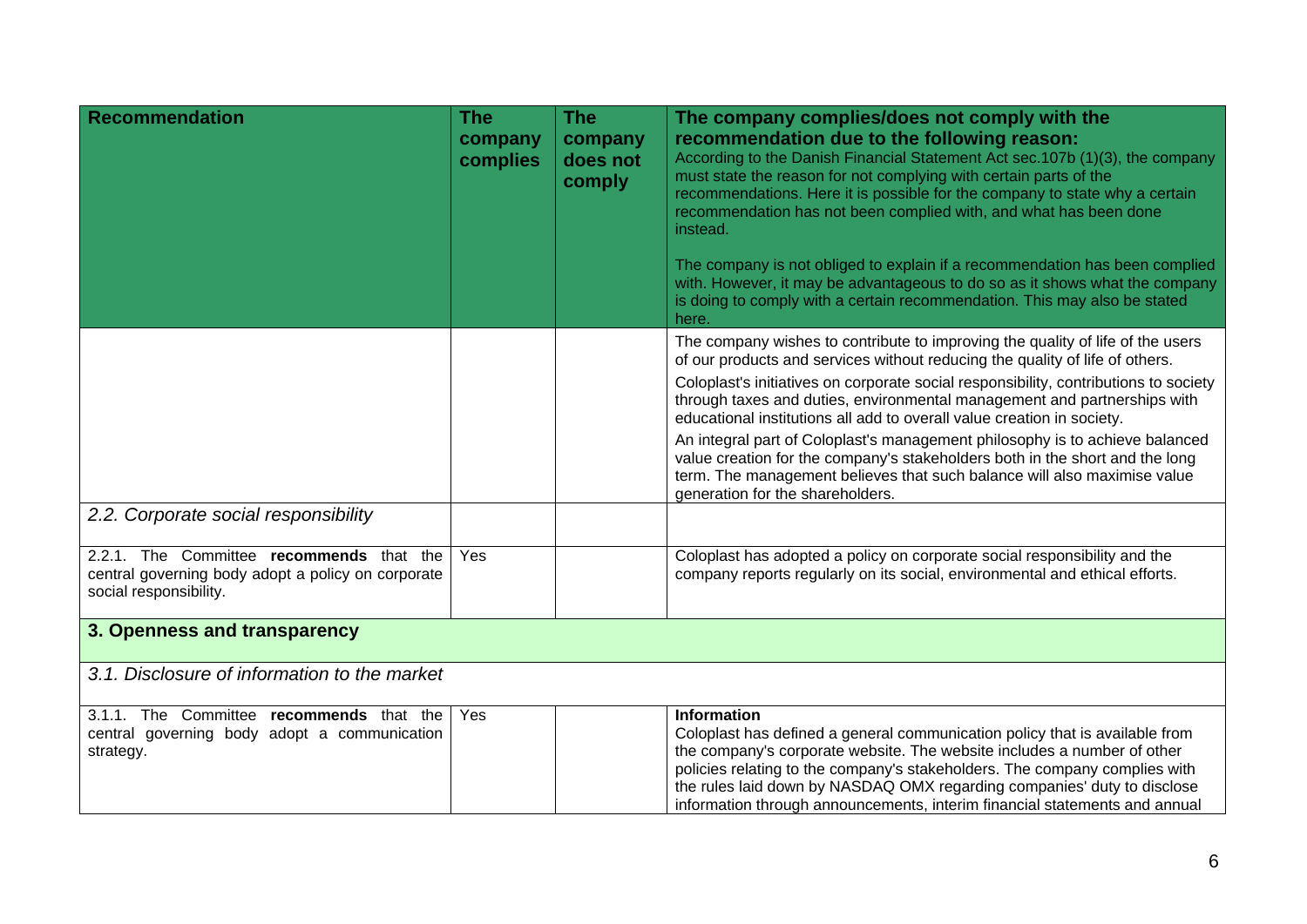| <b>Recommendation</b>                                                                                                                      | <b>The</b><br>company<br>complies | <b>The</b><br>company<br>does not<br>comply | The company complies/does not comply with the<br>recommendation due to the following reason:<br>According to the Danish Financial Statement Act sec.107b (1)(3), the company<br>must state the reason for not complying with certain parts of the<br>recommendations. Here it is possible for the company to state why a certain |
|--------------------------------------------------------------------------------------------------------------------------------------------|-----------------------------------|---------------------------------------------|----------------------------------------------------------------------------------------------------------------------------------------------------------------------------------------------------------------------------------------------------------------------------------------------------------------------------------|
|                                                                                                                                            |                                   |                                             | recommendation has not been complied with, and what has been done<br>instead.                                                                                                                                                                                                                                                    |
|                                                                                                                                            |                                   |                                             | The company is not obliged to explain if a recommendation has been complied<br>with. However, it may be advantageous to do so as it shows what the company<br>is doing to comply with a certain recommendation. This may also be stated<br>here.                                                                                 |
|                                                                                                                                            |                                   |                                             | reports.                                                                                                                                                                                                                                                                                                                         |
|                                                                                                                                            |                                   |                                             | The consolidated financial statements are presented on a regular basis to<br>analysts, investors and the press. The management takes part in a number of<br>meetings about the Group's financial statements with its stakeholders,<br>primarily employees, shareholders and analysts.                                            |
|                                                                                                                                            |                                   |                                             | All information released to the public is available in Danish and in English on<br>the corporate website.                                                                                                                                                                                                                        |
| 3.1.2.<br>The<br>Committee<br>recommends<br>that<br>information from the company to the market be<br>published in both Danish and English. | Yes                               |                                             | Disclosures are prepared and released in both Danish and English.                                                                                                                                                                                                                                                                |
| 3.1.3. The Committee recommends that the<br>company publish quarterly reports.                                                             | Yes                               |                                             | Coloplast prepares quarterly interim reports to NASDAQ OMX. These reports<br>are available on the corporate website.                                                                                                                                                                                                             |
| 4. The tasks and responsibilities of the supreme and the central governing bodies                                                          |                                   |                                             |                                                                                                                                                                                                                                                                                                                                  |
| 4.1. Overall tasks and responsibilities                                                                                                    |                                   |                                             |                                                                                                                                                                                                                                                                                                                                  |
| 4.1.1. The Committee recommends that the                                                                                                   | Yes                               |                                             | The Board of Directors determines, on the recommendation of the Executive                                                                                                                                                                                                                                                        |
| central governing body determine the company's                                                                                             |                                   |                                             | Management, Coloplast's overall objectives, strategies and action plans and                                                                                                                                                                                                                                                      |
| overall strategy at least once every year with a view<br>to sustaining value creation in the company.                                      |                                   |                                             | approves the essence of the forecasts prepared by the Executive<br>Management.                                                                                                                                                                                                                                                   |
|                                                                                                                                            |                                   |                                             | The Board of Directors and the Executive Management review and determine                                                                                                                                                                                                                                                         |
|                                                                                                                                            |                                   |                                             | the company's strategic objectives at least once a year.                                                                                                                                                                                                                                                                         |
| 4.1.2. The Committee recommends that the                                                                                                   | Yes                               |                                             | The Board of Directors considers at least once a year whether the company is                                                                                                                                                                                                                                                     |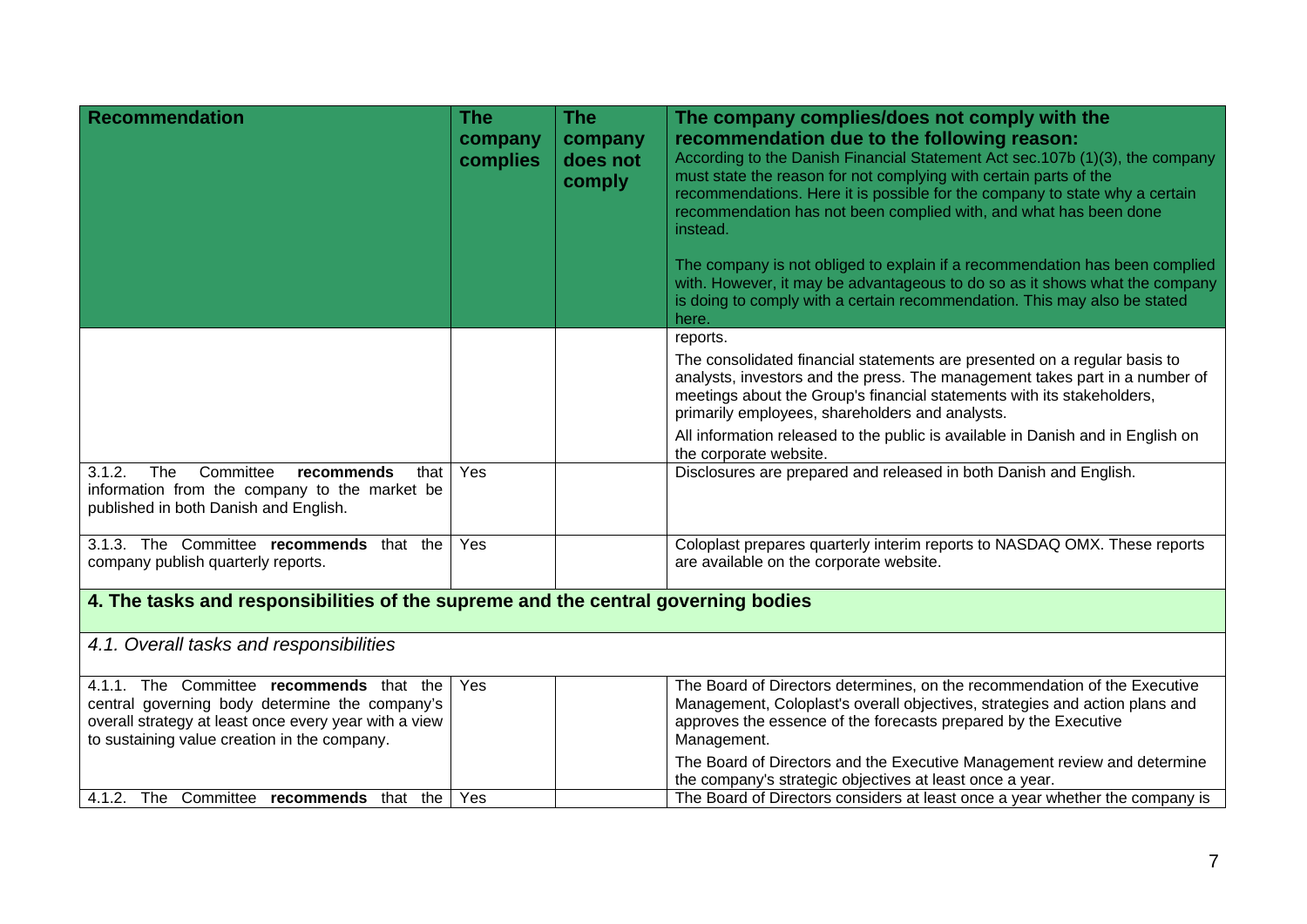| <b>Recommendation</b>                                                                                                                                                                                                                                                                                                                                                                                                                                                     | <b>The</b><br>company<br>complies | <b>The</b><br>company<br>does not<br>comply | The company complies/does not comply with the<br>recommendation due to the following reason:<br>According to the Danish Financial Statement Act sec.107b (1)(3), the company<br>must state the reason for not complying with certain parts of the<br>recommendations. Here it is possible for the company to state why a certain<br>recommendation has not been complied with, and what has been done<br>instead.<br>The company is not obliged to explain if a recommendation has been complied<br>with. However, it may be advantageous to do so as it shows what the company<br>is doing to comply with a certain recommendation. This may also be stated<br>here.                                                                                                        |
|---------------------------------------------------------------------------------------------------------------------------------------------------------------------------------------------------------------------------------------------------------------------------------------------------------------------------------------------------------------------------------------------------------------------------------------------------------------------------|-----------------------------------|---------------------------------------------|------------------------------------------------------------------------------------------------------------------------------------------------------------------------------------------------------------------------------------------------------------------------------------------------------------------------------------------------------------------------------------------------------------------------------------------------------------------------------------------------------------------------------------------------------------------------------------------------------------------------------------------------------------------------------------------------------------------------------------------------------------------------------|
| supreme governing body at least once every year<br>and<br>ensure<br>that the<br>discuss<br>necessary<br>qualifications and financial resources are in place in<br>order for the company to achieve its strategic<br>goals.                                                                                                                                                                                                                                                |                                   |                                             | properly organised and whether the necessary qualifications and financial<br>resources are in place in order for the company to achieve its strategic<br>objectives.                                                                                                                                                                                                                                                                                                                                                                                                                                                                                                                                                                                                         |
| 4.1.3. The Committee recommends that the<br>supreme governing body at least once every year<br>define its most important tasks related to the<br>financial and managerial control of the company,<br>including how to supervise the work of the<br>executive board.                                                                                                                                                                                                       | Yes                               |                                             | The Board of Directors defines each year its most important tasks in relation to<br>the financial and managerial control of the company.<br>The rules of procedure for both the Board of Directors and the Executive<br>Management contain a presentation of their most important tasks, including<br>tasks related to the financial and managerial control of the company.                                                                                                                                                                                                                                                                                                                                                                                                  |
| 4.1.4. The Committee recommends that the<br>supreme governing body annually discuss the<br>company's activities to ensure diversity at<br>management levels, including equal opportunities<br>for both sexes, and that the supreme governing<br>body set measurable objectives and in the<br>management commentary in the annual report<br>and/or on the company's website give an account<br>of both the objectives and the progress made in<br>achieving the objective. |                                   |                                             | At the Board meeting 15 August 2012 the Board reviewed Coloplasts policy on<br>diversity and targets for women in management. Coloplast recognizes that<br>there must be a sustained effort to increase diversity in management, including<br>the proportion of women.<br>Target figures for women in management:<br>We aim to double the number of women in top management (Executive Vice<br>President, Senior Vice President and Vice President level) within 5 years. We<br>want to go from 11% in 2012 to 22% in 2017.<br>The Board has resolved the following in respect of its composition:<br>Coloplast aims for its Board of Directors to consist of the best qualified<br>individuals.<br>The Board endeavours to increase the number of shareholder-elected women |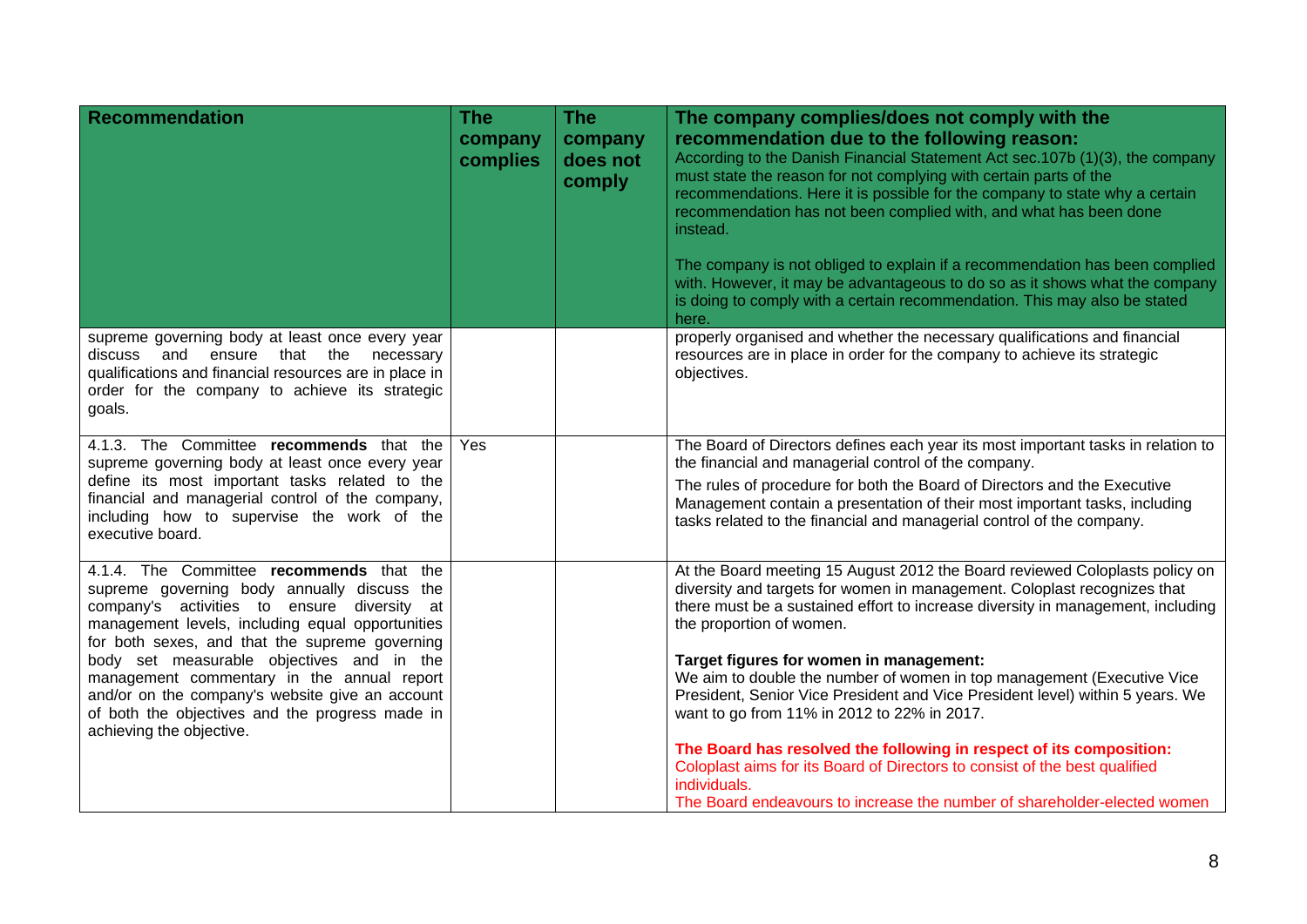| <b>Recommendation</b>                                                                                                                                                                                                                                                                                                                                | The<br>company<br>complies | <b>The</b><br>company<br>does not<br>comply | The company complies/does not comply with the<br>recommendation due to the following reason:<br>According to the Danish Financial Statement Act sec.107b (1)(3), the company<br>must state the reason for not complying with certain parts of the<br>recommendations. Here it is possible for the company to state why a certain<br>recommendation has not been complied with, and what has been done<br>instead.<br>The company is not obliged to explain if a recommendation has been complied<br>with. However, it may be advantageous to do so as it shows what the company<br>is doing to comply with a certain recommendation. This may also be stated<br>here. |  |  |
|------------------------------------------------------------------------------------------------------------------------------------------------------------------------------------------------------------------------------------------------------------------------------------------------------------------------------------------------------|----------------------------|---------------------------------------------|-----------------------------------------------------------------------------------------------------------------------------------------------------------------------------------------------------------------------------------------------------------------------------------------------------------------------------------------------------------------------------------------------------------------------------------------------------------------------------------------------------------------------------------------------------------------------------------------------------------------------------------------------------------------------|--|--|
|                                                                                                                                                                                                                                                                                                                                                      |                            |                                             | to one third of the shareholder-elected Board members, corresponding to two<br>members, within four years.<br>The resulting changes should take place by way of ordinary rotation among<br>Board members.                                                                                                                                                                                                                                                                                                                                                                                                                                                             |  |  |
| 4.2. Procedures                                                                                                                                                                                                                                                                                                                                      |                            |                                             |                                                                                                                                                                                                                                                                                                                                                                                                                                                                                                                                                                                                                                                                       |  |  |
| 4.2.1. The Committee recommends that the<br>supreme governing body review its rules of<br>procedure annually to ensure that they are<br>adequate and always match the activities and<br>needs of the company.                                                                                                                                        | Yes                        |                                             | Rules of procedures have been prepared for Coloplast's Board of Directors.<br>These rules of procedures are reviewed annually by the full Board and<br>updated as necessary.<br>The procedures set out guidelines for the activities of the Board of Directors<br>including the supervision of the company's organisation, day-to-day<br>management and results.                                                                                                                                                                                                                                                                                                      |  |  |
| 4.2.2. The Committee recommends that the<br>supreme governing body annually review and<br>approve procedures for the executive board,<br>including establish requirements for the executive<br>board's timely, accurate and adequate reporting to<br>the supreme governing body and for any other<br>communication between the two governing bodies. | Yes                        |                                             | The rules of procedure for the Executive Management set out the<br>requirements for the Executive Management's reporting to the Board of<br>Directors as well as for all other communication between the two bodies.<br>The rules of procedure are reviewed once a year.                                                                                                                                                                                                                                                                                                                                                                                              |  |  |
| 4.3. The chairman and deputy chairman of the supreme governing body                                                                                                                                                                                                                                                                                  |                            |                                             |                                                                                                                                                                                                                                                                                                                                                                                                                                                                                                                                                                                                                                                                       |  |  |
| 4.3.1. The Committee recommends that a deputy<br>chairman of the supreme governing body be<br>appointed, who must be able to act in the                                                                                                                                                                                                              | Yes                        |                                             | The Board meets immediately upon the conclusion of the annual general<br>meeting to elect its Chairman and Deputy Chairman. The Board assumes the<br>duties and powers of the Chairman in his absence.                                                                                                                                                                                                                                                                                                                                                                                                                                                                |  |  |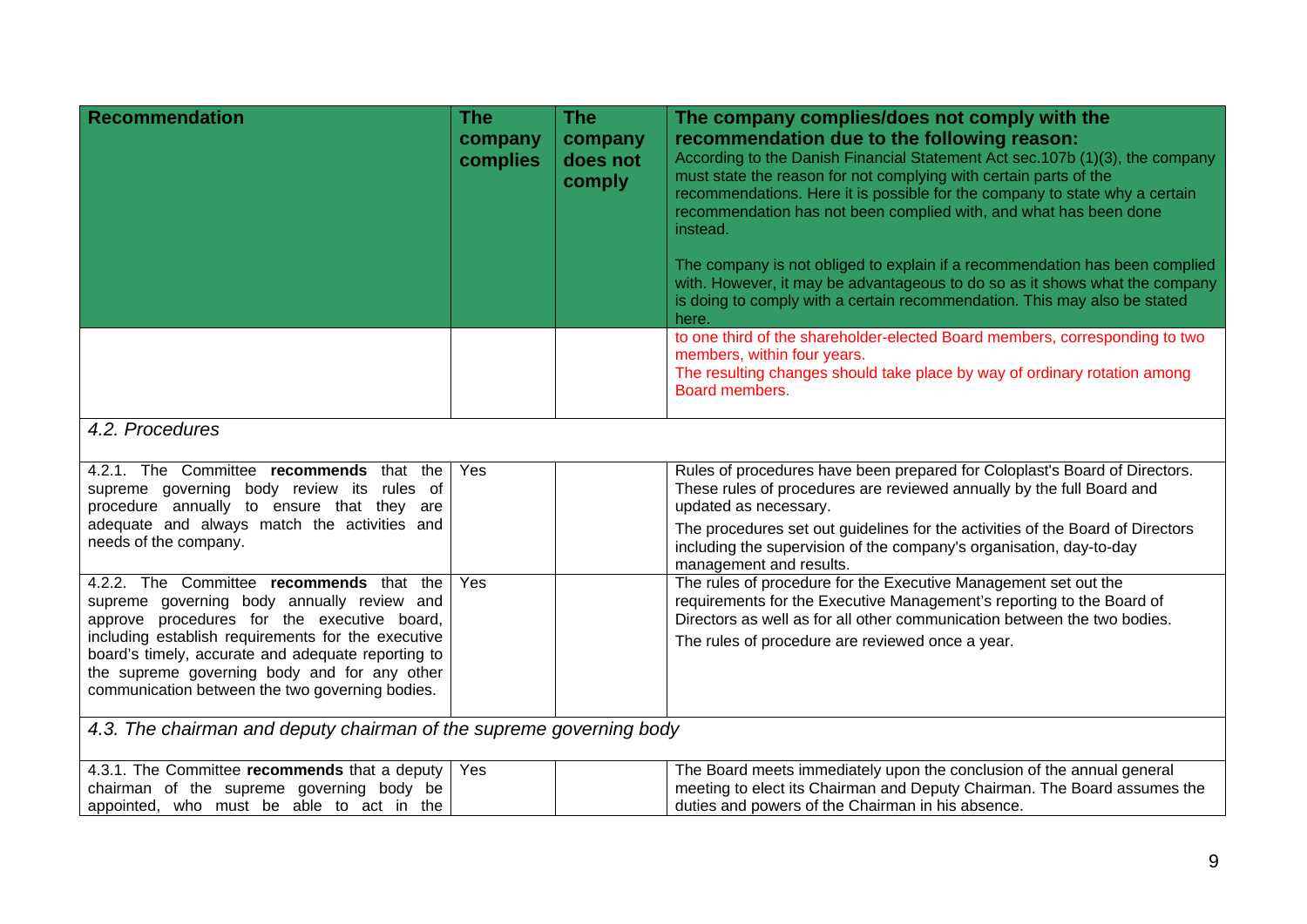| <b>Recommendation</b>                                                                                                                                                                                                                                                                                                                                                                                                                                                                                                                                                                                                      | <b>The</b><br>company<br>complies | <b>The</b><br>company<br>does not<br>comply | The company complies/does not comply with the<br>recommendation due to the following reason:<br>According to the Danish Financial Statement Act sec. 107b (1)(3), the company<br>must state the reason for not complying with certain parts of the<br>recommendations. Here it is possible for the company to state why a certain<br>recommendation has not been complied with, and what has been done<br>instead.<br>The company is not obliged to explain if a recommendation has been complied<br>with. However, it may be advantageous to do so as it shows what the company<br>is doing to comply with a certain recommendation. This may also be stated<br>here. |
|----------------------------------------------------------------------------------------------------------------------------------------------------------------------------------------------------------------------------------------------------------------------------------------------------------------------------------------------------------------------------------------------------------------------------------------------------------------------------------------------------------------------------------------------------------------------------------------------------------------------------|-----------------------------------|---------------------------------------------|------------------------------------------------------------------------------------------------------------------------------------------------------------------------------------------------------------------------------------------------------------------------------------------------------------------------------------------------------------------------------------------------------------------------------------------------------------------------------------------------------------------------------------------------------------------------------------------------------------------------------------------------------------------------|
| chairman's absence and also act as an effective<br>sounding board for the chairman.                                                                                                                                                                                                                                                                                                                                                                                                                                                                                                                                        |                                   |                                             |                                                                                                                                                                                                                                                                                                                                                                                                                                                                                                                                                                                                                                                                        |
| 4.3.2. The Committee recommends the<br>preparation of a scope of work and task list<br>specifying the tasks, duties and responsibilities of<br>the chairman and deputy chairman.                                                                                                                                                                                                                                                                                                                                                                                                                                           | Yes                               |                                             | The rules of procedure for the Board of Directors contain a description of the<br>duties and responsibilities of the Chairman and Deputy Chairman.                                                                                                                                                                                                                                                                                                                                                                                                                                                                                                                     |
| 4.3.3. The Committee recommends that the<br>chairman of the supreme governing body organise,<br>convene and chair meetings to ensure efficiency in<br>the body's work and to create the best possible<br>working conditions for the members, individually<br>and collectively.                                                                                                                                                                                                                                                                                                                                             | Yes                               |                                             | The Chairman of the Board of Directors organises, convenes and chairs board<br>meetings to ensure efficiency in the Board's work and to create the best<br>possible working conditions for the individual members as well as for the Board<br>collectively.                                                                                                                                                                                                                                                                                                                                                                                                            |
| 4.3.4. The Committee recommends that, if the<br>board of directors in exceptional cases asks its<br>chairman to perform special tasks for the company,<br>including briefly participate in the day-to-day<br>management, a board resolution to that effect<br>should be passed and precautions taken to ensure<br>that the board of directors will maintain<br>responsibility for the overall management and<br>control function. A reasonable distribution of duties<br>must be ensured between the chairman, the deputy<br>chairman, the other members of the board of<br>directors and the executive board. Information | Yes                               |                                             | The Chairman of the Board of Directors does not participate in the day-to-day<br>management of the company and does not perform any special tasks for the<br>company other than his duties as Chairman of the Board of Directors.<br>If the Chairman is asked to perform special tasks, the Board of Directors will<br>comply with the corporate governance recommendations.                                                                                                                                                                                                                                                                                           |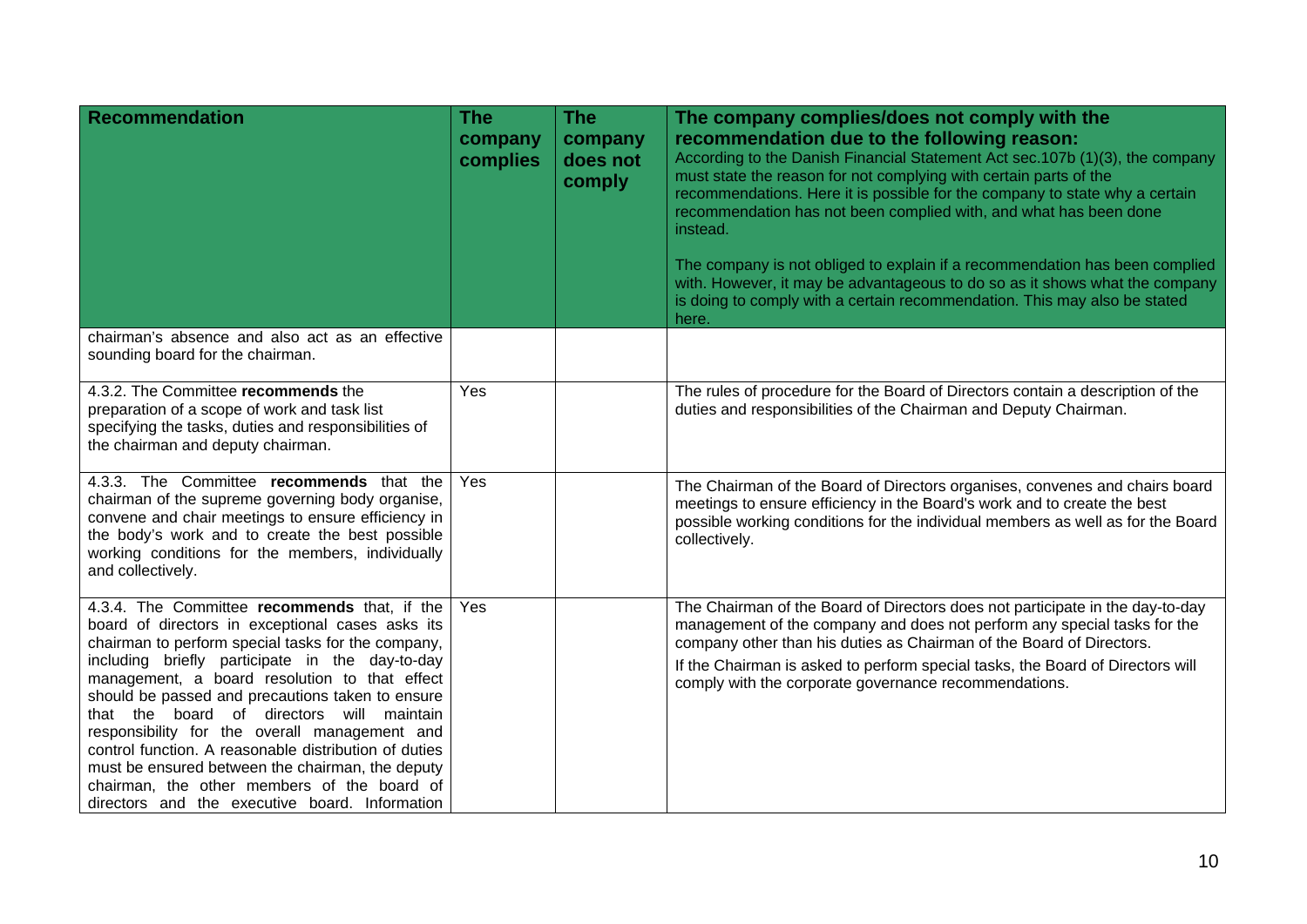| <b>Recommendation</b>                                                                                                                                                                                                                                                                                                                                                         | The<br>company<br>complies | <b>The</b><br>company<br>does not<br>comply | The company complies/does not comply with the<br>recommendation due to the following reason:<br>According to the Danish Financial Statement Act sec. 107b (1)(3), the company<br>must state the reason for not complying with certain parts of the<br>recommendations. Here it is possible for the company to state why a certain<br>recommendation has not been complied with, and what has been done<br>instead.<br>The company is not obliged to explain if a recommendation has been complied<br>with. However, it may be advantageous to do so as it shows what the company<br>is doing to comply with a certain recommendation. This may also be stated<br>here. |  |  |  |
|-------------------------------------------------------------------------------------------------------------------------------------------------------------------------------------------------------------------------------------------------------------------------------------------------------------------------------------------------------------------------------|----------------------------|---------------------------------------------|------------------------------------------------------------------------------------------------------------------------------------------------------------------------------------------------------------------------------------------------------------------------------------------------------------------------------------------------------------------------------------------------------------------------------------------------------------------------------------------------------------------------------------------------------------------------------------------------------------------------------------------------------------------------|--|--|--|
| about agreements on the chairman's participation<br>in the day-to-day management and the expected<br>duration hereof must be disclosed in a company<br>announcement.                                                                                                                                                                                                          |                            |                                             |                                                                                                                                                                                                                                                                                                                                                                                                                                                                                                                                                                                                                                                                        |  |  |  |
| 5. Composition and organisation of the supreme governing body                                                                                                                                                                                                                                                                                                                 |                            |                                             |                                                                                                                                                                                                                                                                                                                                                                                                                                                                                                                                                                                                                                                                        |  |  |  |
| 5.1. Composition                                                                                                                                                                                                                                                                                                                                                              |                            |                                             |                                                                                                                                                                                                                                                                                                                                                                                                                                                                                                                                                                                                                                                                        |  |  |  |
| 5.1.1. The Committee recommends that the<br>supreme governing body annually specify the skills<br>it must have to best perform its tasks and that the<br>specification be posted on the website. Proposals<br>for the nomination/replacement of members of the<br>supreme governing body to be submitted to the<br>general meeting should be prepared in the light<br>hereof. |                            | <b>No</b>                                   | It is the responsibility of the Chairman to assess whether the Board of<br>Directors overall possesses the knowledge and skills relevant and necessary<br>to manage the company. The principal skills needed on Coloplast's Board of<br>Directors are: economics and finance, manufacturing, logistics, global sales<br>and marketing, general management, innovation, legal affairs and acquisitions.                                                                                                                                                                                                                                                                 |  |  |  |
| 5.1.2. The Committee recommends that the<br>supreme governing body ensure a formal, thorough                                                                                                                                                                                                                                                                                  | Yes                        |                                             | As Coloplast's supreme management body, the Board of Directors approves<br>decisions of a strategic and fundamental nature.                                                                                                                                                                                                                                                                                                                                                                                                                                                                                                                                            |  |  |  |
| and transparent process for selection and<br>nomination of candidates to the supreme governing<br>body. When assessing its composition and<br>nominating new candidates,<br>the<br>supreme                                                                                                                                                                                    |                            |                                             | It is important to recruit people to the Board of Directors who possess,<br>between them, competences enabling them to handle the interests of the<br>shareholders and the employees in the best possible manner with due regard                                                                                                                                                                                                                                                                                                                                                                                                                                       |  |  |  |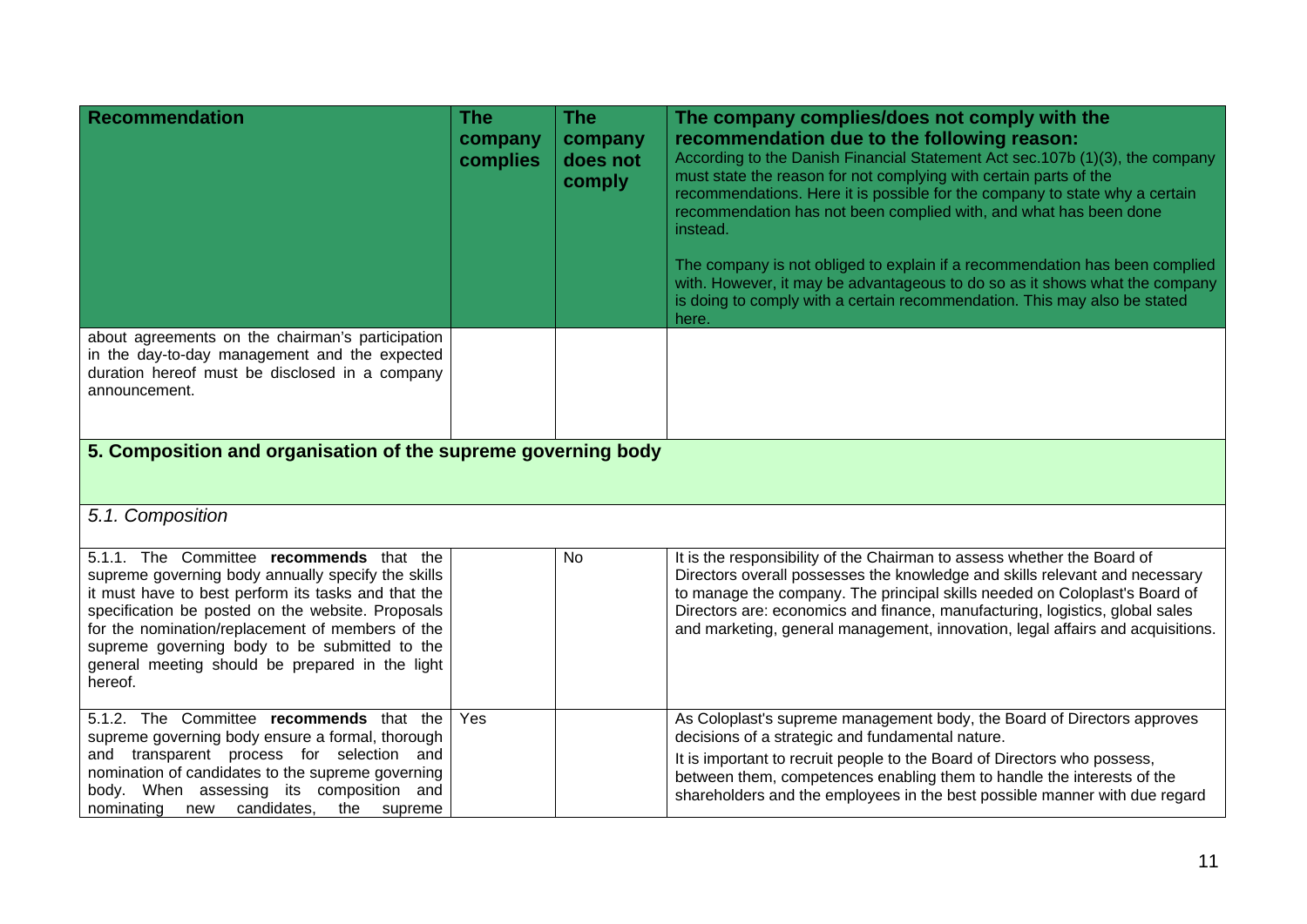| <b>Recommendation</b>                                                                                                                                                                                                                                                                                                                                                                                                                                                                                                                                                  | <b>The</b><br>company<br>complies | <b>The</b><br>company<br>does not<br>comply | The company complies/does not comply with the<br>recommendation due to the following reason:<br>According to the Danish Financial Statement Act sec.107b (1)(3), the company<br>must state the reason for not complying with certain parts of the<br>recommendations. Here it is possible for the company to state why a certain<br>recommendation has not been complied with, and what has been done<br>instead.<br>The company is not obliged to explain if a recommendation has been complied<br>with. However, it may be advantageous to do so as it shows what the company<br>is doing to comply with a certain recommendation. This may also be stated<br>here. |
|------------------------------------------------------------------------------------------------------------------------------------------------------------------------------------------------------------------------------------------------------------------------------------------------------------------------------------------------------------------------------------------------------------------------------------------------------------------------------------------------------------------------------------------------------------------------|-----------------------------------|---------------------------------------------|-----------------------------------------------------------------------------------------------------------------------------------------------------------------------------------------------------------------------------------------------------------------------------------------------------------------------------------------------------------------------------------------------------------------------------------------------------------------------------------------------------------------------------------------------------------------------------------------------------------------------------------------------------------------------|
| governing body must take into consideration the<br>need for integration of new talent and the need for<br>diversity in relation to international experience,<br>gender and age, etc.                                                                                                                                                                                                                                                                                                                                                                                   |                                   |                                             | for the company's other stakeholders.                                                                                                                                                                                                                                                                                                                                                                                                                                                                                                                                                                                                                                 |
| 5.1.3. The Committee recommends that a<br>description<br>of<br>nominated<br>candidates'<br>the<br>qualifications, including information about other<br>executive functions, e.g. memberships of executive<br>boards, boards of directors and supervisory boards,<br>including board committees, held by the candidates<br>in both Danish and foreign companies as well as<br>information on demanding organisational tasks<br>should accompany the notice convening the<br>general meeting when election of members to the<br>supreme governing body is on the agenda. | Yes                               |                                             | A CV is disclosed for each Board members. Together with the notice to<br>convene the general meeting, the Board of Directors discloses the profiles and<br>backgrounds of the candidates standing for the Board. This applies to both<br>first-time elections and re-elections.                                                                                                                                                                                                                                                                                                                                                                                       |
| 5.1.4. The Committee recommends that every<br>year, the annual report contain an account of the<br>composition of the supreme governing body,<br>including its diversity, and of any special skills<br>possessed by the individual members.                                                                                                                                                                                                                                                                                                                            | Yes                               |                                             | The annual report discloses the composition of the Board of Directors as well<br>as of other executive functions held.<br>Reference is also made in the annual report to the Coloplast website,<br>www.coloplast.com, for further information on each Board member.                                                                                                                                                                                                                                                                                                                                                                                                   |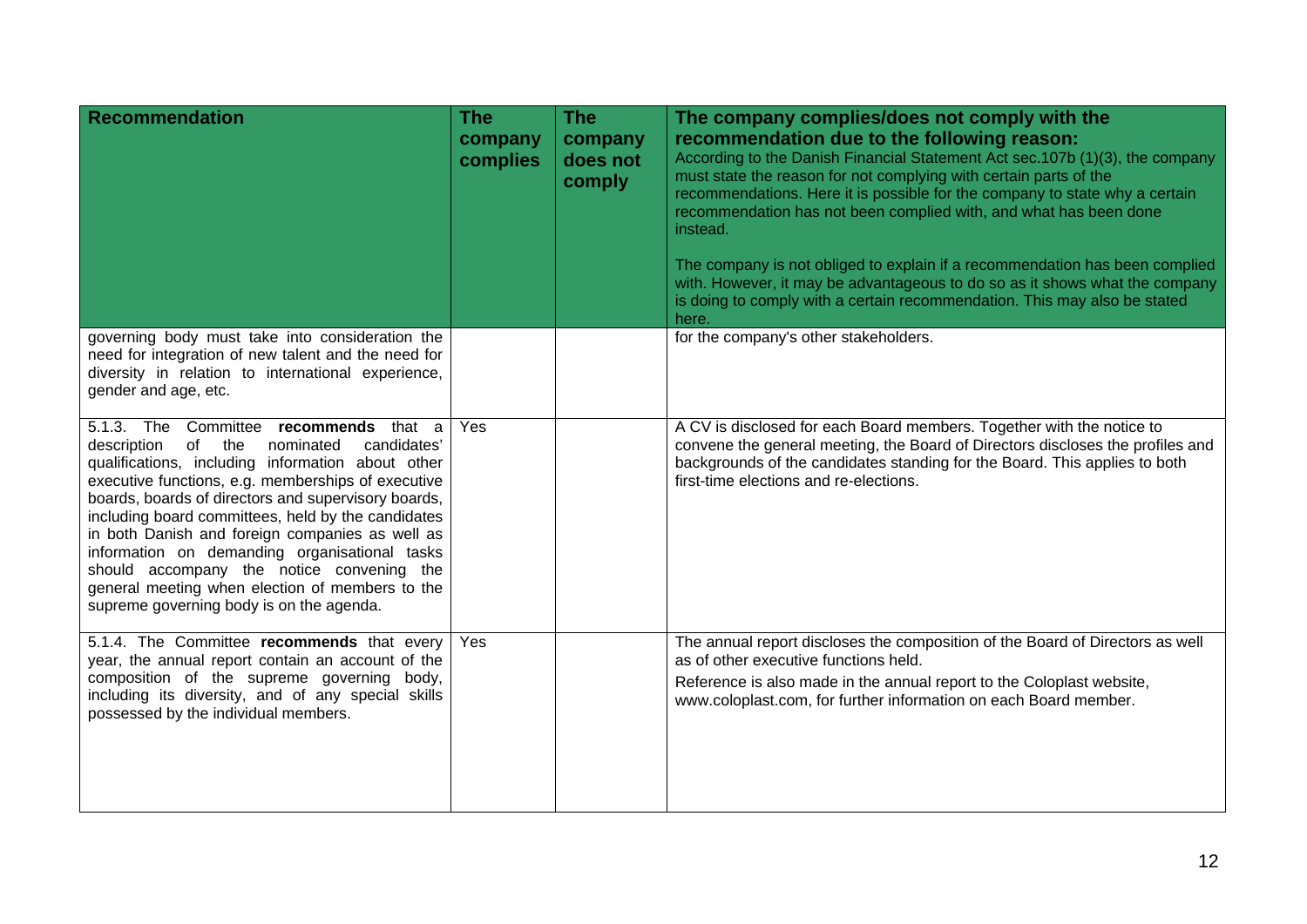| <b>Recommendation</b>                                                                                                                                                                                                                                                    | <b>The</b><br>company<br>complies | <b>The</b><br>company<br>does not<br>comply | The company complies/does not comply with the<br>recommendation due to the following reason:<br>According to the Danish Financial Statement Act sec.107b (1)(3), the company<br>must state the reason for not complying with certain parts of the<br>recommendations. Here it is possible for the company to state why a certain<br>recommendation has not been complied with, and what has been done<br>instead.<br>The company is not obliged to explain if a recommendation has been complied<br>with. However, it may be advantageous to do so as it shows what the company<br>is doing to comply with a certain recommendation. This may also be stated<br>here. |  |
|--------------------------------------------------------------------------------------------------------------------------------------------------------------------------------------------------------------------------------------------------------------------------|-----------------------------------|---------------------------------------------|-----------------------------------------------------------------------------------------------------------------------------------------------------------------------------------------------------------------------------------------------------------------------------------------------------------------------------------------------------------------------------------------------------------------------------------------------------------------------------------------------------------------------------------------------------------------------------------------------------------------------------------------------------------------------|--|
| 5.2. Training of members of the supreme governing body                                                                                                                                                                                                                   |                                   |                                             |                                                                                                                                                                                                                                                                                                                                                                                                                                                                                                                                                                                                                                                                       |  |
| 5.2.1. The Committee recommends that new<br>members joining the supreme governing body be<br>given an introduction to the company.                                                                                                                                       | Yes                               |                                             | When new members are recruited to the Board of Directors, new members will<br>review with the Chairman any needs for additional information or training in<br>order to perform their duties as Board members. If necessary, the Chairman<br>will schedule an individual information session or training programme for the<br>relevant member.<br>Board members elected by the employees are offered one or more courses<br>introducing them to the work of the Board of Directors. They are also offered a<br>presentation of the company's operations by the Executive Management.                                                                                   |  |
| 5.2.2. The Committee recommends that the<br>supreme governing body annually assess whether<br>the skills and expertise of its members need to be<br>updated.                                                                                                             | Yes                               |                                             | The Board of Directors reviews regularly and at least once a year as part of its<br>self-assessment process whether the skills and expertise of the Board in<br>general and the individual Board members need to be updated.                                                                                                                                                                                                                                                                                                                                                                                                                                          |  |
| 5.3. Number of members of the supreme governing body                                                                                                                                                                                                                     |                                   |                                             |                                                                                                                                                                                                                                                                                                                                                                                                                                                                                                                                                                                                                                                                       |  |
| 5.3.1. The Committee recommends that the<br>supreme governing body have only so many<br>members as to allow a constructive debate and an<br>effective decision-making process enabling all<br>members to play an active role.<br>5.3.2. The Committee recommends that in | Yes                               |                                             | Considerations are made on an on-going basis as to whether the number of<br>Board members is consistent with the needs of the company. The articles of<br>association provide for at least five and no more than eight members to be<br>elected by the shareholders in general meeting. Currently, six Board members<br>are elected by the shareholders. In addition, the employees elect a number of<br>members to the Board of Directors, currently three.                                                                                                                                                                                                          |  |
| connection with the preparation for each year's<br>general meeting, the supreme governing body                                                                                                                                                                           | Yes                               |                                             | In the preparations for each year's general meeting, the Board of Directors<br>considers whether the number of board members is appropriate in relation to<br>the requirements of the company.                                                                                                                                                                                                                                                                                                                                                                                                                                                                        |  |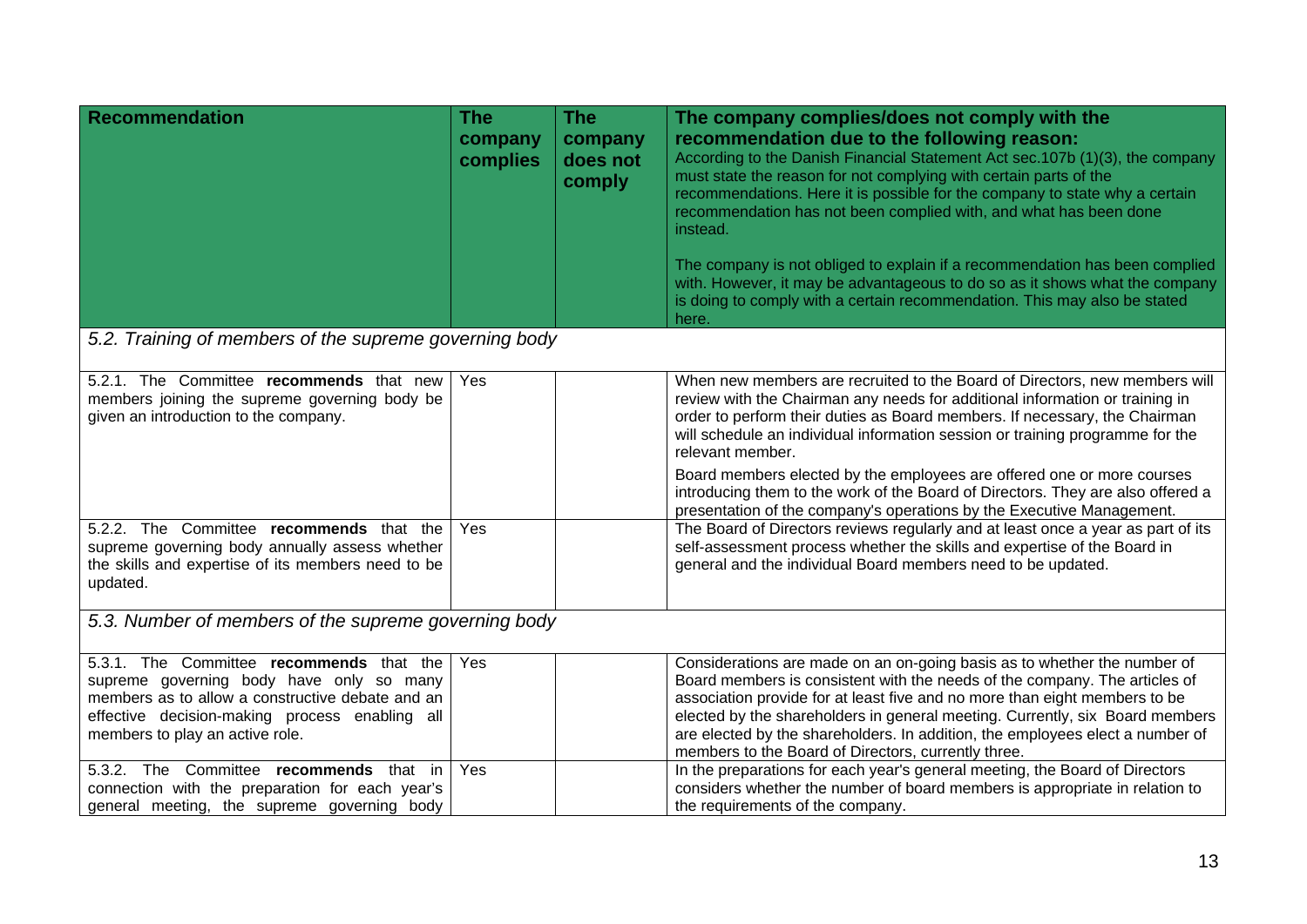| <b>Recommendation</b>                                                                                                                                                                                                                                                                                                                                                                                                                                                                                                                                                                                                                                                                                                                                                                                           | <b>The</b><br>company<br>complies | <b>The</b><br>company<br>does not<br>comply | The company complies/does not comply with the<br>recommendation due to the following reason:<br>According to the Danish Financial Statement Act sec.107b (1)(3), the company<br>must state the reason for not complying with certain parts of the<br>recommendations. Here it is possible for the company to state why a certain<br>recommendation has not been complied with, and what has been done<br>instead.<br>The company is not obliged to explain if a recommendation has been complied<br>with. However, it may be advantageous to do so as it shows what the company<br>is doing to comply with a certain recommendation. This may also be stated<br>here.                                                                             |  |  |
|-----------------------------------------------------------------------------------------------------------------------------------------------------------------------------------------------------------------------------------------------------------------------------------------------------------------------------------------------------------------------------------------------------------------------------------------------------------------------------------------------------------------------------------------------------------------------------------------------------------------------------------------------------------------------------------------------------------------------------------------------------------------------------------------------------------------|-----------------------------------|---------------------------------------------|---------------------------------------------------------------------------------------------------------------------------------------------------------------------------------------------------------------------------------------------------------------------------------------------------------------------------------------------------------------------------------------------------------------------------------------------------------------------------------------------------------------------------------------------------------------------------------------------------------------------------------------------------------------------------------------------------------------------------------------------------|--|--|
| consider whether the number of members is<br>appropriate in relation to the requirements of the<br>company.                                                                                                                                                                                                                                                                                                                                                                                                                                                                                                                                                                                                                                                                                                     |                                   |                                             |                                                                                                                                                                                                                                                                                                                                                                                                                                                                                                                                                                                                                                                                                                                                                   |  |  |
| 5.4. The independence of the supreme governing body                                                                                                                                                                                                                                                                                                                                                                                                                                                                                                                                                                                                                                                                                                                                                             |                                   |                                             |                                                                                                                                                                                                                                                                                                                                                                                                                                                                                                                                                                                                                                                                                                                                                   |  |  |
| 5.4.1. In order for the members of the supreme<br>governing body to act independently of special<br>interests, the Committee recommends that at least<br>half of the members elected by the general meeting<br>be independent persons.<br>The independent supreme governing body member<br>may not:<br>be, or have been within the last five years,<br>executive<br>member<br>of<br>the<br>a<br>board/managerial staff of the company or<br>an associated company,<br>significant<br>additional<br>received<br>have<br>$\bullet$<br>remuneration from the company/group or<br>an associated company apart from a fee<br>for its services in the capacity as a member<br>of the supreme governing body,<br>represent the interests of a controlling<br>shareholder,<br>within the last year, have had a material | Yes                               |                                             | A majority of the Board members elected by the shareholders in general<br>meeting are considered by the Board of Directors to be independent of<br>company interests.<br>Currently serving on the Board is a major shareholder as well as a Board<br>member who has served for more than 12 years.<br>In the list of Board members set out in the section "Board of Directors" on the<br>company's website, it is indicated whether or not the Board of Directors<br>considers each individual member to be independent.<br>The Board members elected by the employees are, by virtue of their<br>employment with the company, not considered to be independent.<br>At Coloplast no Board member is also a member of the Executive<br>Management. |  |  |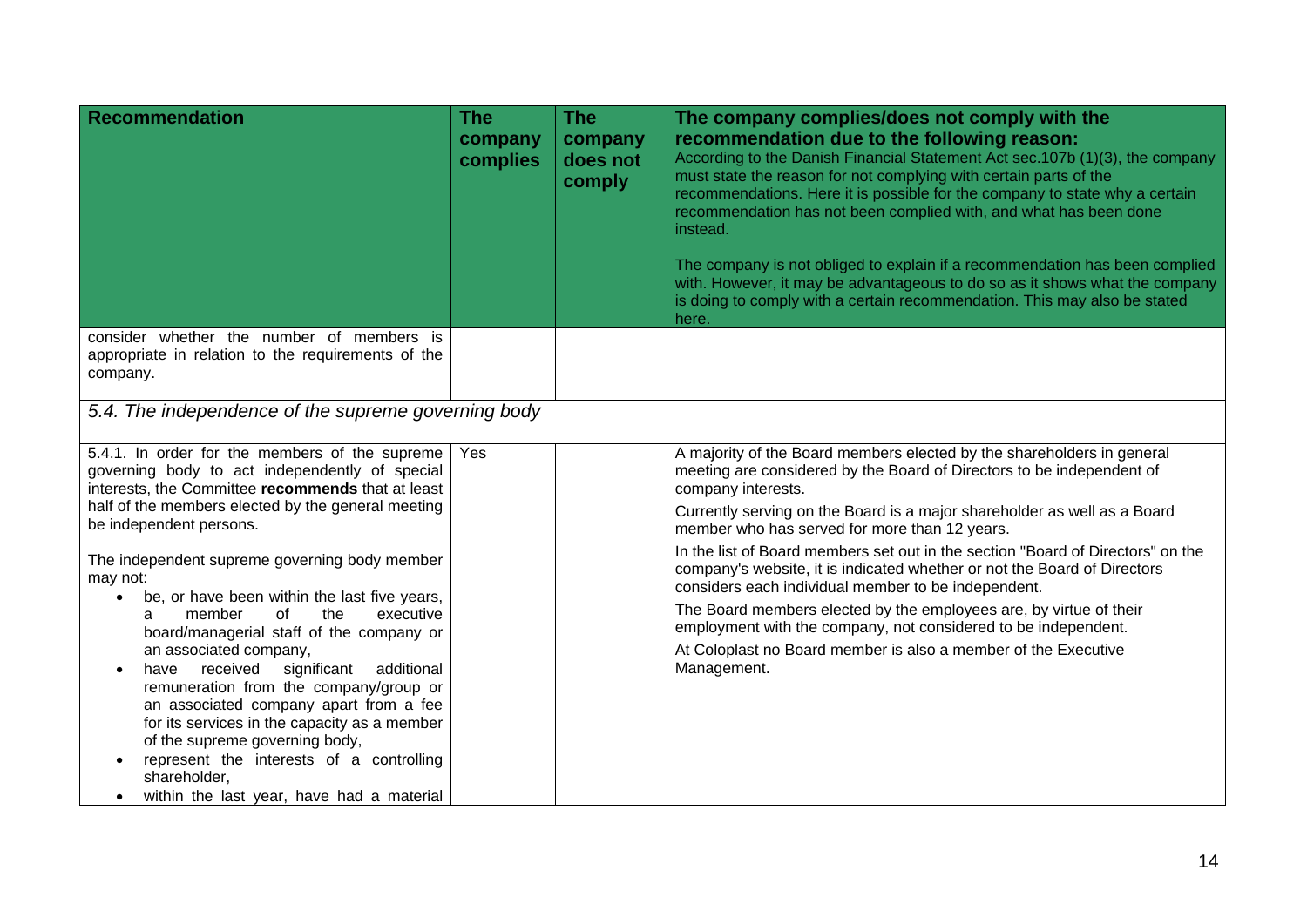| <b>Recommendation</b>                                                                                                                                                                                                                                                                                                                                                                                                                                                                                                                                                                | <b>The</b><br>company<br>complies | <b>The</b><br>company<br>does not<br>comply | The company complies/does not comply with the<br>recommendation due to the following reason:<br>According to the Danish Financial Statement Act sec.107b (1)(3), the company<br>must state the reason for not complying with certain parts of the<br>recommendations. Here it is possible for the company to state why a certain<br>recommendation has not been complied with, and what has been done<br>instead.<br>The company is not obliged to explain if a recommendation has been complied<br>with. However, it may be advantageous to do so as it shows what the company<br>is doing to comply with a certain recommendation. This may also be stated<br>here. |
|--------------------------------------------------------------------------------------------------------------------------------------------------------------------------------------------------------------------------------------------------------------------------------------------------------------------------------------------------------------------------------------------------------------------------------------------------------------------------------------------------------------------------------------------------------------------------------------|-----------------------------------|---------------------------------------------|-----------------------------------------------------------------------------------------------------------------------------------------------------------------------------------------------------------------------------------------------------------------------------------------------------------------------------------------------------------------------------------------------------------------------------------------------------------------------------------------------------------------------------------------------------------------------------------------------------------------------------------------------------------------------|
| business relationship (e.g. personally or<br>indirectly as a partner or an employee,<br>shareholder, customer, supplier or member<br>of a governing body of companies with<br>similar relations) with the company or an<br>associated company,<br>be, or have been within the last three<br>years, an employee or partner of the<br>external audit firm,<br>hold cross-memberships of governing<br>bodies,<br>have been a member of the supreme<br>governing body for more than 12 years, or<br>have close family ties with persons that are<br>not regarded as independent persons. |                                   |                                             |                                                                                                                                                                                                                                                                                                                                                                                                                                                                                                                                                                                                                                                                       |
| 5.4.2. The Committee recommends that at least<br>once every year, the supreme governing body list<br>the names of the members who are regarded as<br>independent persons and also disclose whether<br>new candidates for the supreme governing body<br>are considered independent persons.                                                                                                                                                                                                                                                                                           | Yes                               |                                             | The company discloses on its website which Board members are considered<br>to be independent.<br>At general meetings, the Board of Directors also announces whether new<br>candidates for the Board are considered to be independent.                                                                                                                                                                                                                                                                                                                                                                                                                                 |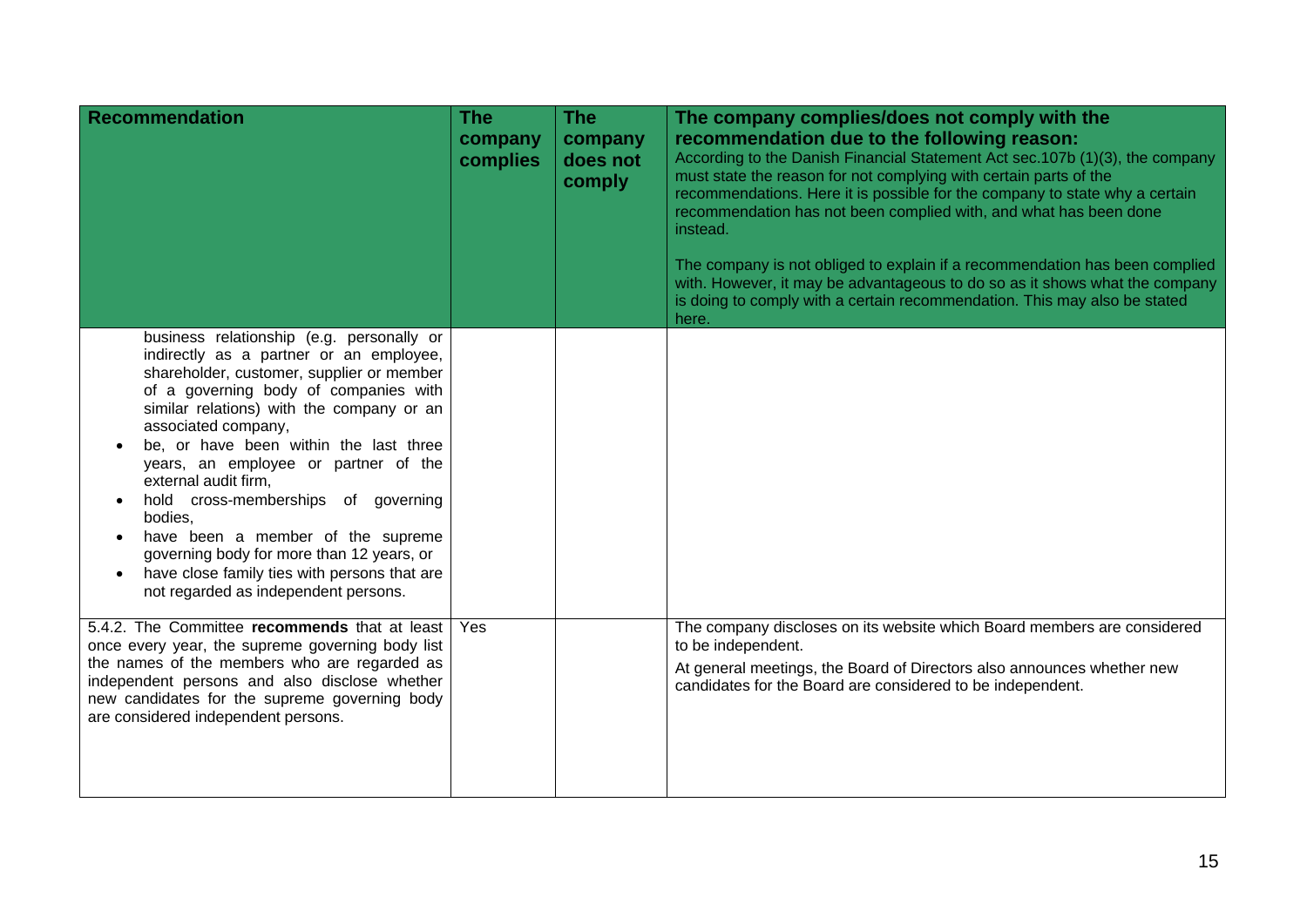| Recommendation                                                                                                                                                                                                                                                                                                                           | <b>The</b><br>company<br>complies | <b>The</b><br>company<br>does not<br>comply | The company complies/does not comply with the<br>recommendation due to the following reason:<br>According to the Danish Financial Statement Act sec. 107b (1)(3), the company<br>must state the reason for not complying with certain parts of the<br>recommendations. Here it is possible for the company to state why a certain<br>recommendation has not been complied with, and what has been done<br>instead.<br>The company is not obliged to explain if a recommendation has been complied<br>with. However, it may be advantageous to do so as it shows what the company<br>is doing to comply with a certain recommendation. This may also be stated<br>here.                                                                                                                                                                                                                                                                                                                                                                                                                                                                      |
|------------------------------------------------------------------------------------------------------------------------------------------------------------------------------------------------------------------------------------------------------------------------------------------------------------------------------------------|-----------------------------------|---------------------------------------------|---------------------------------------------------------------------------------------------------------------------------------------------------------------------------------------------------------------------------------------------------------------------------------------------------------------------------------------------------------------------------------------------------------------------------------------------------------------------------------------------------------------------------------------------------------------------------------------------------------------------------------------------------------------------------------------------------------------------------------------------------------------------------------------------------------------------------------------------------------------------------------------------------------------------------------------------------------------------------------------------------------------------------------------------------------------------------------------------------------------------------------------------|
| 5.5. Members of the supreme governing body elected by the employees                                                                                                                                                                                                                                                                      |                                   |                                             |                                                                                                                                                                                                                                                                                                                                                                                                                                                                                                                                                                                                                                                                                                                                                                                                                                                                                                                                                                                                                                                                                                                                             |
| 5.5.1. The Committee recommends that the<br>individual company explain, in the company's<br>annual report or on its website, the system of<br>employee-elected board members and the<br>company's use hereof in companies where the<br>employees have chosen to apply the provisions of<br>the Companies Act on employee representation. | Yes                               |                                             | In compliance with the Danish Companies Act, Coloplast's Board of Directors<br>includes, in addition to the members elected by the company in general<br>meeting, a number of members elected by the employees corresponding to at<br>least half of the number of members elected by the company in general<br>meeting.<br>Employee-elected Board members are elected by written and secret ballot in a<br>direct election where each employee is entitled to a number of votes<br>corresponding to half of the number of members to be elected. Only one may<br>be cast per candidate.<br>Employee-elected Board members are elected for terms of four years.<br>To be eligible for election, a candidate must have been employed with<br>Coloplast for at least 12 months preceding the date of election. If a member<br>ceases to be employed by Coloplast, he or she must resign from the Board.<br>Employee-elected Board members have the same rights, duties and<br>responsibilities as the Board members elected by the shareholders in general<br>meeting and receive the same remuneration as the shareholder-elected<br>members. |
| 5.6. Meeting frequency                                                                                                                                                                                                                                                                                                                   |                                   |                                             |                                                                                                                                                                                                                                                                                                                                                                                                                                                                                                                                                                                                                                                                                                                                                                                                                                                                                                                                                                                                                                                                                                                                             |
| 5.6.1. The Committee recommends that the<br>supreme governing body meet at regular intervals<br>according to a predetermined meeting and work<br>schedule or when meetings are deemed necessary                                                                                                                                          | Yes                               |                                             | The Board holds at least five board meetings per year, at which all issues<br>relating to the overall development of the company are discussed.<br>A meeting dedicated to strategy is normally held once a year.                                                                                                                                                                                                                                                                                                                                                                                                                                                                                                                                                                                                                                                                                                                                                                                                                                                                                                                            |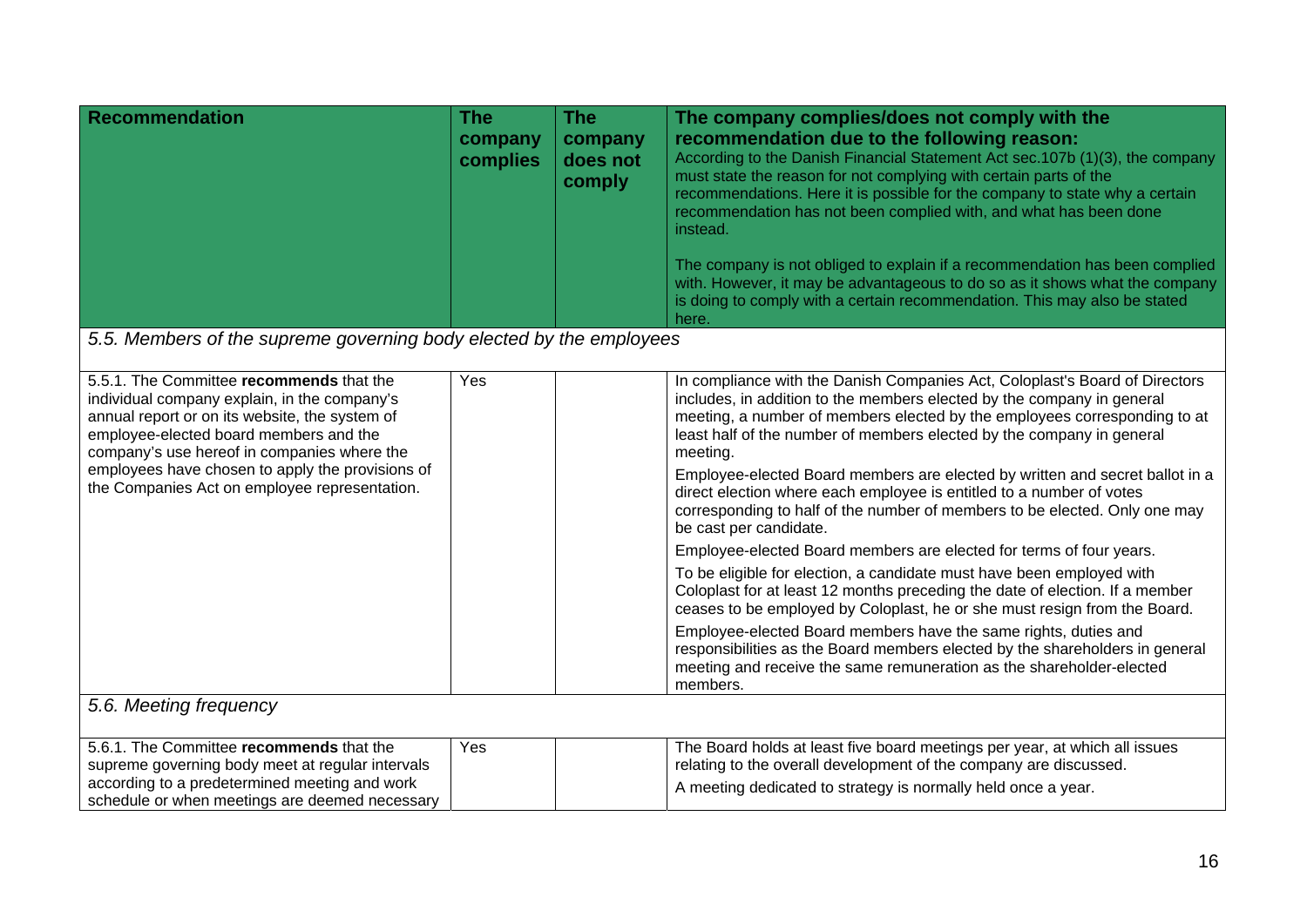| <b>Recommendation</b>                                                                                                                                                       | <b>The</b><br>company<br>complies | <b>The</b><br>company<br>does not<br>comply | The company complies/does not comply with the<br>recommendation due to the following reason:<br>According to the Danish Financial Statement Act sec.107b (1)(3), the company<br>must state the reason for not complying with certain parts of the<br>recommendations. Here it is possible for the company to state why a certain<br>recommendation has not been complied with, and what has been done<br>instead.<br>The company is not obliged to explain if a recommendation has been complied<br>with. However, it may be advantageous to do so as it shows what the company |
|-----------------------------------------------------------------------------------------------------------------------------------------------------------------------------|-----------------------------------|---------------------------------------------|---------------------------------------------------------------------------------------------------------------------------------------------------------------------------------------------------------------------------------------------------------------------------------------------------------------------------------------------------------------------------------------------------------------------------------------------------------------------------------------------------------------------------------------------------------------------------------|
|                                                                                                                                                                             |                                   |                                             | is doing to comply with a certain recommendation. This may also be stated<br>here.                                                                                                                                                                                                                                                                                                                                                                                                                                                                                              |
| or appropriate as required by the company and that<br>the number of meetings held be disclosed in the<br>annual report.                                                     |                                   |                                             | The Executive Management ensures, on consultation with the Chairman, that<br>the agenda and any written material to be considered by the Board is available<br>well in advance of each meeting. The Chairman may decide, however, that<br>material presented at a board meeting is only handed out during the meeting<br>and handed back by the members at the closing of the meeting.                                                                                                                                                                                          |
|                                                                                                                                                                             |                                   |                                             | A Board member or an executive who disagrees with a decision taken by the<br>Board of Directors is entitled to have his opinion entered in the records.                                                                                                                                                                                                                                                                                                                                                                                                                         |
| 5.7. Expected time commitment and the number of other executive functions                                                                                                   |                                   |                                             |                                                                                                                                                                                                                                                                                                                                                                                                                                                                                                                                                                                 |
| 5.7.1. The Committee recommends that each<br>member of the supreme governing body assess the                                                                                | Yes                               |                                             | Each Board member's executive functions in other Danish and foreign<br>businesses are disclosed in the annual report.                                                                                                                                                                                                                                                                                                                                                                                                                                                           |
| expected time commitment for each function in<br>order that the member does not take on more<br>functions than he/she can manage in a satisfactory<br>way for the company.  |                                   |                                             | Coloplast's website also provides information on other important positions<br>held. The rules of procedure for the Board of Directors do not restrict the<br>number of executive functions or other positions held.                                                                                                                                                                                                                                                                                                                                                             |
|                                                                                                                                                                             |                                   |                                             | It is customary for all Board Members to attend all Coloplast board meetings.                                                                                                                                                                                                                                                                                                                                                                                                                                                                                                   |
| 5.7.2. The Committee recommends that the<br>annual report contain the following information<br>about the members of the supreme governing                                   |                                   | <b>No</b>                                   | The annual report provides information on each Board member's other<br>executive functions in Danish and foreign companies as well as their<br>educational backgrounds and length of service.                                                                                                                                                                                                                                                                                                                                                                                   |
| body:<br>the member's occupation,<br>$\bullet$<br>the member's other executive functions,<br>$\bullet$                                                                      |                                   |                                             | The company also discloses in the annual report the aggregate number of<br>shares in the company held by the Board members as well as any changes in<br>such holdings during the financial year.                                                                                                                                                                                                                                                                                                                                                                                |
| e.g. memberships of executive boards,<br>boards of directors and supervisory boards,<br>including board committees, in Danish and<br>foreign companies as well as demanding |                                   |                                             | In addition, Coloplast discloses, on a regular basis and pursuant to the<br>provisions of the Danish Securities Trading Act, Board members' transactions<br>involving Coloplast shares.                                                                                                                                                                                                                                                                                                                                                                                         |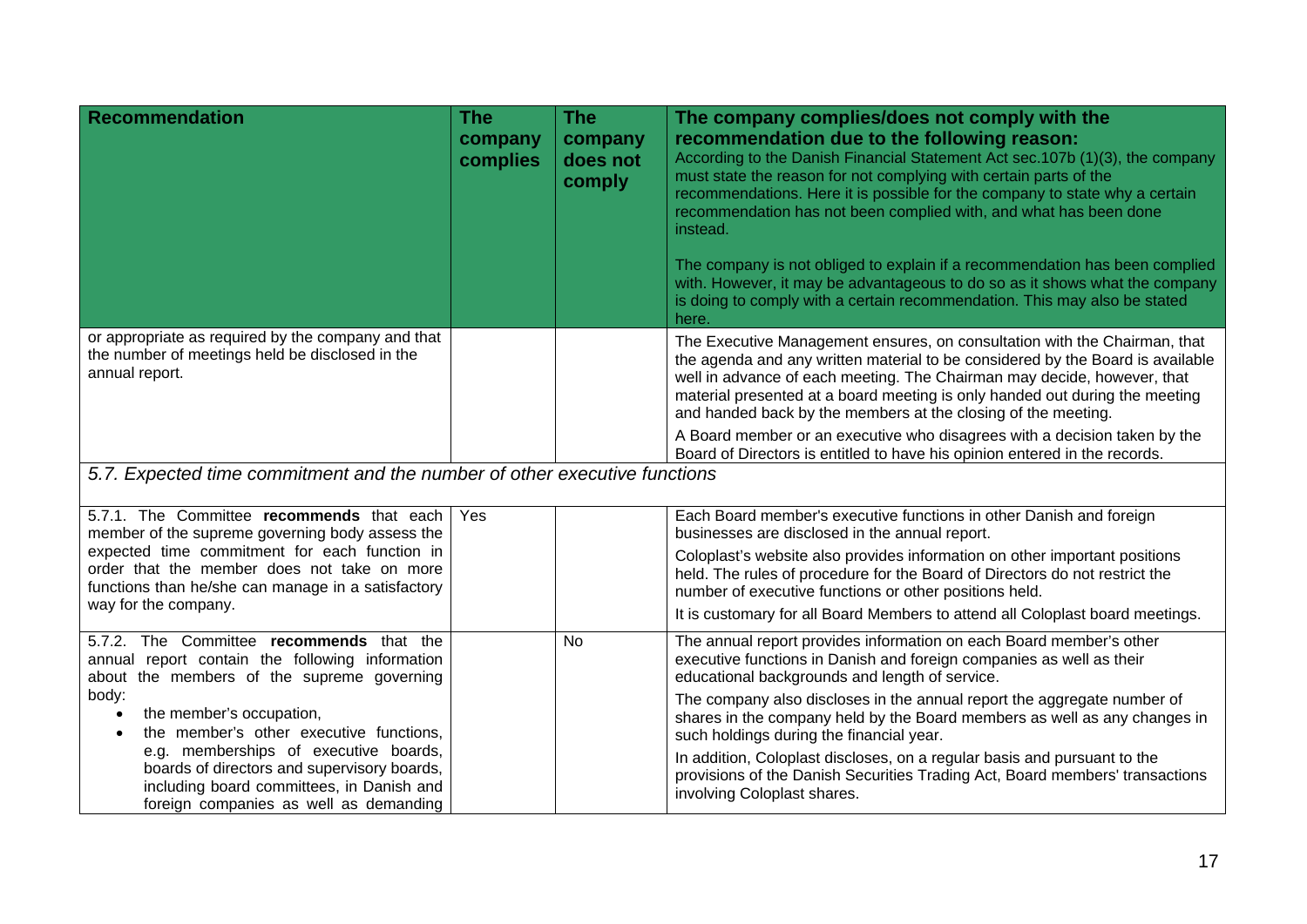| <b>Recommendation</b>                                                                                                                                                                                                                                                                       | <b>The</b><br>company<br>complies | <b>The</b><br>company<br>does not<br>comply | The company complies/does not comply with the<br>recommendation due to the following reason:<br>According to the Danish Financial Statement Act sec.107b (1)(3), the company<br>must state the reason for not complying with certain parts of the<br>recommendations. Here it is possible for the company to state why a certain<br>recommendation has not been complied with, and what has been done<br>instead.<br>The company is not obliged to explain if a recommendation has been complied<br>with. However, it may be advantageous to do so as it shows what the company<br>is doing to comply with a certain recommendation. This may also be stated<br>here. |
|---------------------------------------------------------------------------------------------------------------------------------------------------------------------------------------------------------------------------------------------------------------------------------------------|-----------------------------------|---------------------------------------------|-----------------------------------------------------------------------------------------------------------------------------------------------------------------------------------------------------------------------------------------------------------------------------------------------------------------------------------------------------------------------------------------------------------------------------------------------------------------------------------------------------------------------------------------------------------------------------------------------------------------------------------------------------------------------|
| organisational tasks, and<br>the number of shares, options, warrants,<br>etc. that the member holds in the company<br>and its consolidated companies and any<br>changes in such holdings during the<br>financial year.                                                                      |                                   |                                             |                                                                                                                                                                                                                                                                                                                                                                                                                                                                                                                                                                                                                                                                       |
| 5.8. Retirement age                                                                                                                                                                                                                                                                         |                                   |                                             |                                                                                                                                                                                                                                                                                                                                                                                                                                                                                                                                                                                                                                                                       |
| 5.8.1. The Committee recommends that the<br>company's articles of association fix a retirement<br>age for members of the supreme governing body<br>and that the annual report contain information on<br>such retirement age as well as the age of each<br>member of the board of directors. | Yes                               |                                             | The age and length of service of each Board member is indicated in the annual<br>report.<br>According to Coloplast's articles of association, the retirement age for<br>members of the Board of Directors is 70 years. Information to that effect is<br>provided in the annual report.                                                                                                                                                                                                                                                                                                                                                                                |
| 5.9. Election period                                                                                                                                                                                                                                                                        |                                   |                                             |                                                                                                                                                                                                                                                                                                                                                                                                                                                                                                                                                                                                                                                                       |
| 5.9.1. The Committee recommends that members<br>of the supreme governing body elected by the<br>general meeting be up for re-election every year at<br>the annual general meeting.                                                                                                          | Yes                               |                                             | The company's articles of association provide that all shareholder-elected<br>Board members stand for election every year.                                                                                                                                                                                                                                                                                                                                                                                                                                                                                                                                            |
| 5.9.2. The Committee recommends that the<br>annual report state when the individual member of<br>the supreme governing body joined the body,                                                                                                                                                | Yes                               |                                             | There is no maximum length of service on the Board, but it remains a special<br>responsibility of the Chairman to ensure renewal and continuity in the<br>composition of the Board of Directors.                                                                                                                                                                                                                                                                                                                                                                                                                                                                      |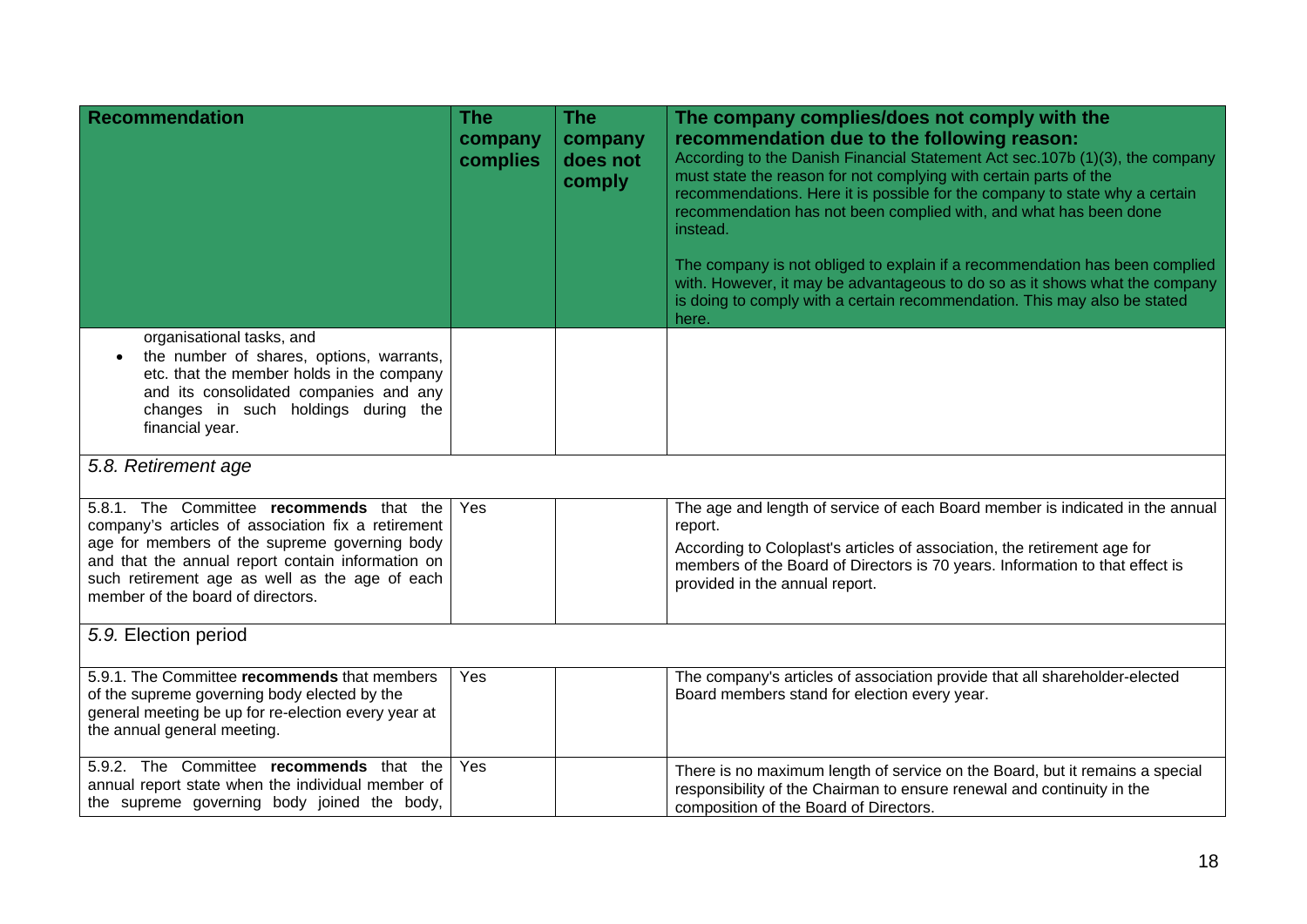| <b>Recommendation</b>                                                                                                                                                                                                                                                                                                                                                                                                                                                                                                                                                                        | <b>The</b><br>company<br>complies | <b>The</b><br>company<br>does not<br>comply | The company complies/does not comply with the<br>recommendation due to the following reason:<br>According to the Danish Financial Statement Act sec. 107b (1)(3), the company<br>must state the reason for not complying with certain parts of the<br>recommendations. Here it is possible for the company to state why a certain<br>recommendation has not been complied with, and what has been done<br>instead.<br>The company is not obliged to explain if a recommendation has been complied<br>with. However, it may be advantageous to do so as it shows what the company<br>is doing to comply with a certain recommendation. This may also be stated<br>here. |
|----------------------------------------------------------------------------------------------------------------------------------------------------------------------------------------------------------------------------------------------------------------------------------------------------------------------------------------------------------------------------------------------------------------------------------------------------------------------------------------------------------------------------------------------------------------------------------------------|-----------------------------------|---------------------------------------------|------------------------------------------------------------------------------------------------------------------------------------------------------------------------------------------------------------------------------------------------------------------------------------------------------------------------------------------------------------------------------------------------------------------------------------------------------------------------------------------------------------------------------------------------------------------------------------------------------------------------------------------------------------------------|
| whether the member was re-elected and when the<br>current election period expires.                                                                                                                                                                                                                                                                                                                                                                                                                                                                                                           |                                   |                                             | The company discloses in the annual report the length of service on the Board<br>of each Board member.                                                                                                                                                                                                                                                                                                                                                                                                                                                                                                                                                                 |
| 5.10. Board committees                                                                                                                                                                                                                                                                                                                                                                                                                                                                                                                                                                       |                                   |                                             |                                                                                                                                                                                                                                                                                                                                                                                                                                                                                                                                                                                                                                                                        |
| 5.10.1. The Committee recommends that the<br>company publish the following information in the<br>management commentary in its annual report or on<br>the company's website:<br>the terms of reference for the board<br>committees.<br>important activities of the committees<br>during the year and the number of<br>meetings held by each committee, and<br>the names of the members of each<br>committee, including the chairmen of the<br>committees, as well as information on<br>which members are independent members<br>which<br>members<br>and<br>have<br>special<br>qualifications. | Yes                               |                                             | The company discloses the terms of reference of the audit committee (link to<br>the Terms of reference of the Audit Committee), the most important activities<br>of and the number of meetings held by the committee, committee members'<br>names including the name of the committee chairman. Information on<br>committee member independence is provided on the company's website.                                                                                                                                                                                                                                                                                  |
| 5.10.2. The Committee recommends that a<br>majority of the members of a board committee be<br>independent members.                                                                                                                                                                                                                                                                                                                                                                                                                                                                           | Yes                               |                                             | A majority of the members of the audit committee are independent.                                                                                                                                                                                                                                                                                                                                                                                                                                                                                                                                                                                                      |
| 5.10.3. The Committee recommends that the<br>supreme governing body establish an actual audit                                                                                                                                                                                                                                                                                                                                                                                                                                                                                                | Yes                               |                                             | The company has established an audit committee.                                                                                                                                                                                                                                                                                                                                                                                                                                                                                                                                                                                                                        |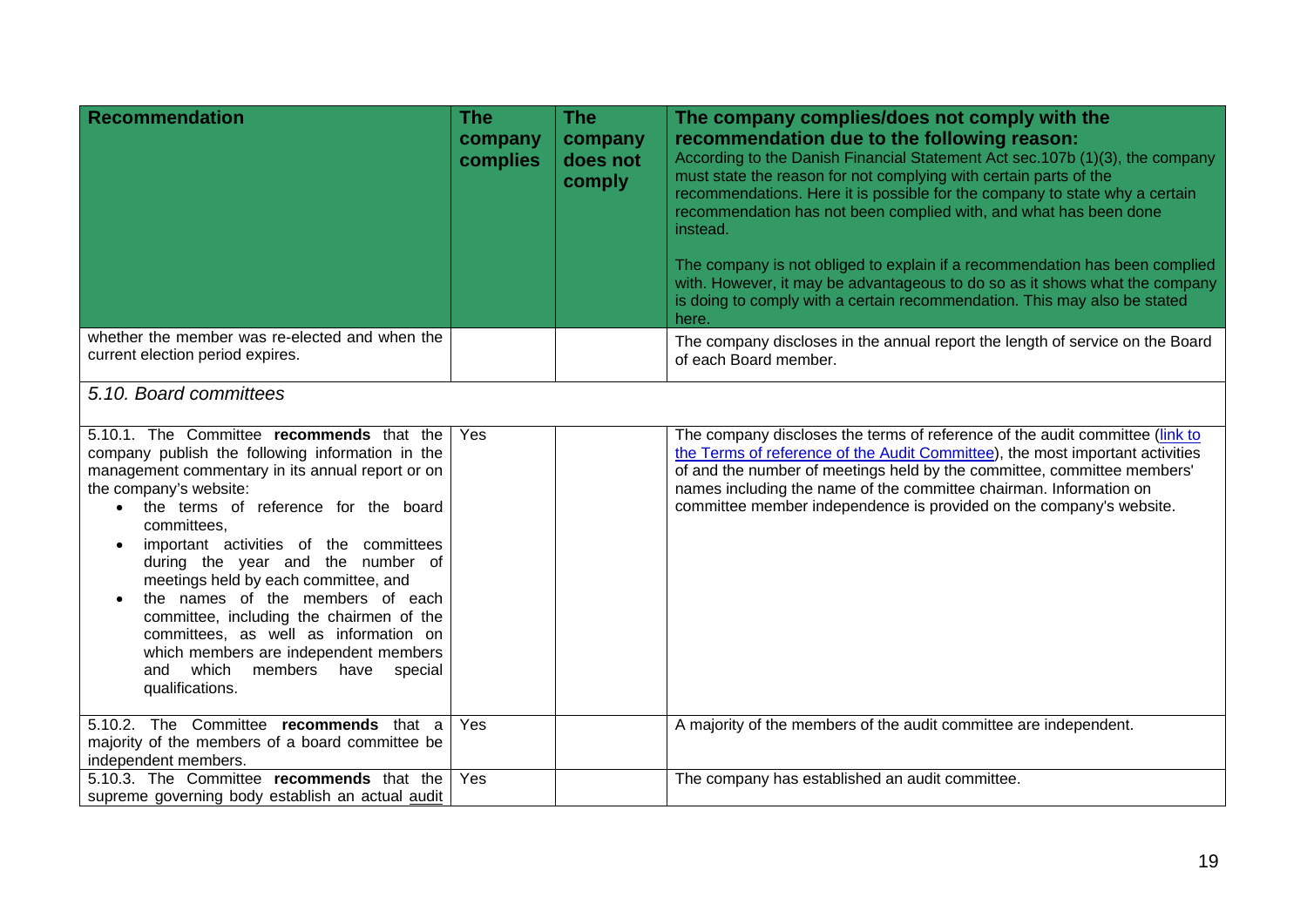| Recommendation                                                                                                                                                                                                                                                                                                                                                                                                                                                                                                                 | <b>The</b><br>company<br>complies | <b>The</b><br>company<br>does not<br>comply | The company complies/does not comply with the<br>recommendation due to the following reason:<br>According to the Danish Financial Statement Act sec.107b (1)(3), the company<br>must state the reason for not complying with certain parts of the<br>recommendations. Here it is possible for the company to state why a certain<br>recommendation has not been complied with, and what has been done<br>instead.<br>The company is not obliged to explain if a recommendation has been complied<br>with. However, it may be advantageous to do so as it shows what the company<br>is doing to comply with a certain recommendation. This may also be stated<br>here. |
|--------------------------------------------------------------------------------------------------------------------------------------------------------------------------------------------------------------------------------------------------------------------------------------------------------------------------------------------------------------------------------------------------------------------------------------------------------------------------------------------------------------------------------|-----------------------------------|---------------------------------------------|-----------------------------------------------------------------------------------------------------------------------------------------------------------------------------------------------------------------------------------------------------------------------------------------------------------------------------------------------------------------------------------------------------------------------------------------------------------------------------------------------------------------------------------------------------------------------------------------------------------------------------------------------------------------------|
| committee.                                                                                                                                                                                                                                                                                                                                                                                                                                                                                                                     |                                   |                                             |                                                                                                                                                                                                                                                                                                                                                                                                                                                                                                                                                                                                                                                                       |
| 5.10.4. The Committee recommends that the<br>following be taken into account in composing the<br>audit committee:<br>the chairman of the supreme governing<br>$\bullet$<br>body should not be chairman of the audit<br>committee, and<br>between them, the members should<br>possess such an amount of expertise and<br>experience as to provide an updated<br>insight into and experience in the financial,<br>accounting and audit conditions of<br>companies whose shares are admitted to<br>trading on a regulated market. |                                   | No                                          | The company believes that the composition of the audit committee including its<br>chairman to be appropriate, as its members possess the necessary skills and<br>expertise.<br>Despite this recommendation, the Board of Directors of Coloplast has re-<br>elected Michael Pram Rasmussen as chairman of the audit committee. The<br>Board of Directors finds it an appropriate and natural choice for the Chairman<br>of the Board of Directors to also handle the tasks related to planning and<br>formally chairing the meetings of the audit committee, among other things to<br>ensure consistency with the work of the Board.                                   |
| 5.10.5. The Committee recommends that, prior to<br>the approval of the annual report and other<br>financial reports, the audit committee monitor and<br>report to the supreme governing body about:<br>significant accounting policies<br>$\bullet$<br>significant accounting estimates,<br>$\bullet$<br>related party transactions, and<br>$\bullet$<br>uncertainties and risks, including in relation<br>$\bullet$<br>to the outlook.                                                                                        | Yes                               |                                             | The functions and duties of the audit committee are described in the terms of<br>reference and work plan of the committee, both of which are available on the<br>company's website, www.coloplast.com.                                                                                                                                                                                                                                                                                                                                                                                                                                                                |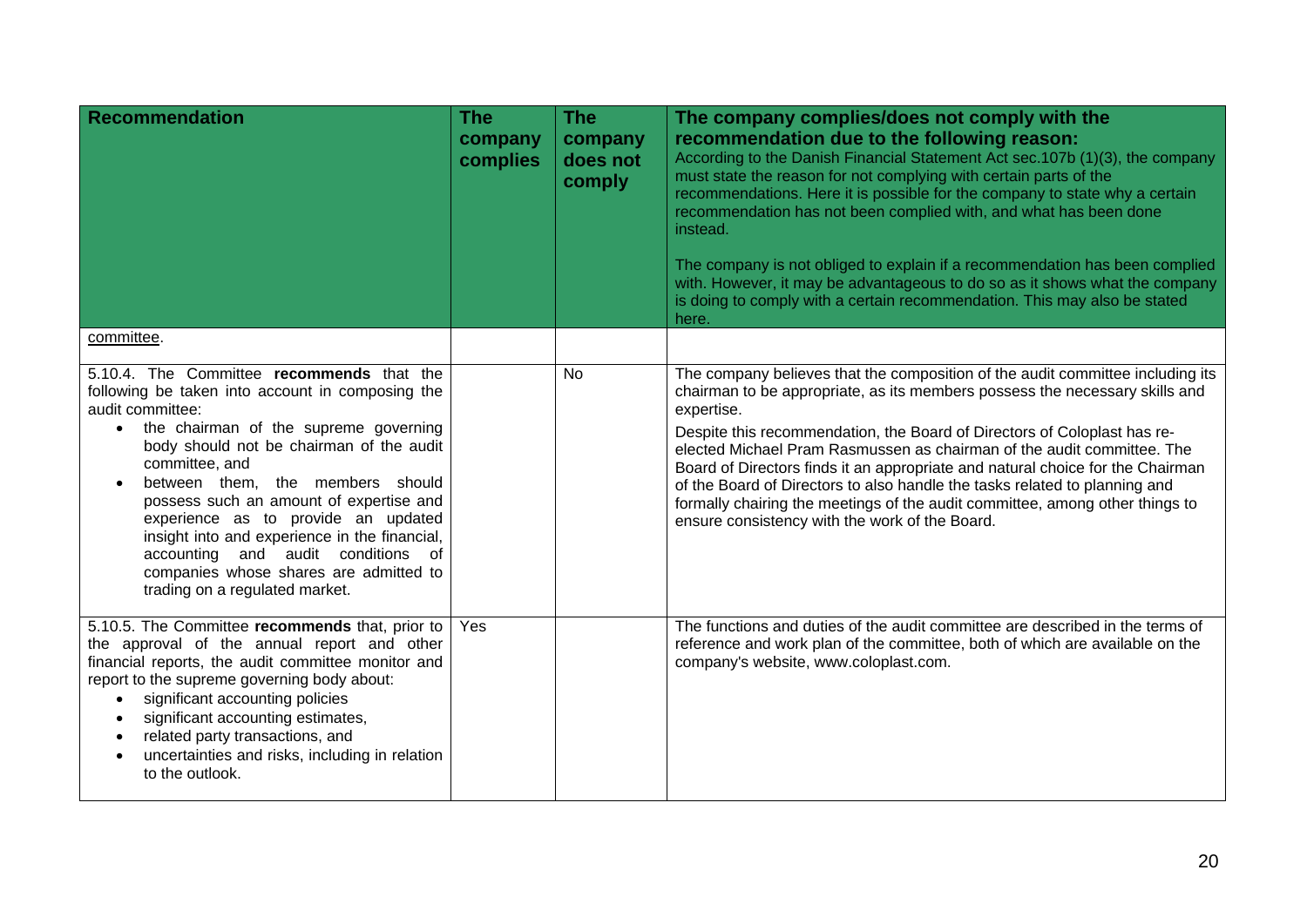| <b>Recommendation</b>                                                                                                                                                                                                                                                                                                                                                                                                                                                                                                                                                                                                              | <b>The</b><br>company<br>complies | <b>The</b><br>company<br>does not<br>comply | The company complies/does not comply with the<br>recommendation due to the following reason:<br>According to the Danish Financial Statement Act sec.107b (1)(3), the company<br>must state the reason for not complying with certain parts of the<br>recommendations. Here it is possible for the company to state why a certain<br>recommendation has not been complied with, and what has been done<br>instead.<br>The company is not obliged to explain if a recommendation has been complied<br>with. However, it may be advantageous to do so as it shows what the company<br>is doing to comply with a certain recommendation. This may also be stated<br>here. |
|------------------------------------------------------------------------------------------------------------------------------------------------------------------------------------------------------------------------------------------------------------------------------------------------------------------------------------------------------------------------------------------------------------------------------------------------------------------------------------------------------------------------------------------------------------------------------------------------------------------------------------|-----------------------------------|---------------------------------------------|-----------------------------------------------------------------------------------------------------------------------------------------------------------------------------------------------------------------------------------------------------------------------------------------------------------------------------------------------------------------------------------------------------------------------------------------------------------------------------------------------------------------------------------------------------------------------------------------------------------------------------------------------------------------------|
| 5.10.6. The Committee recommends that the audit<br>committee:<br>annually consider whether there is a need<br>$\bullet$<br>for an internal audit function, and if so,<br>formulate recommendations on selecting,<br>$\bullet$<br>appointing and removing the head of the<br>internal audit function and on the budget of<br>the internal audit function, and<br>monitor the executive board's follow-up on<br>the conclusions and recommendations of<br>the internal audit function.<br>$\bullet$                                                                                                                                  | Yes                               |                                             | Once a year, the audit committee assesses the need for an internal audit<br>function.<br>The committee has assessed that Coloplast does not require an internal audit<br>function and will submit this as a recommendation to the Board of Directors.                                                                                                                                                                                                                                                                                                                                                                                                                 |
| 5.10.7. The Committee recommends that the<br>supreme governing body establish a nomination<br>committee with at least the following preparatory<br>tasks:<br>describe the qualifications required in the<br>$\bullet$<br>two governing bodies and for a given<br>state the<br>position,<br>expected<br>time<br>commitment for a position and evaluate the<br>of skills,<br>knowledge<br>balance<br>and<br>experience available in the two governing<br>bodies.<br>annually evaluate the structure, size,<br>composition and performance<br>of the<br>governing<br>bodies<br>make<br>and<br>recommendations<br>the<br>supreme<br>to |                                   | <b>No</b>                                   | The Chairman and the Deputy Chairman assess and determine once a year<br>the size, structure, composition, skills, knowledge and experience believed to<br>be required on the Board of Directors as well as in the Executive Management.<br>The Board of Directors has not set up an independent nomination committee.                                                                                                                                                                                                                                                                                                                                                |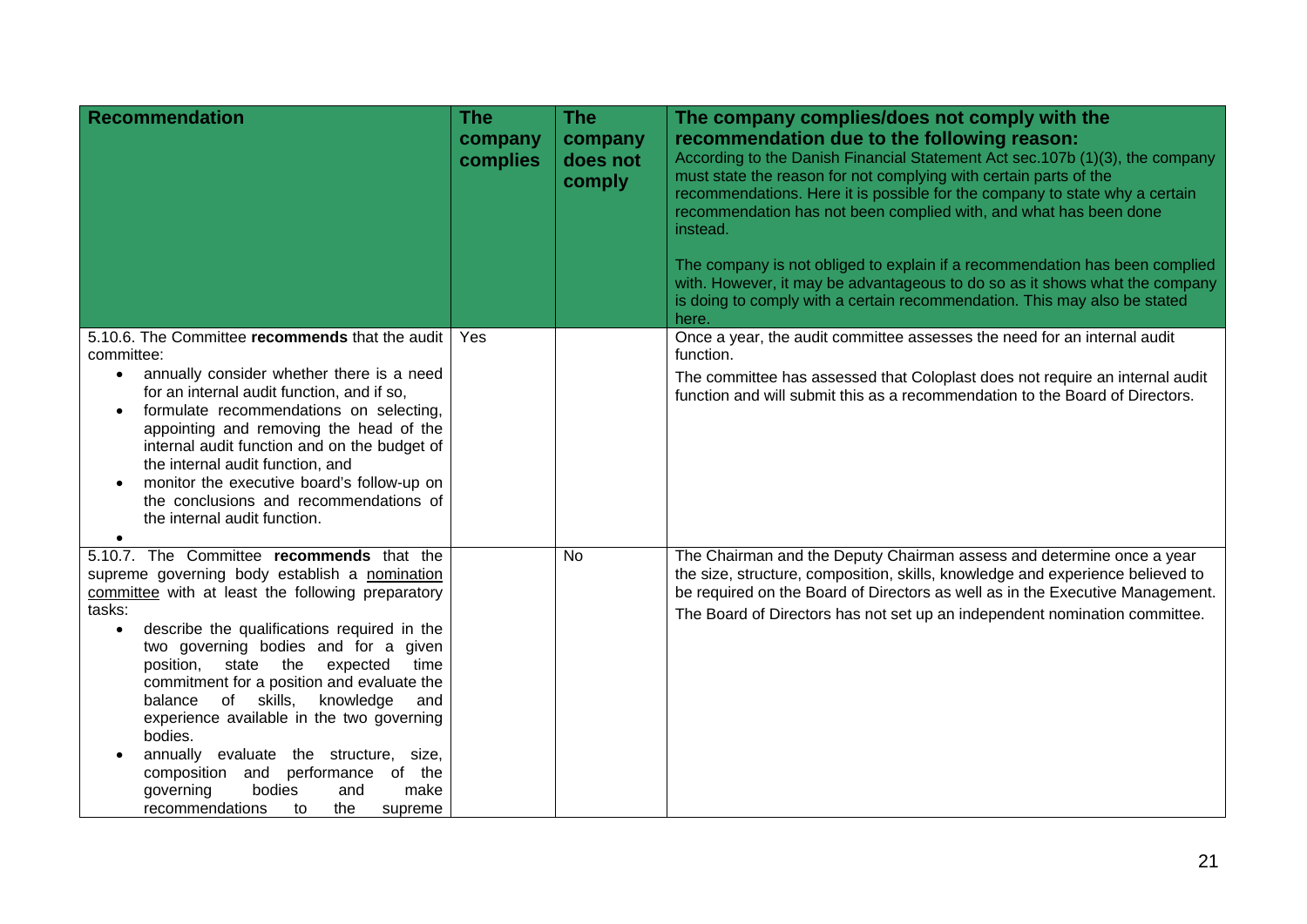| <b>Recommendation</b>                                                                                                                                                                                                                                                                                                                                                                                                                                                                                                                                     | <b>The</b><br>company<br>complies | <b>The</b><br>company<br>does not<br>comply | The company complies/does not comply with the<br>recommendation due to the following reason:<br>According to the Danish Financial Statement Act sec.107b (1)(3), the company<br>must state the reason for not complying with certain parts of the<br>recommendations. Here it is possible for the company to state why a certain<br>recommendation has not been complied with, and what has been done<br>instead.<br>The company is not obliged to explain if a recommendation has been complied<br>with. However, it may be advantageous to do so as it shows what the company<br>is doing to comply with a certain recommendation. This may also be stated |
|-----------------------------------------------------------------------------------------------------------------------------------------------------------------------------------------------------------------------------------------------------------------------------------------------------------------------------------------------------------------------------------------------------------------------------------------------------------------------------------------------------------------------------------------------------------|-----------------------------------|---------------------------------------------|--------------------------------------------------------------------------------------------------------------------------------------------------------------------------------------------------------------------------------------------------------------------------------------------------------------------------------------------------------------------------------------------------------------------------------------------------------------------------------------------------------------------------------------------------------------------------------------------------------------------------------------------------------------|
| with<br>governing<br>body<br>regard to<br>any<br>changes,<br>annually evaluate the skills, knowledge and<br>experience of the individual members of<br>the governing bodies and report such<br>details to the supreme governing body,<br>consider proposals submitted by relevant<br>persons, including shareholders<br>and<br>members of the governing bodies, for<br>candidates for executive positions, and<br>identify and recommend to the supreme<br>governing body candidates for the<br>governing bodies.                                         |                                   |                                             | here.                                                                                                                                                                                                                                                                                                                                                                                                                                                                                                                                                                                                                                                        |
| 5.10.8. The Committee recommends that the<br>supreme governing body establish a remuneration<br>committee with at least the following preparatory<br>tasks:<br>make proposals, for the approval of the<br>$\bullet$<br>supreme governing body prior to approval<br>at the general meeting,<br>on the<br>remuneration policy, including the overall<br>principles of incentive pay schemes, for<br>members of the supreme governing body<br>and the executive board,<br>make proposals to the supreme governing<br>body on remuneration for members of the |                                   | <b>No</b>                                   | The Board of Directors has resolved not to comply with this recommendation.<br>The Chairman and the Deputy Chairman assess and determine once a year<br>the remuneration of the Board of Directors and the Executive Board and<br>recommend such remuneration amounts to the Board of Directors for approval.                                                                                                                                                                                                                                                                                                                                                |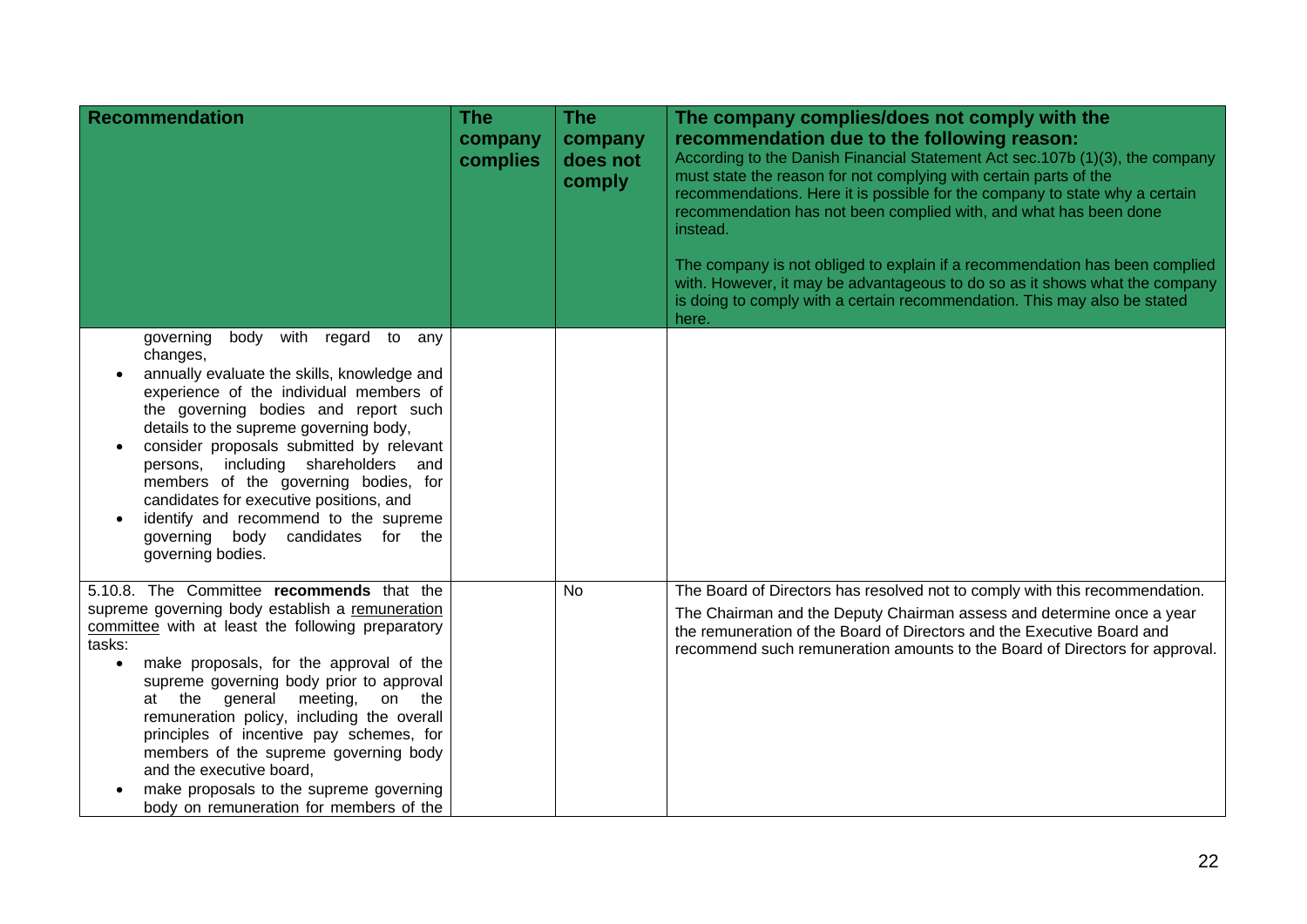| <b>Recommendation</b><br>supreme governing body and the executive                                                                                                                                                                                                                                                                                                                                                                                                                                                                                                    | <b>The</b><br>company<br>complies | <b>The</b><br>company<br>does not<br>comply | The company complies/does not comply with the<br>recommendation due to the following reason:<br>According to the Danish Financial Statement Act sec.107b (1)(3), the company<br>must state the reason for not complying with certain parts of the<br>recommendations. Here it is possible for the company to state why a certain<br>recommendation has not been complied with, and what has been done<br>instead.<br>The company is not obliged to explain if a recommendation has been complied<br>with. However, it may be advantageous to do so as it shows what the company<br>is doing to comply with a certain recommendation. This may also be stated<br>here. |
|----------------------------------------------------------------------------------------------------------------------------------------------------------------------------------------------------------------------------------------------------------------------------------------------------------------------------------------------------------------------------------------------------------------------------------------------------------------------------------------------------------------------------------------------------------------------|-----------------------------------|---------------------------------------------|-----------------------------------------------------------------------------------------------------------------------------------------------------------------------------------------------------------------------------------------------------------------------------------------------------------------------------------------------------------------------------------------------------------------------------------------------------------------------------------------------------------------------------------------------------------------------------------------------------------------------------------------------------------------------|
| board and ensure that the remuneration is<br>consistent<br>with<br>the<br>company's<br>remuneration policy and the evaluation of<br>the performance of the persons concerned.<br>The committee should have information<br>about the total amount of remuneration that<br>members of the supreme governing body<br>and the executive board receive from other<br>companies in the group, and<br>oversee that the information in the annual<br>report on the remuneration of the supreme<br>governing body and the executive board is<br>correct, true and sufficient. |                                   |                                             |                                                                                                                                                                                                                                                                                                                                                                                                                                                                                                                                                                                                                                                                       |
| 5.10.9. The Committee recommends that the<br>remuneration committee do not consult with the<br>same external advisers as the executive board of<br>the company.                                                                                                                                                                                                                                                                                                                                                                                                      |                                   | No                                          | No remuneration committee has been established.                                                                                                                                                                                                                                                                                                                                                                                                                                                                                                                                                                                                                       |
| 5.11. Evaluation of the performance of the supreme governing body and the executive board                                                                                                                                                                                                                                                                                                                                                                                                                                                                            |                                   |                                             |                                                                                                                                                                                                                                                                                                                                                                                                                                                                                                                                                                                                                                                                       |
| 5.11.1. The Committee recommends that the<br>supreme governing body undertake an annual<br>evaluation of the performance and achievements of<br>the supreme governing body and of the individual                                                                                                                                                                                                                                                                                                                                                                     | Yes                               |                                             | On a regular basis the Board of Directors assesses the work of the Board, as<br>well as the contributions and achievements of the Board collectively and of its<br>individual members, on the basis of which the Board of Directors performs a<br>self-assessment once a year.                                                                                                                                                                                                                                                                                                                                                                                        |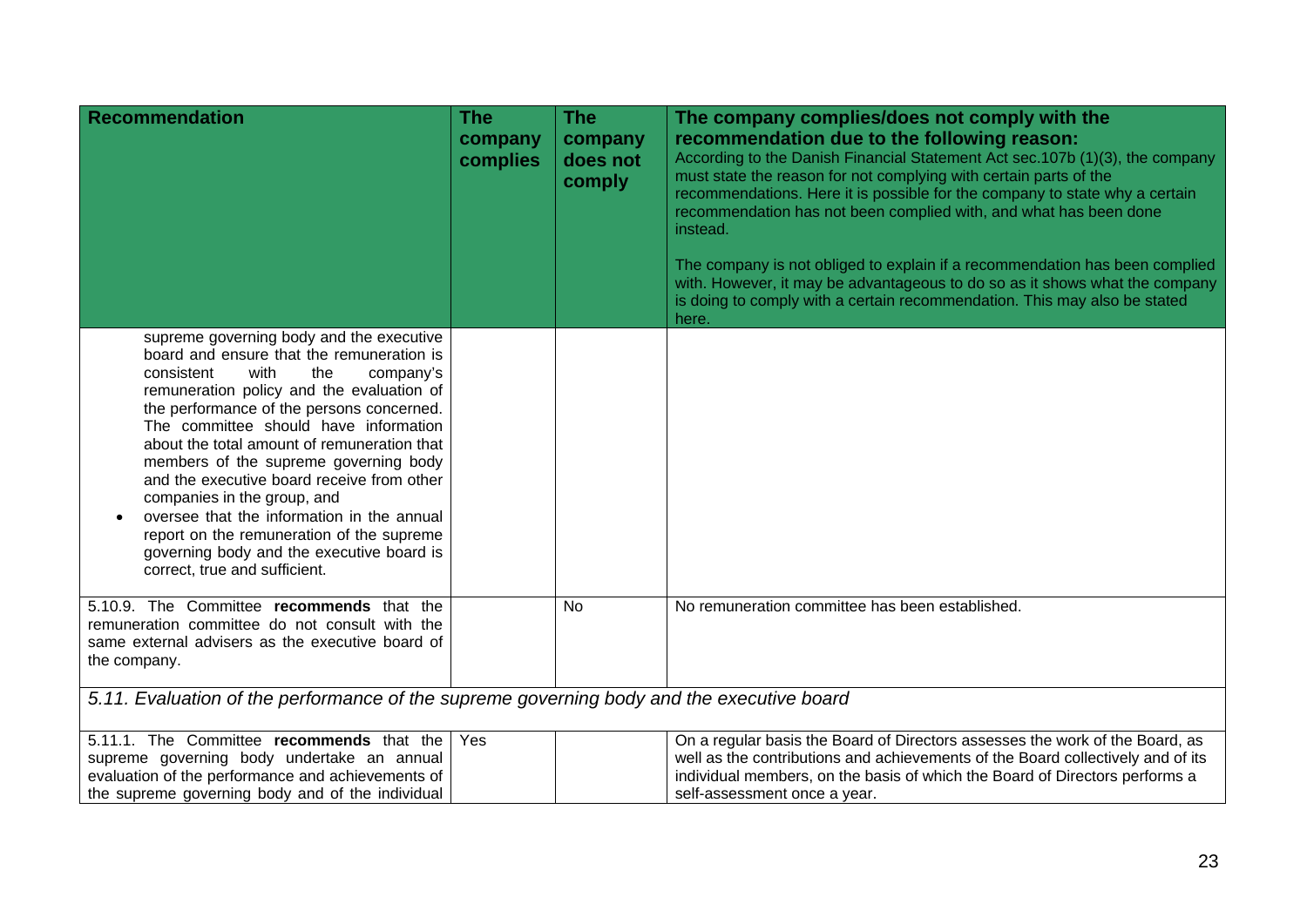| <b>Recommendation</b>                                                                                                                                                                                                                                                                                                                                                                                                                                                                                                                                                                                         | <b>The</b><br>company<br>complies | <b>The</b><br>company<br>does not<br>comply | The company complies/does not comply with the<br>recommendation due to the following reason:<br>According to the Danish Financial Statement Act sec. 107b (1)(3), the company<br>must state the reason for not complying with certain parts of the<br>recommendations. Here it is possible for the company to state why a certain<br>recommendation has not been complied with, and what has been done<br>instead.<br>The company is not obliged to explain if a recommendation has been complied<br>with. However, it may be advantageous to do so as it shows what the company<br>is doing to comply with a certain recommendation. This may also be stated<br>here. |
|---------------------------------------------------------------------------------------------------------------------------------------------------------------------------------------------------------------------------------------------------------------------------------------------------------------------------------------------------------------------------------------------------------------------------------------------------------------------------------------------------------------------------------------------------------------------------------------------------------------|-----------------------------------|---------------------------------------------|------------------------------------------------------------------------------------------------------------------------------------------------------------------------------------------------------------------------------------------------------------------------------------------------------------------------------------------------------------------------------------------------------------------------------------------------------------------------------------------------------------------------------------------------------------------------------------------------------------------------------------------------------------------------|
| members of the body.                                                                                                                                                                                                                                                                                                                                                                                                                                                                                                                                                                                          |                                   |                                             | The self-assessment is a requirement set out in the rules of procedure for the<br>Board of Directors.                                                                                                                                                                                                                                                                                                                                                                                                                                                                                                                                                                  |
| 5.11.2. The Committee recommends that the<br>chairman be in charge of the evaluation of the<br>supreme governing body, that the outcome be<br>discussed in the supreme governing body and that<br>the details of the procedure of self-evaluation and<br>the outcome be disclosed in the annual report.                                                                                                                                                                                                                                                                                                       | Yes                               |                                             | The Chairman is responsible for carrying out the assessment, and the results<br>are discussed by the entire Board of Directors.<br>The results and the procedure of the assessment are disclosed in the<br>company's annual report.                                                                                                                                                                                                                                                                                                                                                                                                                                    |
| 5.11.3. The Committee recommends that the<br>supreme governing body at least once every year<br>evaluate the work and performance of the<br>executive board in accordance with pre-defined<br>criteria.<br>5.11.4. The Committee recommends that the<br>executive board and the supreme governing body<br>establish a procedure according to which their<br>cooperation is evaluated annually through a<br>formalised dialogue between the chairman of the<br>supreme governing body and the chief executive<br>officer and that the outcome of the evaluation be<br>presented to the supreme governing body. | Yes                               |                                             | The Chairman and Deputy Chairman make an annual assessment of the<br>Executive Management's work and results, including the cooperation between<br>the Board of Directors and the Executive Management. The assessment and<br>any action to be taken is discussed by the entire Board without the presence of<br>the Executive Management and is subsequently presented to the Executive<br>Management.                                                                                                                                                                                                                                                                |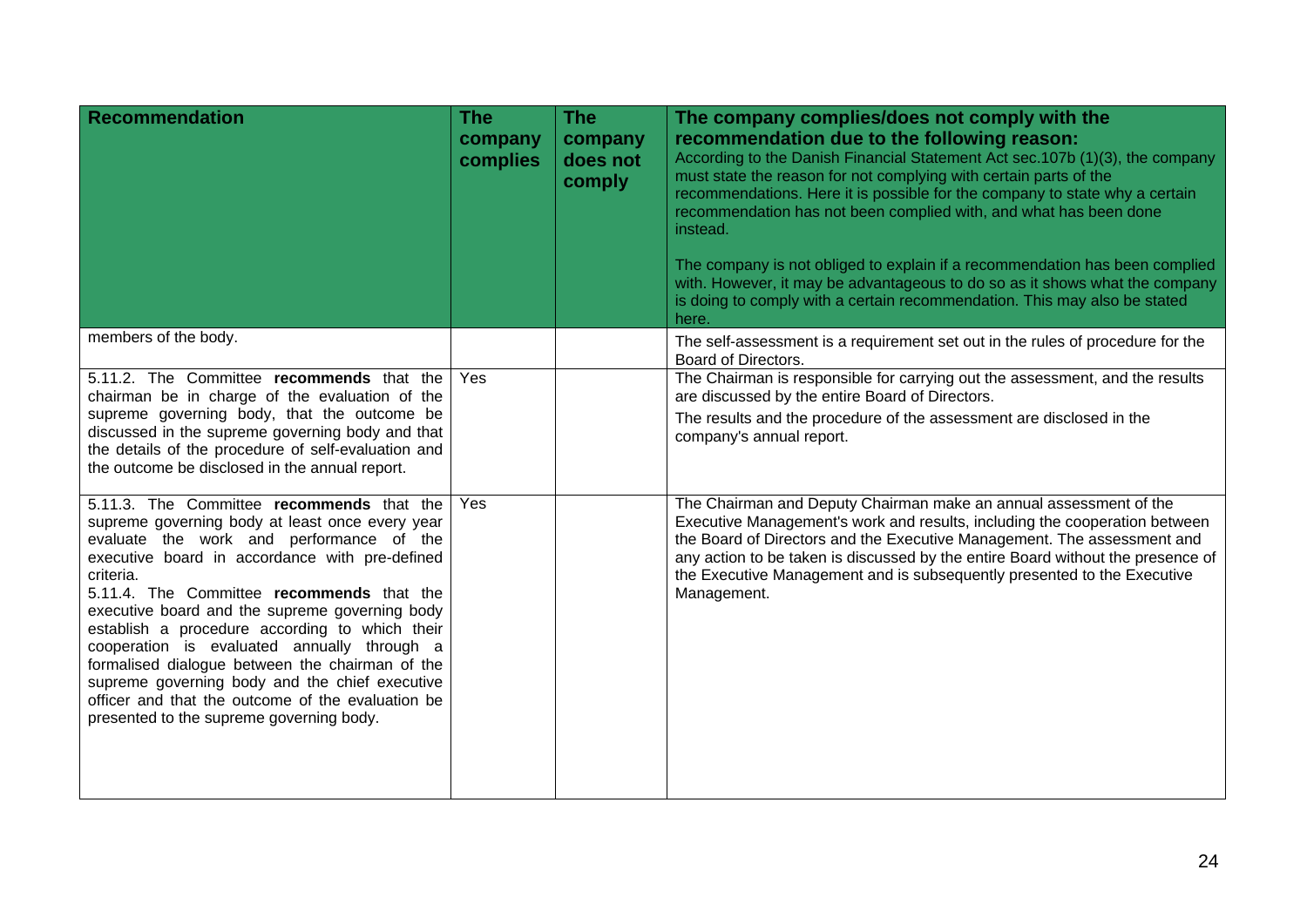| <b>Recommendation</b>                                                                                                                                                                                                                                                         | <b>The</b><br>company<br>complies | <b>The</b><br>company<br>does not<br>comply | The company complies/does not comply with the<br>recommendation due to the following reason:<br>According to the Danish Financial Statement Act sec. 107b (1)(3), the company<br>must state the reason for not complying with certain parts of the<br>recommendations. Here it is possible for the company to state why a certain<br>recommendation has not been complied with, and what has been done<br>instead.<br>The company is not obliged to explain if a recommendation has been complied<br>with. However, it may be advantageous to do so as it shows what the company<br>is doing to comply with a certain recommendation. This may also be stated<br>here. |
|-------------------------------------------------------------------------------------------------------------------------------------------------------------------------------------------------------------------------------------------------------------------------------|-----------------------------------|---------------------------------------------|------------------------------------------------------------------------------------------------------------------------------------------------------------------------------------------------------------------------------------------------------------------------------------------------------------------------------------------------------------------------------------------------------------------------------------------------------------------------------------------------------------------------------------------------------------------------------------------------------------------------------------------------------------------------|
| 6. Remuneration of members of the governing bodies                                                                                                                                                                                                                            |                                   |                                             |                                                                                                                                                                                                                                                                                                                                                                                                                                                                                                                                                                                                                                                                        |
| 6.1. Content and form of the remuneration policy                                                                                                                                                                                                                              |                                   |                                             |                                                                                                                                                                                                                                                                                                                                                                                                                                                                                                                                                                                                                                                                        |
| 6.1.1. The Committee recommends that the<br>supreme governing body adopt a remuneration<br>policy applicable to the supreme governing body<br>and the executive board.                                                                                                        | Yes                               |                                             | The Board of Directors has adopted general guidelines for the company's<br>remuneration of members of the Board of Directors and the Executive<br>Management.                                                                                                                                                                                                                                                                                                                                                                                                                                                                                                          |
| 6.1.2. The Committee recommends that the<br>remuneration policy and any changes to the policy<br>be approved by the general meeting of the<br>company.                                                                                                                        | Yes                               |                                             | The general guidelines have been approved by the shareholders in general<br>meeting.                                                                                                                                                                                                                                                                                                                                                                                                                                                                                                                                                                                   |
| Committee<br>6.1.3.<br>recommends<br>that<br>the<br>remuneration policy include a thorough description<br>of the components of the remuneration for<br>members of the supreme governing body and the<br>executive board.                                                      | Yes                               |                                             | The remuneration policy sets out that members of the Board of Directors<br>receive a fixed annual fee and that the remuneration paid to members of the<br>Executive Management consists of a fixed and a variable component.<br>The fixed component consists of a net salary, pension contribution and other<br>benefits. The variable component consists of a bonus and of options.                                                                                                                                                                                                                                                                                   |
| 6.1.4. The Committee recommends that the<br>remuneration policy include:<br>the reasons for choosing the individual<br>$\bullet$<br>components of the remuneration, and<br>a description of the criteria on which the<br>$\bullet$<br>individual<br>the<br>balance<br>between | Yes                               |                                             | <b>Board of Directors</b><br>Members of the Board of Directors receive a fixed annual fee. The Chairman<br>and Deputy Chairman of the Board of Directors receive a supplement to this<br>fee. The amounts of fees and supplements are approved by the shareholders<br>in general meeting and disclosed in the annual report. Fees are fixed on the<br>basis of fees paid by other companies.                                                                                                                                                                                                                                                                           |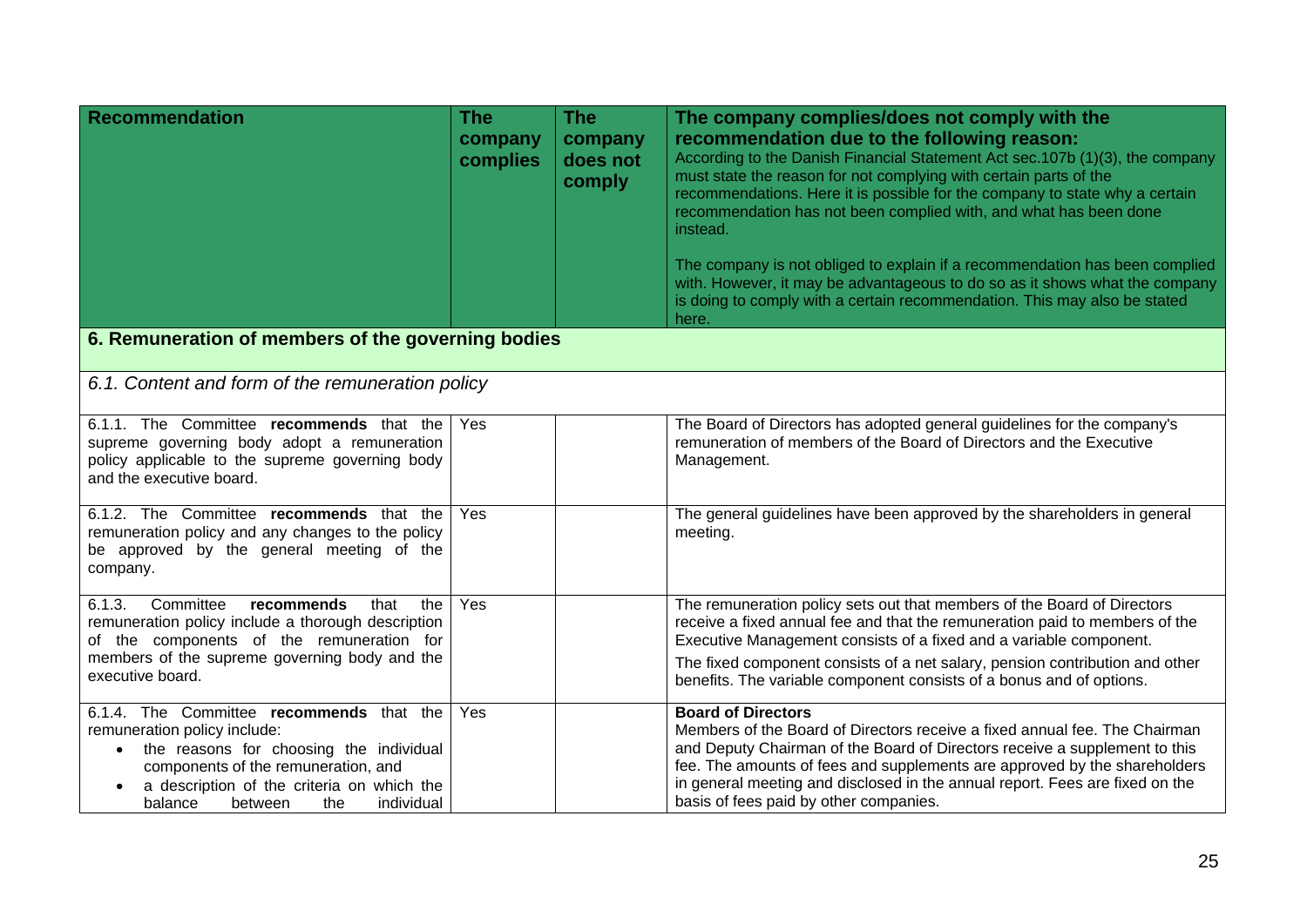| <b>Recommendation</b>                    | <b>The</b><br>company<br>complies | <b>The</b><br>company<br>does not<br>comply | The company complies/does not comply with the<br>recommendation due to the following reason:<br>According to the Danish Financial Statement Act sec.107b (1)(3), the company<br>must state the reason for not complying with certain parts of the<br>recommendations. Here it is possible for the company to state why a certain<br>recommendation has not been complied with, and what has been done<br>instead.<br>The company is not obliged to explain if a recommendation has been complied<br>with. However, it may be advantageous to do so as it shows what the company<br>is doing to comply with a certain recommendation. This may also be stated<br>here. |
|------------------------------------------|-----------------------------------|---------------------------------------------|-----------------------------------------------------------------------------------------------------------------------------------------------------------------------------------------------------------------------------------------------------------------------------------------------------------------------------------------------------------------------------------------------------------------------------------------------------------------------------------------------------------------------------------------------------------------------------------------------------------------------------------------------------------------------|
| components of the remuneration is based. |                                   |                                             | Members of the Board of Directors receive no incentive pay.                                                                                                                                                                                                                                                                                                                                                                                                                                                                                                                                                                                                           |
|                                          |                                   |                                             | <b>Executive Management</b><br>The Chairman and Deputy Chairman of the Board perform an annual review of<br>the remuneration paid to members of the Executive Management.                                                                                                                                                                                                                                                                                                                                                                                                                                                                                             |
|                                          |                                   |                                             | The remuneration paid to members of the Executive Management consists of<br>a fixed and a variable component. The fixed pay consists of a net salary,<br>pension contribution and other benefits. The value of each of those<br>components for each member of the Executive Management is disclosed in<br>the annual report.                                                                                                                                                                                                                                                                                                                                          |
|                                          |                                   |                                             | As an element of the variable pay, members of the Executive Management<br>may receive an annual bonus, subject to achievement of certain benchmarks.<br>The bonus proportion varies among the members of the Executive<br>Management, but is subject to a maximum of around 25% of their annual<br>remuneration. The actual bonus paid to each member of the Executive<br>Management is disclosed in the Annual Report. At the date of adoption of<br>these guidelines, the bonus benchmarks were based on value creation and<br>profitability, but they may be changed by the Board of Directors. Any such<br>change will be communicated in a company announcement. |
|                                          |                                   |                                             | Another element of the variable pay is made up of options and is intended to<br>align the incentive to the Executive Management with the long-term creation of<br>shareholder value. For that same reason, the option plan is revolving and not<br>subject to achievement of defined benchmarks.<br>Members of the Executive Management are awarded a number of options                                                                                                                                                                                                                                                                                               |
|                                          |                                   |                                             | each year with a value equal to a maximum of 40% of the Executive<br>Management's remuneration. The value is calculated in accordance with the                                                                                                                                                                                                                                                                                                                                                                                                                                                                                                                        |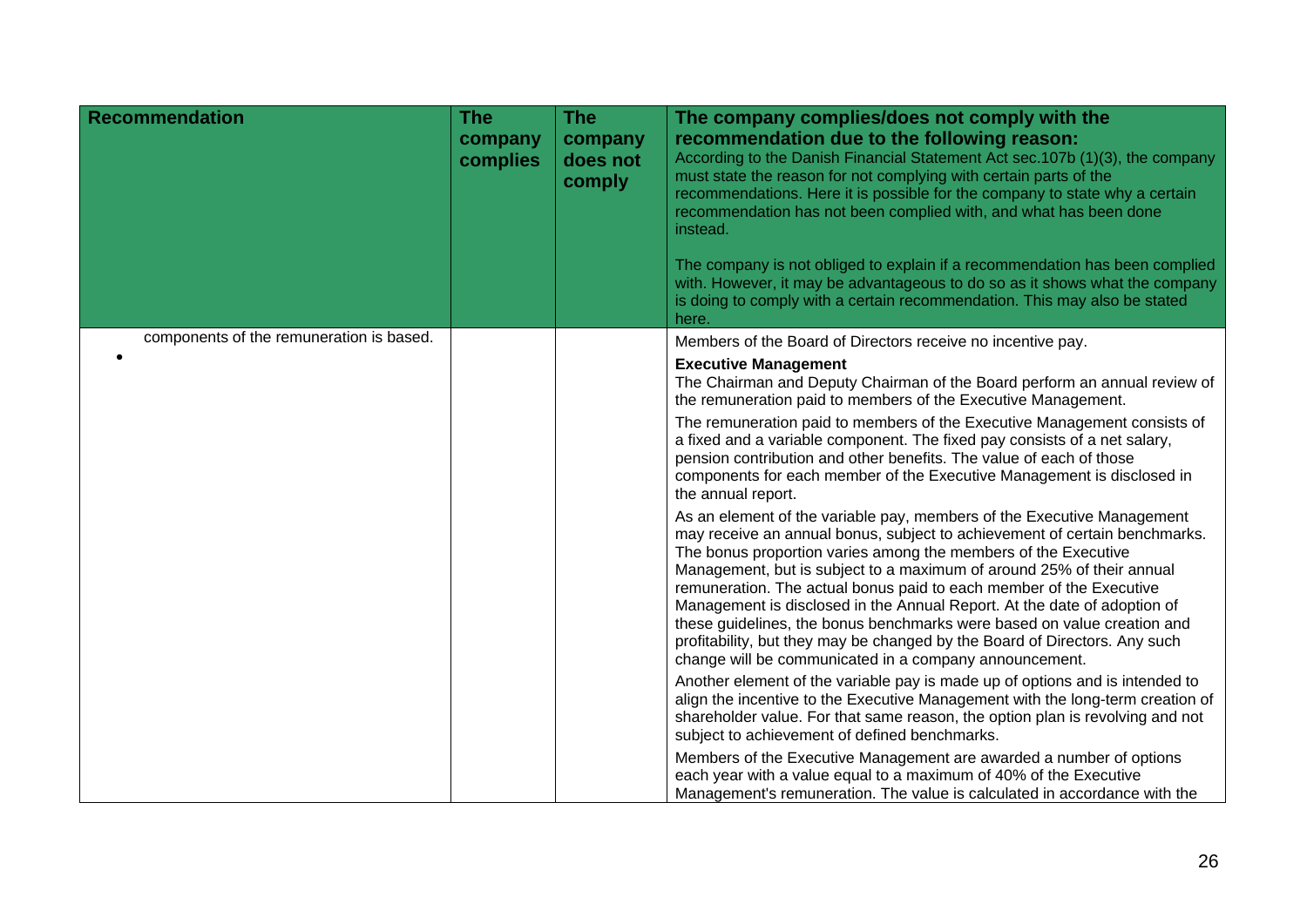| <b>Recommendation</b>                                                                                                                                                                                                                    | <b>The</b><br>company<br>complies | <b>The</b><br>company<br>does not<br>comply | The company complies/does not comply with the<br>recommendation due to the following reason:<br>According to the Danish Financial Statement Act sec.107b (1)(3), the company<br>must state the reason for not complying with certain parts of the<br>recommendations. Here it is possible for the company to state why a certain                                                                                                                                                                                                                                 |
|------------------------------------------------------------------------------------------------------------------------------------------------------------------------------------------------------------------------------------------|-----------------------------------|---------------------------------------------|------------------------------------------------------------------------------------------------------------------------------------------------------------------------------------------------------------------------------------------------------------------------------------------------------------------------------------------------------------------------------------------------------------------------------------------------------------------------------------------------------------------------------------------------------------------|
|                                                                                                                                                                                                                                          |                                   |                                             | recommendation has not been complied with, and what has been done<br>instead.                                                                                                                                                                                                                                                                                                                                                                                                                                                                                    |
|                                                                                                                                                                                                                                          |                                   |                                             | The company is not obliged to explain if a recommendation has been complied<br>with. However, it may be advantageous to do so as it shows what the company<br>is doing to comply with a certain recommendation. This may also be stated<br>here.                                                                                                                                                                                                                                                                                                                 |
|                                                                                                                                                                                                                                          |                                   |                                             | Black-Scholes formula. Options are awarded with a strike price which is 15%<br>higher than the market price at the award date calculated as the average price<br>of all trades on the last trading day of the calendar year. The options have a<br>term of five years and are exercisable after three years. The number of options<br>awarded to each member of the Executive Management and their value is<br>disclosed in the annual report. Options in the Executive Management share<br>option plan are covered by the company's holding of treasury shares. |
|                                                                                                                                                                                                                                          |                                   |                                             | In addition, the Chairman and Deputy Chairman of the Board perform an<br>annual review of the remuneration paid to members of the Executive<br>Management relative to the managements of other Danish companies.                                                                                                                                                                                                                                                                                                                                                 |
| 6.1.5. The Committee recommends that, if the<br>remuneration policy includes variable components,<br>limits be set on the variable components of<br>$\bullet$<br>the total remuneration package,<br>a reasonable and balanced linkage be | Yes                               |                                             | The remuneration policy defines limits for the variable components, and the<br>Board of Directors believes there is a reasonable and balanced linkage<br>between the remuneration, expected risks and value creation in both the short<br>and the long term. We have ensured clarity about the performance criteria and<br>clearly defined benchmarks.                                                                                                                                                                                                           |
| between<br>remuneration<br>for<br>ensured<br>governing body members, expected risks<br>and the value creation for shareholders in<br>the short and long term,<br>there be clarity about performance criteria                             |                                   |                                             | The criteria for some of the variable components extend further than one<br>calendar year.                                                                                                                                                                                                                                                                                                                                                                                                                                                                       |
| and measurability for award of variable<br>components, and<br>there be criteria ensuring that vesting<br>periods for variable components of<br>remuneration agreements are longer than<br>one calendar year.                             |                                   |                                             |                                                                                                                                                                                                                                                                                                                                                                                                                                                                                                                                                                  |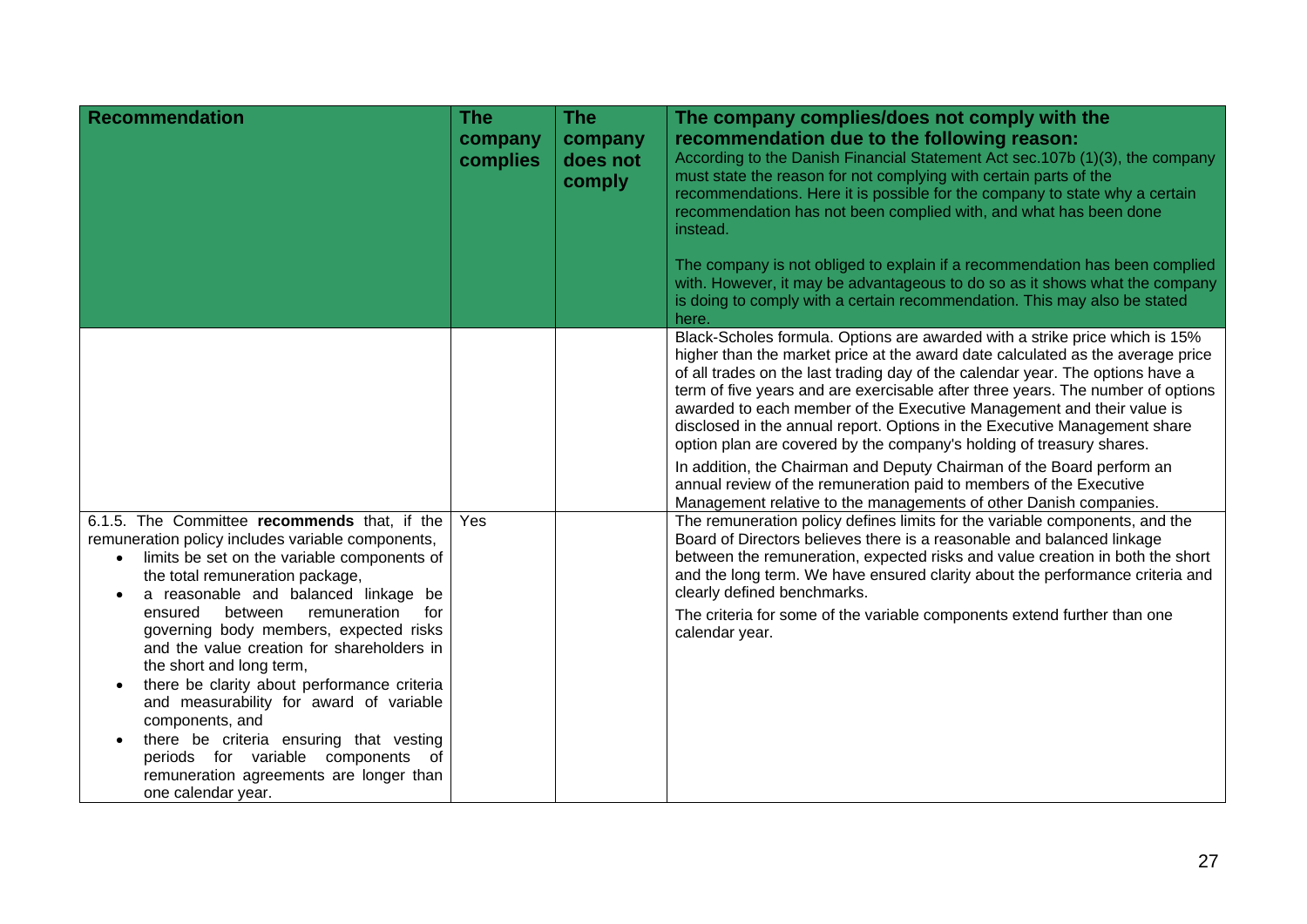| <b>Recommendation</b>                                                                                                                                                                                                                                                                                 | <b>The</b><br>company<br>complies | <b>The</b><br>company<br>does not<br>comply | The company complies/does not comply with the<br>recommendation due to the following reason:<br>According to the Danish Financial Statement Act sec.107b (1)(3), the company<br>must state the reason for not complying with certain parts of the<br>recommendations. Here it is possible for the company to state why a certain<br>recommendation has not been complied with, and what has been done<br>instead.<br>The company is not obliged to explain if a recommendation has been complied<br>with. However, it may be advantageous to do so as it shows what the company<br>is doing to comply with a certain recommendation. This may also be stated<br>here. |
|-------------------------------------------------------------------------------------------------------------------------------------------------------------------------------------------------------------------------------------------------------------------------------------------------------|-----------------------------------|---------------------------------------------|-----------------------------------------------------------------------------------------------------------------------------------------------------------------------------------------------------------------------------------------------------------------------------------------------------------------------------------------------------------------------------------------------------------------------------------------------------------------------------------------------------------------------------------------------------------------------------------------------------------------------------------------------------------------------|
| 6.1.6.<br>The<br>Committee<br>recommends<br>that<br>remuneration of members of the supreme<br>governing body do not include share or warrant<br>programmes.                                                                                                                                           | Yes                               |                                             | Members of the Board of Directors receive a fixed annual fee and are not<br>eligible for share option or warrant programmes. The Chairman and Deputy<br>Chairman of the Board of Directors receive a supplement to their board<br>remuneration.                                                                                                                                                                                                                                                                                                                                                                                                                       |
| 6.1.7. The Committee recommends that<br>if<br>members of the executive board receive share-<br>based remuneration, such programmes<br>be<br>established as roll-over programmes, i.e. the<br>options are granted periodically and should not be<br>exercisable earlier than three years from the date | Yes                               |                                             | Members of the Executive Management are awarded a number of options<br>each year with a value equal to a maximum of 40% of the Executive<br>Management's remuneration. The value is calculated in accordance with the<br>Black-Scholes formula. Options are awarded at a strike price with a 15%<br>premium to the market price at the award date calculated as the average price<br>of all trades on the last trading day of the calendar year.                                                                                                                                                                                                                      |
| of grant. An explanation of the relation between<br>the redemption price and the market price at the<br>time of grant should be provided.                                                                                                                                                             |                                   |                                             | The options have a term of five years and are exercisable after three years.<br>The number of options awarded to each member of the Executive<br>Management and their value is disclosed in the annual report. Options in the<br>Executive Management share option plan are covered by the company's<br>holding of treasury shares.                                                                                                                                                                                                                                                                                                                                   |
| 6.1.8. The Committee recommends that,<br>in<br>exceptional cases, companies should be able to<br>reclaim in full or in part variable components of<br>remuneration that were paid on the basis of data,<br>which proved to be manifestly misstated.                                                   | Yes                               |                                             | Coloplast's remuneration agreements contain claw back clauses.                                                                                                                                                                                                                                                                                                                                                                                                                                                                                                                                                                                                        |
| 6.1.9.<br>The<br>Committee<br>recommends<br>that<br>termination payments should not amount to more<br>than two years' annual remuneration.                                                                                                                                                            | Yes                               |                                             | Termination payments are capped at a maximum of the last two years'<br>remuneration.                                                                                                                                                                                                                                                                                                                                                                                                                                                                                                                                                                                  |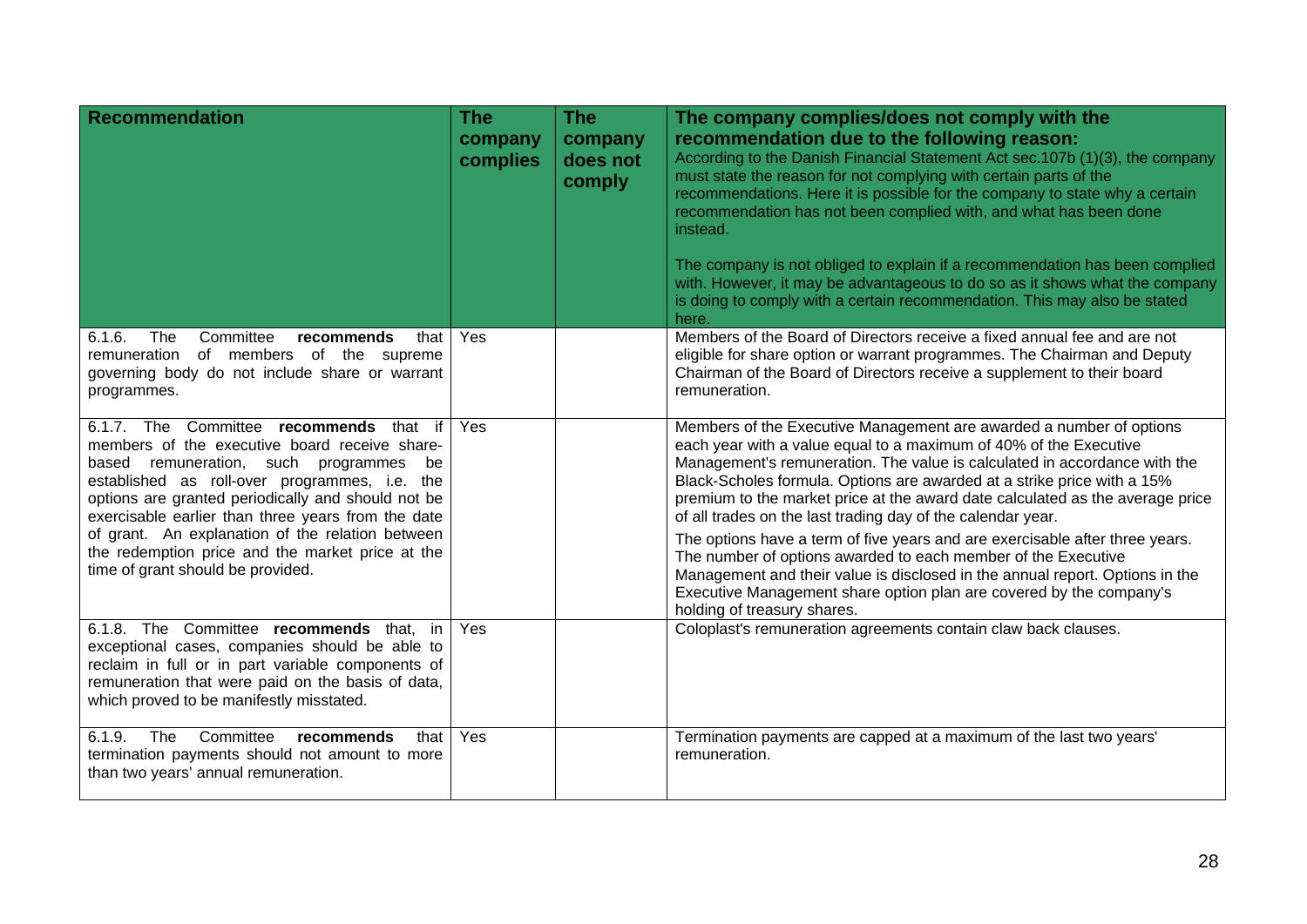| <b>Recommendation</b>                                                                                                                                                                                                                                                                                                                 | <b>The</b><br>company<br>complies | <b>The</b><br>company<br>does not<br>comply | The company complies/does not comply with the<br>recommendation due to the following reason:<br>According to the Danish Financial Statement Act sec.107b (1)(3), the company<br>must state the reason for not complying with certain parts of the<br>recommendations. Here it is possible for the company to state why a certain<br>recommendation has not been complied with, and what has been done<br>instead.<br>The company is not obliged to explain if a recommendation has been complied<br>with. However, it may be advantageous to do so as it shows what the company<br>is doing to comply with a certain recommendation. This may also be stated<br>here. |
|---------------------------------------------------------------------------------------------------------------------------------------------------------------------------------------------------------------------------------------------------------------------------------------------------------------------------------------|-----------------------------------|---------------------------------------------|-----------------------------------------------------------------------------------------------------------------------------------------------------------------------------------------------------------------------------------------------------------------------------------------------------------------------------------------------------------------------------------------------------------------------------------------------------------------------------------------------------------------------------------------------------------------------------------------------------------------------------------------------------------------------|
| 6.2. Disclosure of the remuneration policy                                                                                                                                                                                                                                                                                            |                                   |                                             |                                                                                                                                                                                                                                                                                                                                                                                                                                                                                                                                                                                                                                                                       |
| 6.2.1. The Committee recommends that the<br>remuneration policy be<br>clear and<br>easily<br>understandable and that it be disclosed in the<br>annual report and posted on the company's<br>website.                                                                                                                                  | Yes                               |                                             | The Board of Directors considers the remuneration policy to be clear and easy<br>to understand.<br>The policy is disclosed in the annual report and posted on the company's<br>website.                                                                                                                                                                                                                                                                                                                                                                                                                                                                               |
| 6.2.2. The Committee recommends that the<br>company's remuneration policy and compliance<br>with this policy be explained and justified in the<br>chairman's statement at the company's general<br>meeting.                                                                                                                           | Yes                               |                                             | The company's remuneration policy and compliance with this policy is<br>explained and justified in the Chairman's report at the company's annual<br>general meeting.                                                                                                                                                                                                                                                                                                                                                                                                                                                                                                  |
| 6.2.3. The Committee recommends that the total<br>remuneration granted to each member of the<br>supreme governing body and the executive board<br>by the company and other consolidated companies<br>be disclosed in the (consolidated)<br>financial<br>statements and that the linkage with the<br>remuneration policy be explained. | Yes                               |                                             | The total remuneration paid to each member of the Board of Directors and the<br>Executive Management is disclosed in the annual report.                                                                                                                                                                                                                                                                                                                                                                                                                                                                                                                               |
| 6.2.4. The Committee recommends that the<br>details of any defined-benefit schemes offered to<br>members of the supreme governing body or the<br>executive board and the actuarial value of such                                                                                                                                      | Yes                               |                                             | The members of the Board of Directors are not covered by a pension scheme.<br>However, one Board member is covered by a defined benefit scheme which<br>applied to Board members prior to an amendment to the Articles of Association<br>adopted by the shareholders in general meeting in 2002.                                                                                                                                                                                                                                                                                                                                                                      |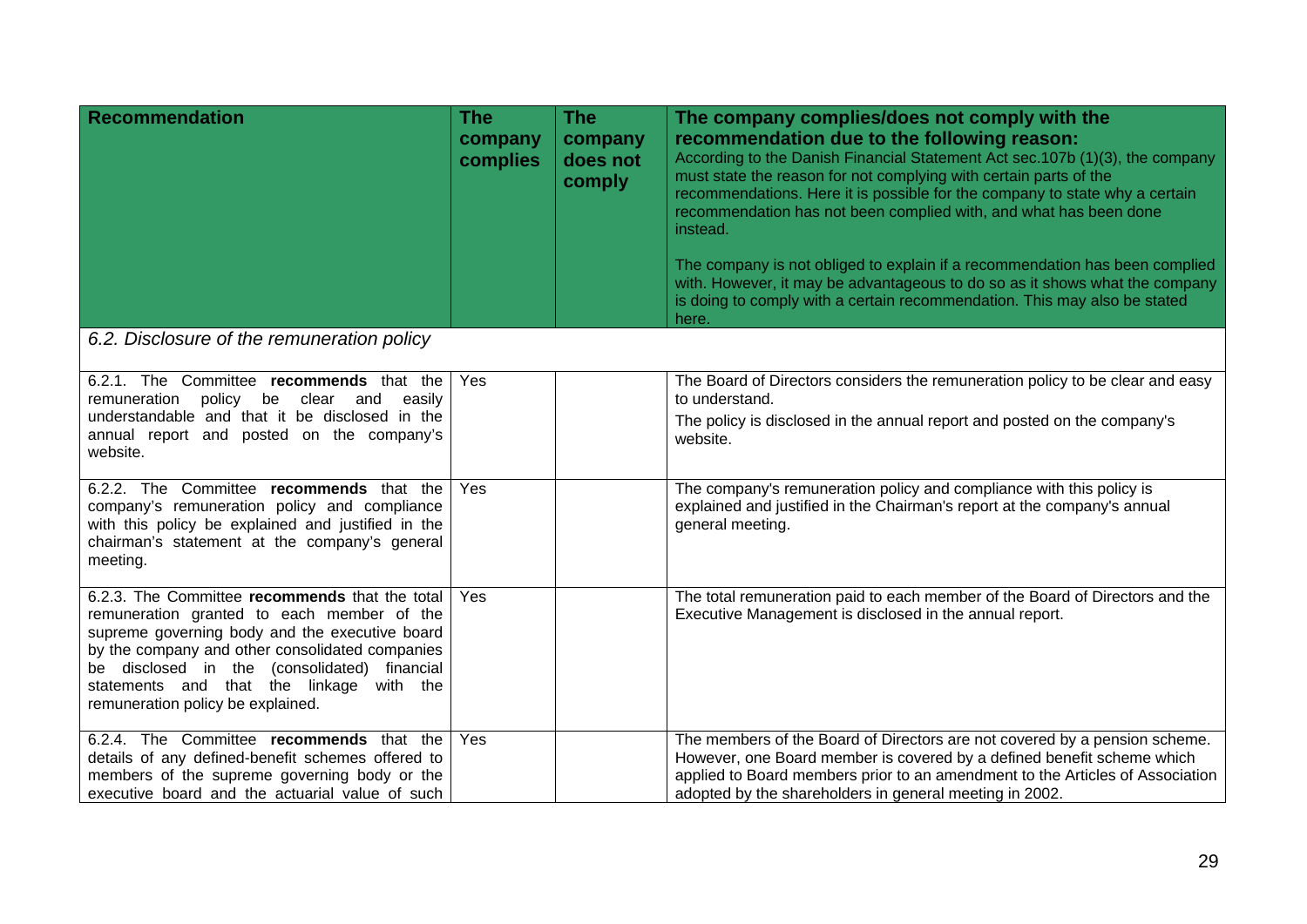| <b>Recommendation</b>                                                                                                                                                                                                                                             | <b>The</b><br>company<br>complies | <b>The</b><br>company<br>does not<br>comply | The company complies/does not comply with the<br>recommendation due to the following reason:<br>According to the Danish Financial Statement Act sec.107b (1)(3), the company<br>must state the reason for not complying with certain parts of the<br>recommendations. Here it is possible for the company to state why a certain<br>recommendation has not been complied with, and what has been done<br>instead.<br>The company is not obliged to explain if a recommendation has been complied<br>with. However, it may be advantageous to do so as it shows what the company<br>is doing to comply with a certain recommendation. This may also be stated<br>here. |
|-------------------------------------------------------------------------------------------------------------------------------------------------------------------------------------------------------------------------------------------------------------------|-----------------------------------|---------------------------------------------|-----------------------------------------------------------------------------------------------------------------------------------------------------------------------------------------------------------------------------------------------------------------------------------------------------------------------------------------------------------------------------------------------------------------------------------------------------------------------------------------------------------------------------------------------------------------------------------------------------------------------------------------------------------------------|
| schemes as well as changes during the year be<br>included as part of the information on the total<br>remuneration.                                                                                                                                                |                                   |                                             | The members of the Executive Board are not covered by a defined benefit<br>pension scheme. Individual pension schemes have been agreed with the<br>members of the Executive Management.                                                                                                                                                                                                                                                                                                                                                                                                                                                                               |
| 6.2.5. The Committee recommends that the most<br>important aspects of retention and severance<br>programmes be disclosed in the company's annual<br>report.                                                                                                       | Yes                               |                                             | Information about the main aspects of severance schemes is disclosed in the<br>company's annual report.                                                                                                                                                                                                                                                                                                                                                                                                                                                                                                                                                               |
| 6.2.6. The Committee recommends that the<br>proposal for remuneration of the supreme<br>governing body for the current financial year be<br>approved by the shareholders at the general<br>meeting.                                                               | Yes                               |                                             | Proposals for the remuneration paid to the Board of Directors in respect of the<br>current financial year are approved by the shareholders at the annual general<br>meeting.                                                                                                                                                                                                                                                                                                                                                                                                                                                                                          |
| <b>7. Financial reporting</b>                                                                                                                                                                                                                                     |                                   |                                             |                                                                                                                                                                                                                                                                                                                                                                                                                                                                                                                                                                                                                                                                       |
| 7.1. Other relevant information                                                                                                                                                                                                                                   |                                   |                                             |                                                                                                                                                                                                                                                                                                                                                                                                                                                                                                                                                                                                                                                                       |
| 7.1.1. The Committee recommends that the<br>annual report and other financial reports be<br>supplemented by additional financial and non-<br>financial information, if deemed necessary or<br>relevant in relation to the information needs of the<br>recipients. | Yes                               |                                             | In its reporting, Coloplast also discloses information about the company's<br>CSR, knowledge-related and environmental matters.<br>We issue a progress report on corporate responsibility concurrently with the<br>annual report because we have experienced growing interest for our CR report<br>from investors, customers, employees and users. The report has been<br>prepared in compliance with the principles of the Global Reporting Initiative<br>(GRI) and the UN Global Compact.                                                                                                                                                                           |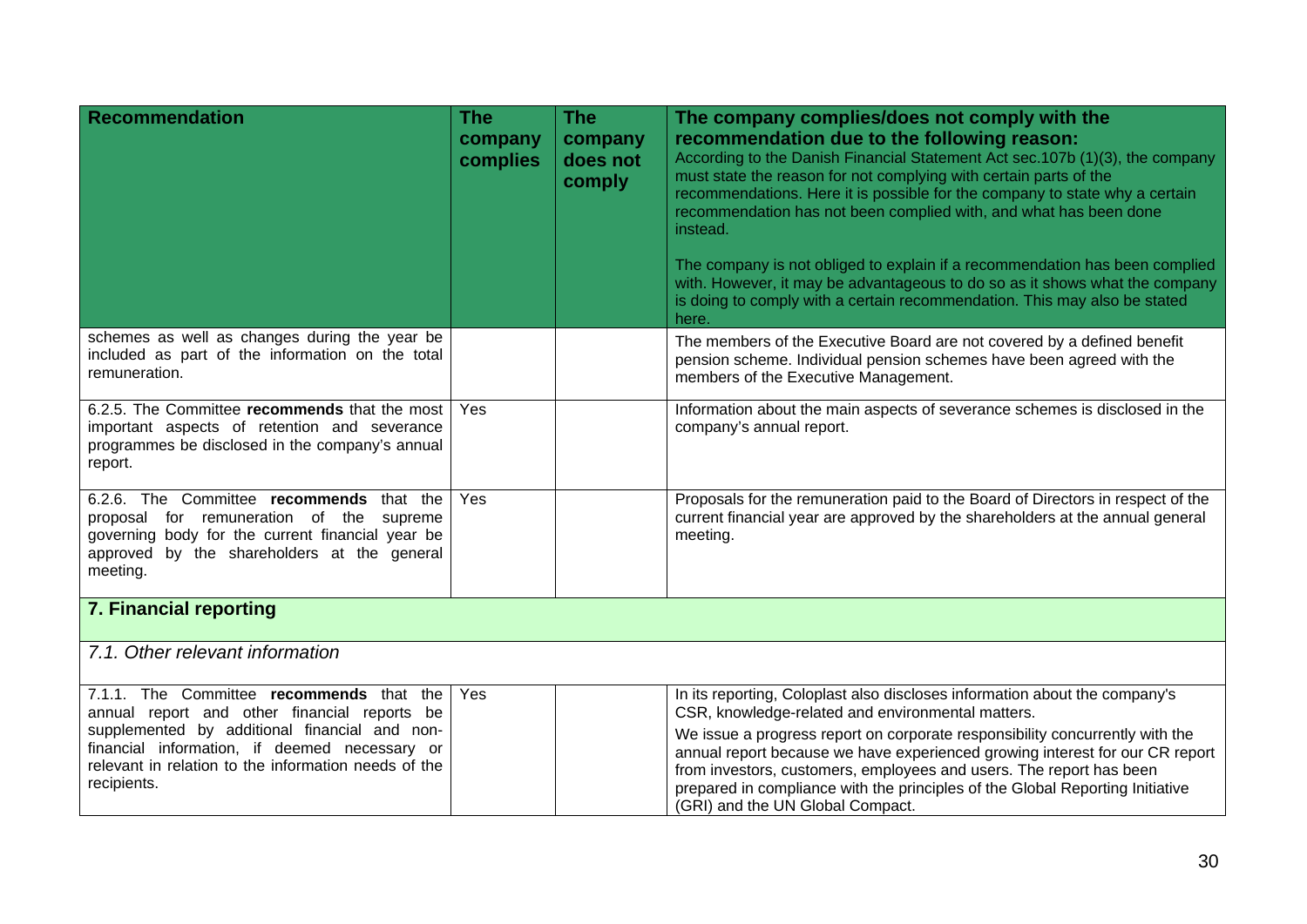| <b>Recommendation</b>                                                                                                                                                                                                                                                                    | <b>The</b><br>company<br>complies | <b>The</b><br>company<br>does not<br>comply | The company complies/does not comply with the<br>recommendation due to the following reason:<br>According to the Danish Financial Statement Act sec.107b (1)(3), the company<br>must state the reason for not complying with certain parts of the<br>recommendations. Here it is possible for the company to state why a certain<br>recommendation has not been complied with, and what has been done<br>instead.<br>The company is not obliged to explain if a recommendation has been complied<br>with. However, it may be advantageous to do so as it shows what the company<br>is doing to comply with a certain recommendation. This may also be stated<br>here.                                                                                     |
|------------------------------------------------------------------------------------------------------------------------------------------------------------------------------------------------------------------------------------------------------------------------------------------|-----------------------------------|---------------------------------------------|-----------------------------------------------------------------------------------------------------------------------------------------------------------------------------------------------------------------------------------------------------------------------------------------------------------------------------------------------------------------------------------------------------------------------------------------------------------------------------------------------------------------------------------------------------------------------------------------------------------------------------------------------------------------------------------------------------------------------------------------------------------|
| 7.2. Going concern assumption                                                                                                                                                                                                                                                            |                                   |                                             |                                                                                                                                                                                                                                                                                                                                                                                                                                                                                                                                                                                                                                                                                                                                                           |
| 7.2.1. The Committee recommends that, upon<br>consideration and approval of the annual report,<br>the supreme governing body decide whether the<br>business is a going concern, including supporting<br>assumptions or qualifications where necessary.                                   | Yes                               |                                             | In connection with its consideration and approval of the annual report, the<br>Board of Directors considers whether the business is a going concern.<br>(going concern assumption).                                                                                                                                                                                                                                                                                                                                                                                                                                                                                                                                                                       |
| 8. Risk management and internal control                                                                                                                                                                                                                                                  |                                   |                                             |                                                                                                                                                                                                                                                                                                                                                                                                                                                                                                                                                                                                                                                                                                                                                           |
| 8.1. Identification of risks                                                                                                                                                                                                                                                             |                                   |                                             |                                                                                                                                                                                                                                                                                                                                                                                                                                                                                                                                                                                                                                                                                                                                                           |
| 8.1.1. The Committee recommends that the<br>central governing body at least once every year<br>identify the most important business risks<br>associated with the realisation of the company's<br>strategy and overall goals as well as the risks<br>associated with financial reporting. | Yes                               |                                             | The management of each of Coloplast's individual business units and staff<br>functions are responsible for identifying and managing risk factors in their<br>specific parts of the organisation. The principal risks are reported to Corporate<br>Risk Management on a quarterly basis.<br>This reporting process together with organisational risk interviews forms the<br>basis of to a quarterly risk update submitted to the Executive Management and<br>the Board of Directors.<br>The Executive Management is responsible for the company's overall approach<br>to risk taking and for aligning this approach with Coloplast's overall strategies<br>and policies.<br>The Executive Management is also responsible for validating risk responses to |
|                                                                                                                                                                                                                                                                                          |                                   |                                             | the most significant risks.                                                                                                                                                                                                                                                                                                                                                                                                                                                                                                                                                                                                                                                                                                                               |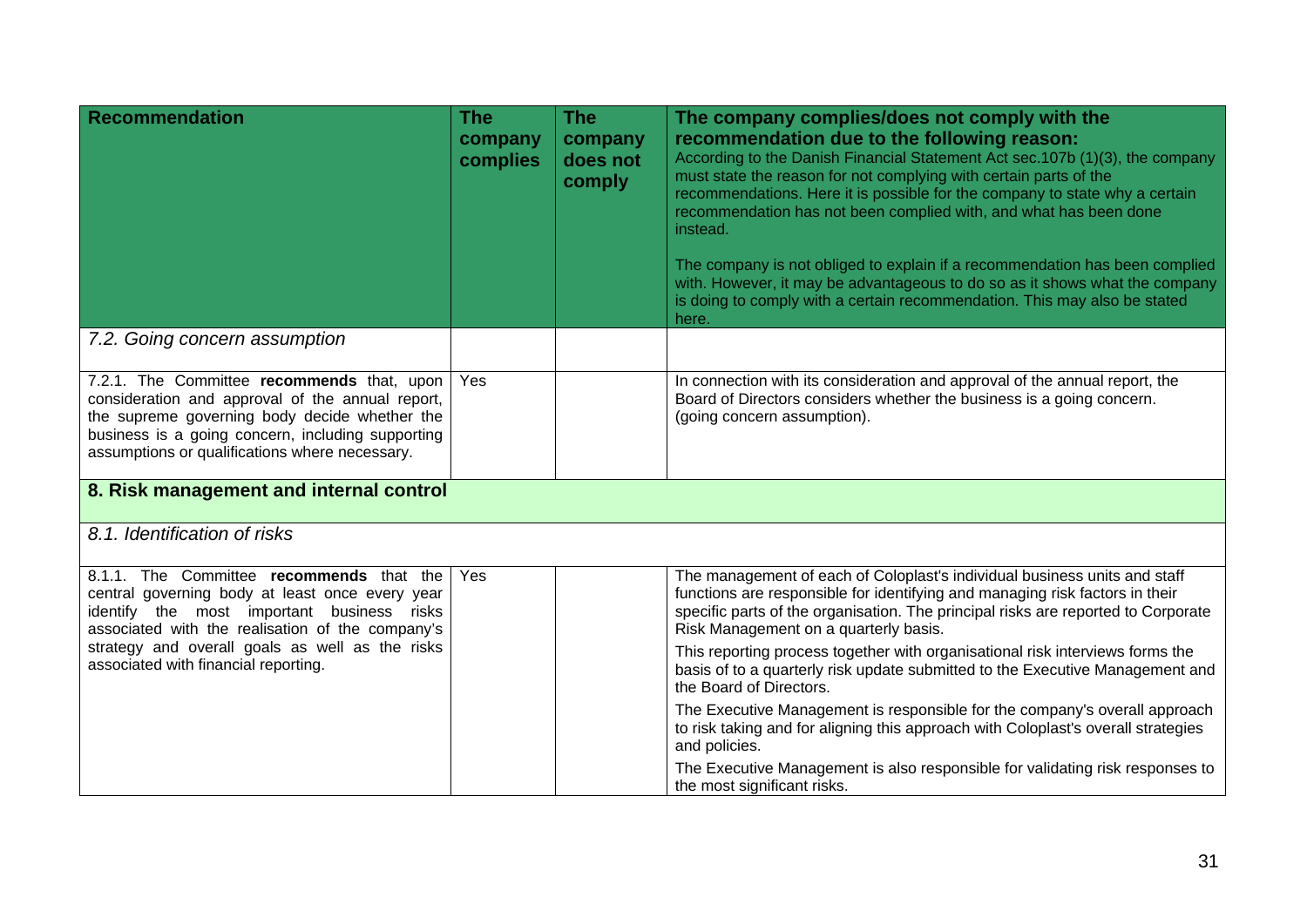| Recommendation                                                                                                                                                                                                                                                                                                                                      | <b>The</b><br>company<br>complies | <b>The</b><br>company<br>does not<br>comply | The company complies/does not comply with the<br>recommendation due to the following reason:<br>According to the Danish Financial Statement Act sec.107b (1)(3), the company<br>must state the reason for not complying with certain parts of the<br>recommendations. Here it is possible for the company to state why a certain<br>recommendation has not been complied with, and what has been done<br>instead.<br>The company is not obliged to explain if a recommendation has been complied<br>with. However, it may be advantageous to do so as it shows what the company<br>is doing to comply with a certain recommendation. This may also be stated<br>here. |
|-----------------------------------------------------------------------------------------------------------------------------------------------------------------------------------------------------------------------------------------------------------------------------------------------------------------------------------------------------|-----------------------------------|---------------------------------------------|-----------------------------------------------------------------------------------------------------------------------------------------------------------------------------------------------------------------------------------------------------------------------------------------------------------------------------------------------------------------------------------------------------------------------------------------------------------------------------------------------------------------------------------------------------------------------------------------------------------------------------------------------------------------------|
|                                                                                                                                                                                                                                                                                                                                                     |                                   |                                             | The Board of Directors reviews and considers, on a quarterly basis, the<br>conclusions and recommendations submitted by the Executive Management.                                                                                                                                                                                                                                                                                                                                                                                                                                                                                                                     |
| 8.1.2. The Committee recommends that the<br>executive board currently report to the supreme<br>governing body on the development within the most<br>important areas of risk and compliance with<br>adopted policies, frameworks etc. in order to<br>enable the supreme governing body to track the<br>development and make the necessary decisions. |                                   |                                             |                                                                                                                                                                                                                                                                                                                                                                                                                                                                                                                                                                                                                                                                       |
| 8.2. Whistleblowing                                                                                                                                                                                                                                                                                                                                 |                                   |                                             |                                                                                                                                                                                                                                                                                                                                                                                                                                                                                                                                                                                                                                                                       |
| 8.2.1. The Committee recommends that the<br>supreme governing body decide whether to<br>establish a whistleblowing scheme for expedient<br>and confidential notification of possible or<br>suspected wrongdoing.                                                                                                                                    | Yes                               |                                             | Coloplast established a global whistleblowing scheme in October 2010 to<br>enable expedient and confidential notification of unlawful or unethical<br>behaviour. The scheme allows employees as well as external parties to report<br>online or by telephone in about ten different languages.                                                                                                                                                                                                                                                                                                                                                                        |
| 8.3. Openness about risk management                                                                                                                                                                                                                                                                                                                 |                                   |                                             |                                                                                                                                                                                                                                                                                                                                                                                                                                                                                                                                                                                                                                                                       |
| 8.3.1. The Committee recommends that the<br>management commentary in the annual report<br>information about the<br>include<br>company's<br>management of business risks.                                                                                                                                                                            | <b>Yes</b>                        |                                             | The management's review in the annual report contains information about the<br>company's management of business risks.                                                                                                                                                                                                                                                                                                                                                                                                                                                                                                                                                |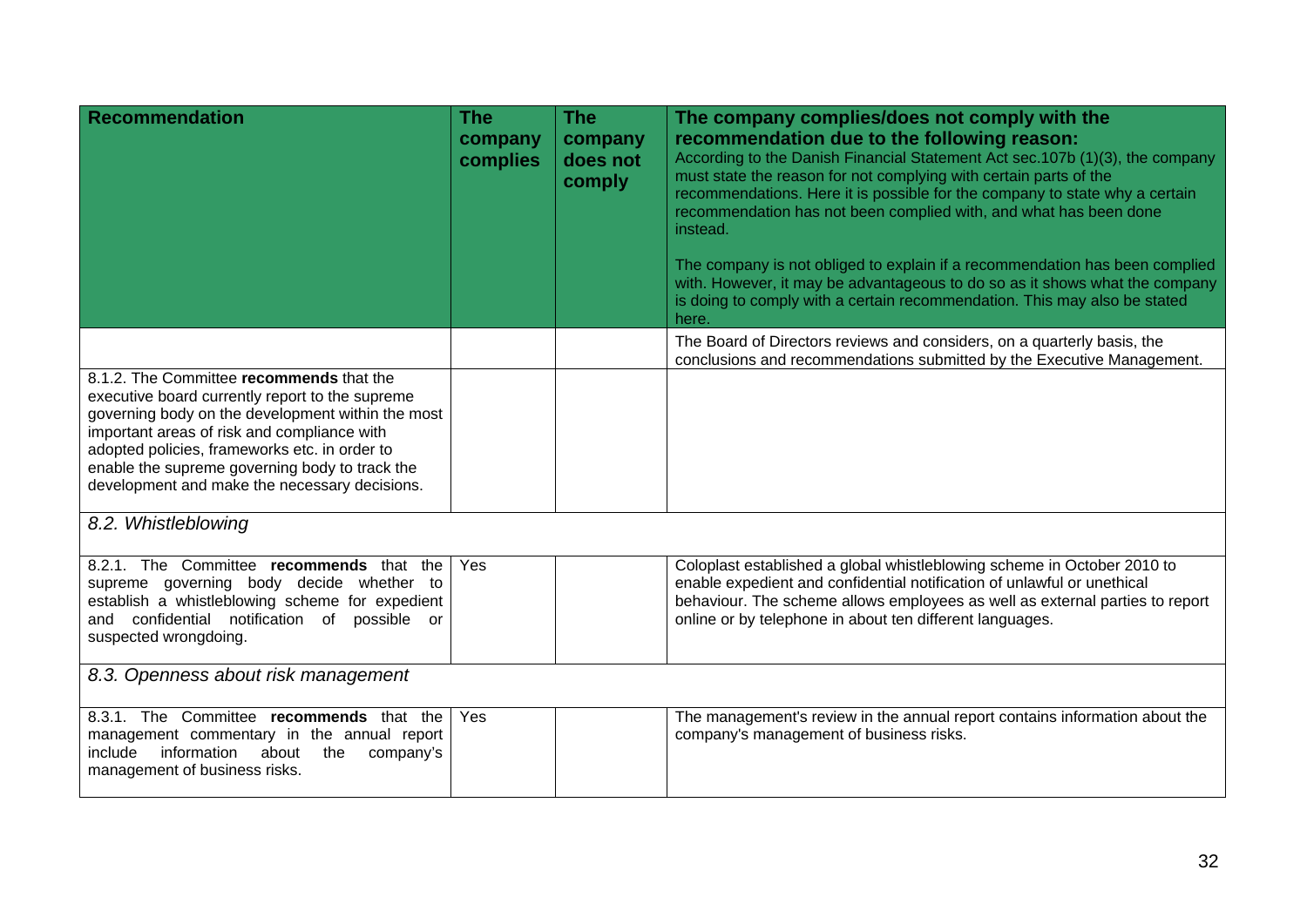| <b>Recommendation</b>                                                                         | The<br>company<br>complies | The<br>company<br>does not<br>comply                                                                                                                                                                                                                                                         | The company complies/does not comply with the<br>recommendation due to the following reason:<br>According to the Danish Financial Statement Act sec.107b (1)(3), the company<br>must state the reason for not complying with certain parts of the<br>recommendations. Here it is possible for the company to state why a certain<br>recommendation has not been complied with, and what has been done<br>instead.<br>The company is not obliged to explain if a recommendation has been complied<br>with. However, it may be advantageous to do so as it shows what the company<br>is doing to comply with a certain recommendation. This may also be stated<br>here. |
|-----------------------------------------------------------------------------------------------|----------------------------|----------------------------------------------------------------------------------------------------------------------------------------------------------------------------------------------------------------------------------------------------------------------------------------------|-----------------------------------------------------------------------------------------------------------------------------------------------------------------------------------------------------------------------------------------------------------------------------------------------------------------------------------------------------------------------------------------------------------------------------------------------------------------------------------------------------------------------------------------------------------------------------------------------------------------------------------------------------------------------|
| 9. Audit                                                                                      |                            |                                                                                                                                                                                                                                                                                              |                                                                                                                                                                                                                                                                                                                                                                                                                                                                                                                                                                                                                                                                       |
| 9.1. Contact to auditor                                                                       |                            |                                                                                                                                                                                                                                                                                              |                                                                                                                                                                                                                                                                                                                                                                                                                                                                                                                                                                                                                                                                       |
| 9.1.1. The Committee recommends that the                                                      | Yes                        |                                                                                                                                                                                                                                                                                              | The Board of Directors has and maintains regular contact with the auditors.                                                                                                                                                                                                                                                                                                                                                                                                                                                                                                                                                                                           |
| supreme governing body maintain a regular<br>dialogue and exchange of information with the    |                            |                                                                                                                                                                                                                                                                                              | The auditors report to the Board of Directors by way of long-form audit reports.                                                                                                                                                                                                                                                                                                                                                                                                                                                                                                                                                                                      |
| auditor.                                                                                      |                            |                                                                                                                                                                                                                                                                                              | In addition, the auditors attend audit committee meetings as and when<br>necessary, and they always attend the board meeting at which the annual<br>report is considered and approved.                                                                                                                                                                                                                                                                                                                                                                                                                                                                                |
| 9.1.2. The Committee recommends that the<br>auditor agreement and auditors' fee be agreed     | Yes                        |                                                                                                                                                                                                                                                                                              | The Board of Directors and the auditors conclude an audit agreement<br>specifying the services to be provided by the auditors and the fee payable on                                                                                                                                                                                                                                                                                                                                                                                                                                                                                                                  |
| between the supreme governing body and the                                                    |                            |                                                                                                                                                                                                                                                                                              | the basis of a recommendation from the audit committee. The agreement                                                                                                                                                                                                                                                                                                                                                                                                                                                                                                                                                                                                 |
| auditor on the basis of a recommendation from the<br>audit committee.                         |                            | implies that the auditors' thorough knowledge about the company's activities,<br>the special conditions of the industry, the company's organisation,<br>administrative systems, control environment and other relevant aspects forms<br>the basis for the planning and conduct of the audit. |                                                                                                                                                                                                                                                                                                                                                                                                                                                                                                                                                                                                                                                                       |
|                                                                                               |                            |                                                                                                                                                                                                                                                                                              | <b>Non-audit services</b>                                                                                                                                                                                                                                                                                                                                                                                                                                                                                                                                                                                                                                             |
|                                                                                               |                            |                                                                                                                                                                                                                                                                                              | The Board annually lays down the overall, general scope of non-audit services<br>to be provided by the auditors. According to the rules of procedure of the<br>Executive Management, non-audit services expected to exceed the total<br>annual audit fees or DKK 1.5m per individual assignment must be presented to<br>the Chairman and Deputy Chairman of the Board of Directors for approval<br>before an agreement is signed with respect to such services.                                                                                                                                                                                                       |
| The Committee recommends that the<br>9.1.3.<br>supreme governing body and the audit committee | Yes                        |                                                                                                                                                                                                                                                                                              | The audit committee meets with the auditors twice a year and otherwise at the<br>auditors' request.                                                                                                                                                                                                                                                                                                                                                                                                                                                                                                                                                                   |
|                                                                                               |                            |                                                                                                                                                                                                                                                                                              |                                                                                                                                                                                                                                                                                                                                                                                                                                                                                                                                                                                                                                                                       |